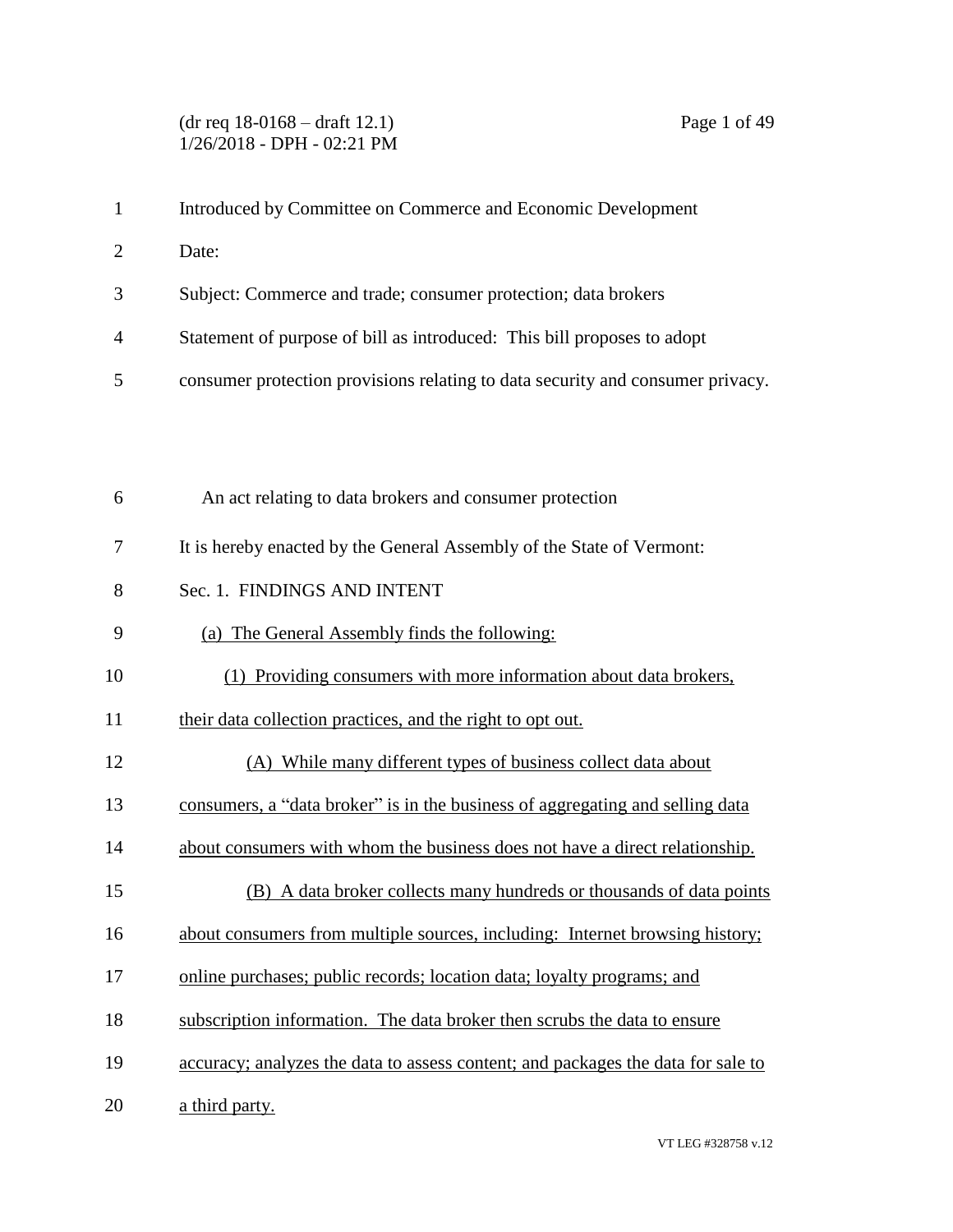(dr req 18-0168 – draft 12.1) Page 2 of 49 1/26/2018 - DPH - 02:21 PM

| $\mathbf{1}$   | (C) Data brokers provide information that is critical to services                     |
|----------------|---------------------------------------------------------------------------------------|
| $\mathbf{2}$   | offered in the modern economy, including: targeted marketing and sales;               |
| 3              | credit reporting; background checks; government information; risk mitigation          |
| $\overline{4}$ | and fraud detection; people search; decisions by banks, insurers, or others           |
| 5              | whether to provide services; ancestry research; and voter targeting and strategy      |
| 6              | by political campaigns.                                                               |
| 7              | (D) While data brokers offer many benefits, there are also risks                      |
| 8              | associated with the widespread aggregation and sale of data about consumers,          |
| 9              | including risks related to consumers' ability to know and control information         |
| 10             | held and sold about them and risks arising from the unauthorized or harmful           |
| 11             | acquisition and use of consumer information.                                          |
| 12             | (E) There are important differences between "data brokers" and                        |
| 13             | businesses with whom consumers have a direct relationship.                            |
| 14             | (i) Consumers who have a direct relationship with traditional and                     |
| 15             | e-commerce businesses may have some level of knowledge about and control              |
| 16             | over the collection of data by those business, including: the choice to use the       |
| 17             | business's products or services; the ability to review and consider data              |
| 18             | collection policies; the ability to opt out of certain data collection practices; the |
| 19             | ability to identify and contact customer representatives; the ability to pursue       |
| 20             | contractual remedies through litigation; and the knowledge necessary to               |
| 21             | complain to law enforcement.                                                          |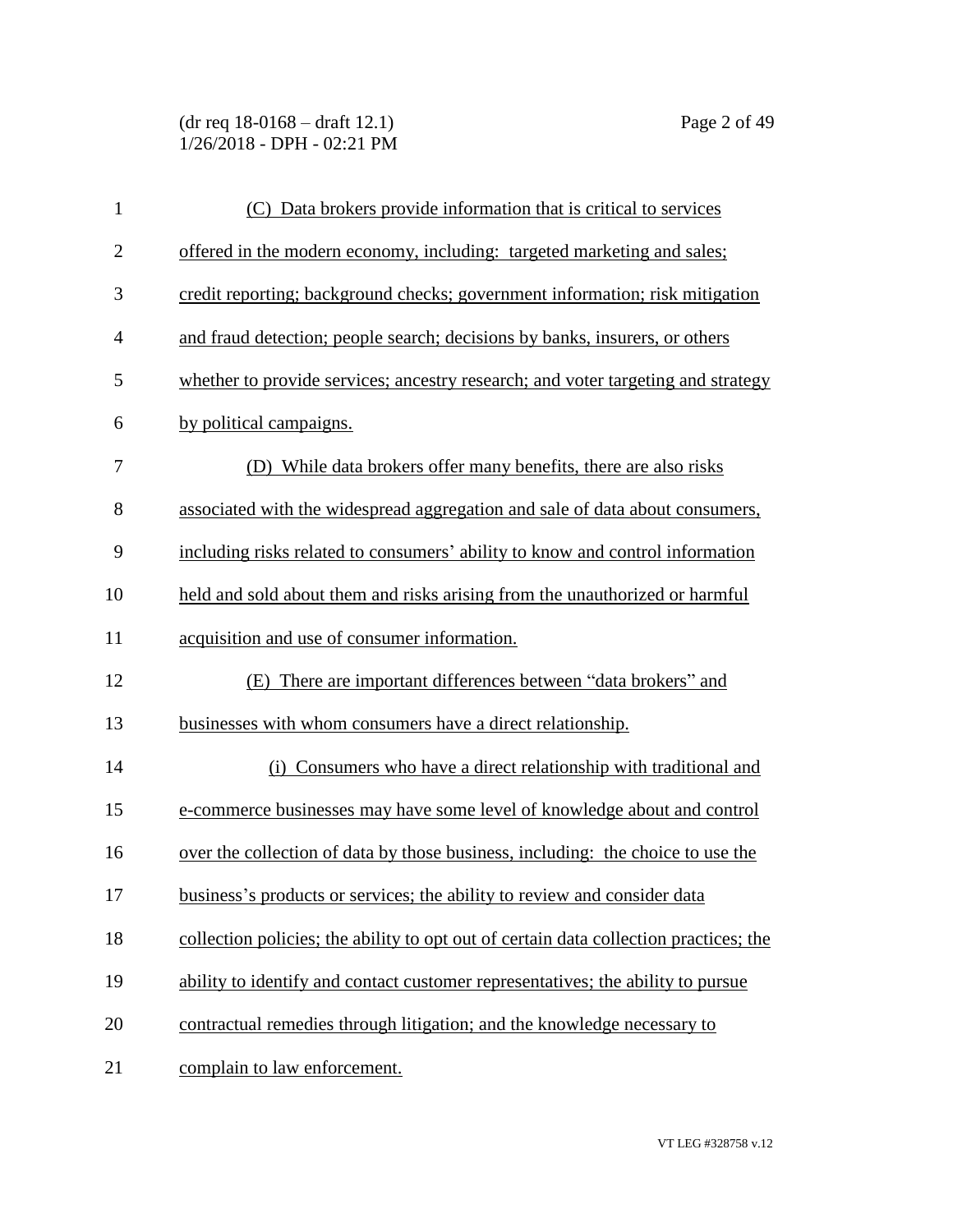(dr req 18-0168 – draft 12.1) Page 3 of 49 1/26/2018 - DPH - 02:21 PM

| $\mathbf{1}$   | (ii) By contrast, consumers may not be aware that data brokers                       |
|----------------|--------------------------------------------------------------------------------------|
| $\overline{2}$ | exist, who the companies are, or what information they collect, and may not be       |
| 3              | aware of available recourse.                                                         |
| $\overline{4}$ | (F) The State of Vermont has the legal authority and duty to exercise                |
| 5              | its traditional "Police Powers" to ensure the public health, safety, and welfare,    |
| 6              | which includes both the right to regulate businesses that operate in the State       |
| 7              | and engage in activities that affect Vermont consumers as well as the right to       |
| 8              | require disclosure of information to protect consumers from harm.                    |
| 9              | (G) To provide consumers with necessary information about data                       |
| 10             | <u>brokers, Vermont should adopt a narrowly tailored definition of "data broker"</u> |
| 11             | and require data brokers to register annually with the Secretary of State and        |
| 12             | provide information about their data collection activities, opt out policies,        |
| 13             | purchaser credentialing practices, and security breaches.                            |
| 14             | (2) Ensuring that data brokers have adequate security standards.                     |
| 15             | (A) News headlines in the past several years demonstrate that large                  |
| 16             | and sophisticated businesses, governments, and other public and private              |
| 17             | institutions are constantly subject to cyberattacks, which have compromised          |
| 18             | sensitive personal information of literally billions of consumers worldwide.         |
| 19             | (B) While neither government nor industry can prevent every                          |
| 20             | security breach, the State of Vermont has the authority and the duty to enact        |
| 21             | legislation to protect its consumers where possible.                                 |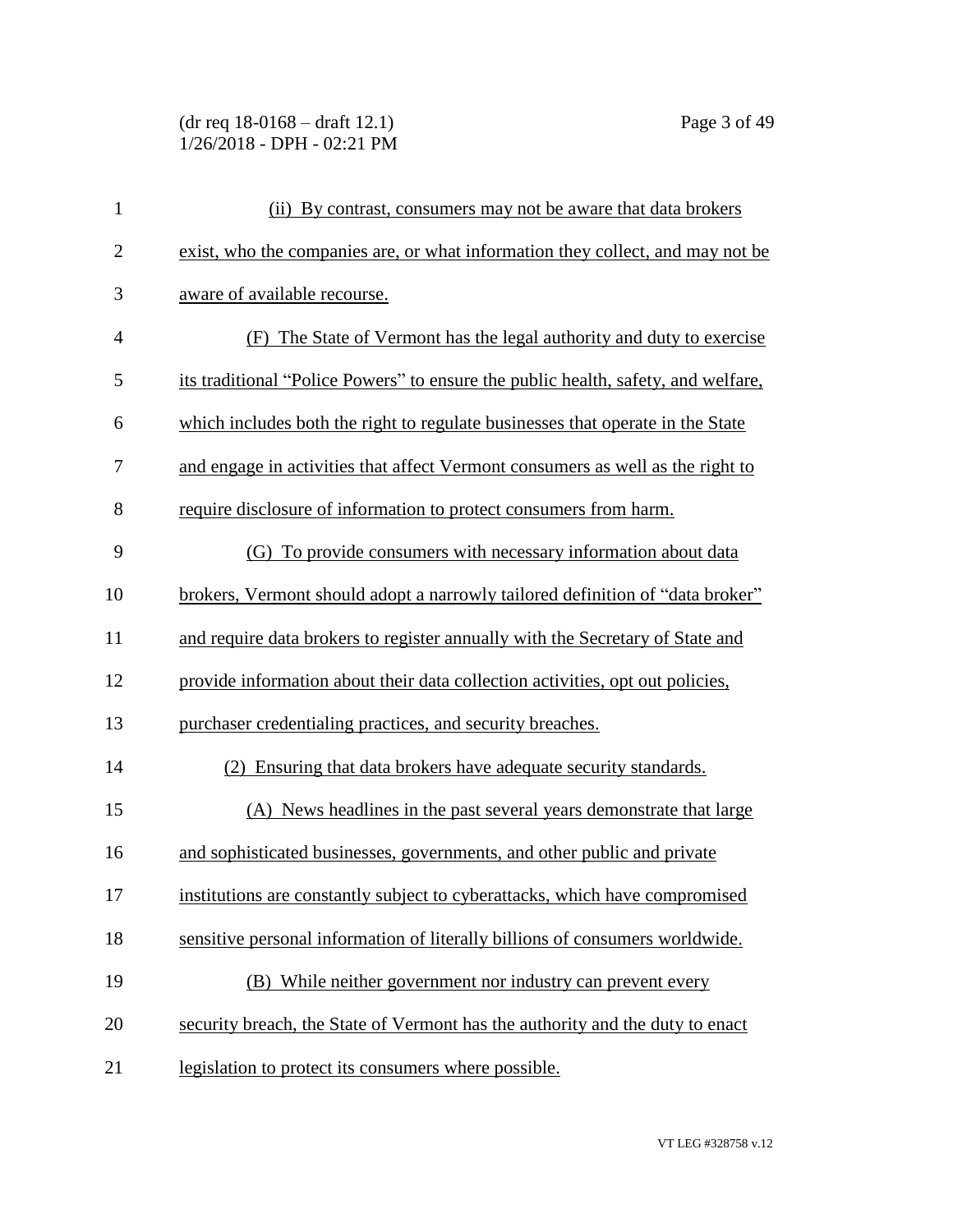(dr req 18-0168 – draft 12.1) Page 4 of 49 1/26/2018 - DPH - 02:21 PM

| $\mathbf{1}$   | (C) One approach to protecting consumer data has been to require                  |
|----------------|-----------------------------------------------------------------------------------|
| $\overline{2}$ | government agencies and certain regulated businesses to adopt an "information"    |
| 3              | security program" that has "appropriate administrative, technical, and physical   |
| $\overline{4}$ | safeguards to ensure the security and confidentiality of records" and "to protect |
| 5              | against any anticipated threats or hazards to their security or integrity which   |
| 6              | could result in substantial harm." Federal Privacy Act; 5 U.S.C. § 552a.          |
| 7              | (D) The requirement to adopt such an information security program                 |
| 8              | currently applies to "financial institutions" subject to the Gramm-Leach-Blilely  |
| 9              | <u>Act, 15 U.S.C. § 6801 et seq; to certain entities regulated by the Vermont</u> |
| 10             | Department of Financial Regulation pursuant to rules adopted by the               |
| 11             | Department; to persons who maintain or transmit health information regulated      |
| 12             | by the Health Insurance Portability and Accountability Act; and to various        |
| 13             | types of businesses under laws in at least 13 other states.                       |
| 14             | (E) Vermont can better protect its consumers from data broker                     |
| 15             | security breaches and related harm by requiring data brokers to adopt an          |
| 16             | information security program with appropriate administrative, technical, and      |
| 17             | physical safeguards to protect sensitive personal information.                    |
| 18             | (3) Prohibiting the acquisition of personal information through                   |
| 19             | fraudulent means or with the intent to commit wrongful acts.                      |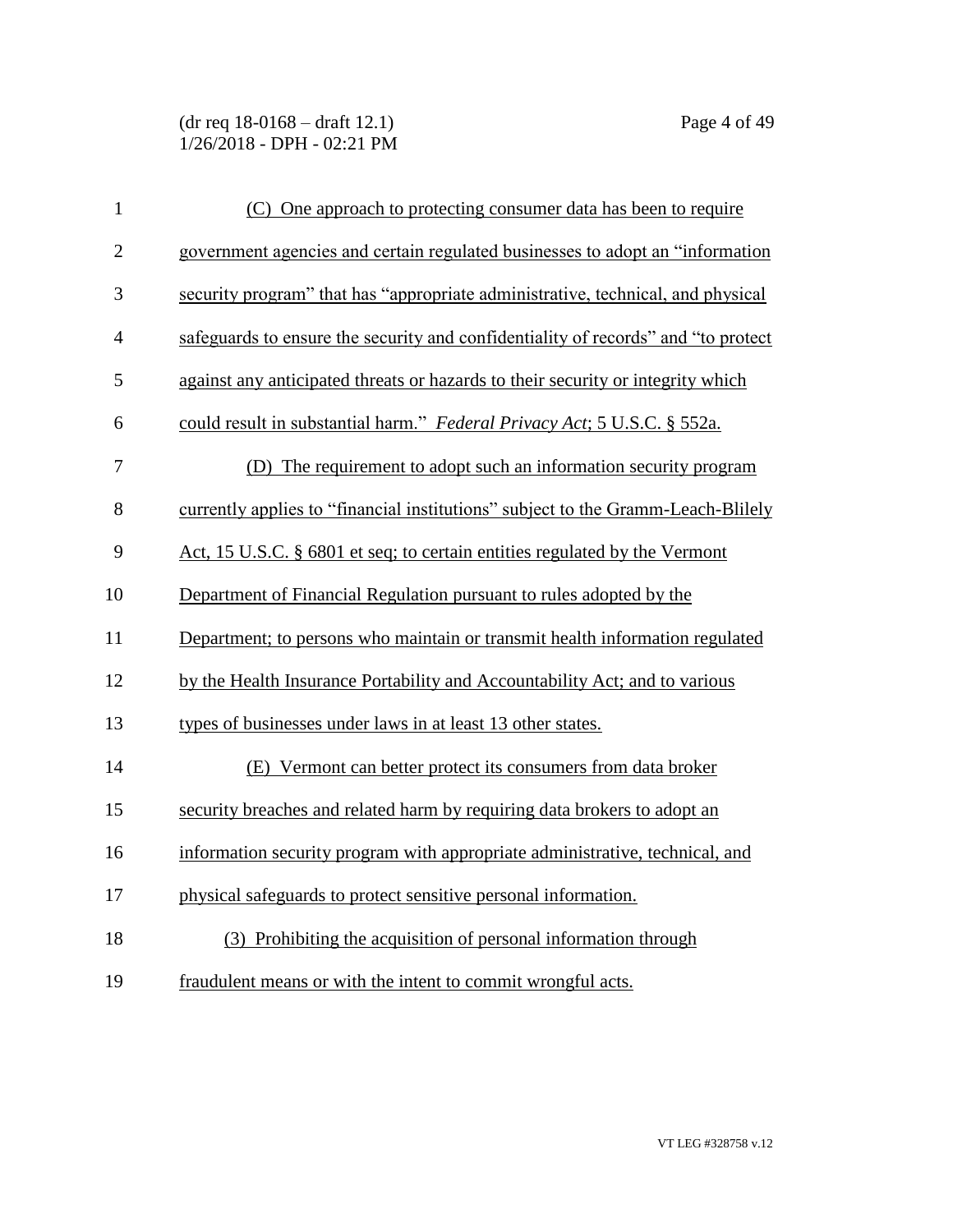(dr req 18-0168 – draft 12.1) Page 5 of 49 1/26/2018 - DPH - 02:21 PM

| $\mathbf{1}$   | (A) One of the dangers of the broad availability of sensitive personal            |
|----------------|-----------------------------------------------------------------------------------|
| $\overline{2}$ | information is that it can be used with malicious intent to commit wrongful       |
| 3              | acts, such as stalking, harassment, fraud, discrimination, and identity theft.    |
| $\overline{4}$ | (B) While various criminal and civil statutes prohibit these wrongful             |
| 5              | acts, there is currently no prohibition on acquiring data for the purpose of      |
| 6              | committing such acts.                                                             |
| 7              | (C) Vermont should create new causes of action to prohibit the                    |
| 8              | acquisition of personal information through fraudulent means, or for the          |
| 9              | purpose of committing a wrongful act, to enable authorities and consumers to      |
| 10             | take action.                                                                      |
| 11             | (4) Removing financial barriers to protect consumer credit information.           |
| 12             | (A) In one of several major security breaches that have occurred in               |
| 13             | recent years, the names, Social Security numbers, birth dates, addresses,         |
| 14             | driver's license numbers, and credit card numbers of over 145 million             |
| 15             | Americans were exposed, including over 247,000 Vermonters.                        |
| 16             | (B) In response to concerns about data security, identity theft, and              |
| 17             | consumer protection, the Vermont Attorney General and the Department of           |
| 18             | Financial Regulation have outlined steps a consumer should take to protect his    |
| 19             | or her identity and credit information. One important step a consumer can take    |
| 20             | is to place a security freeze on his or her credit file with each of the national |
| 21             | credit reporting agencies.                                                        |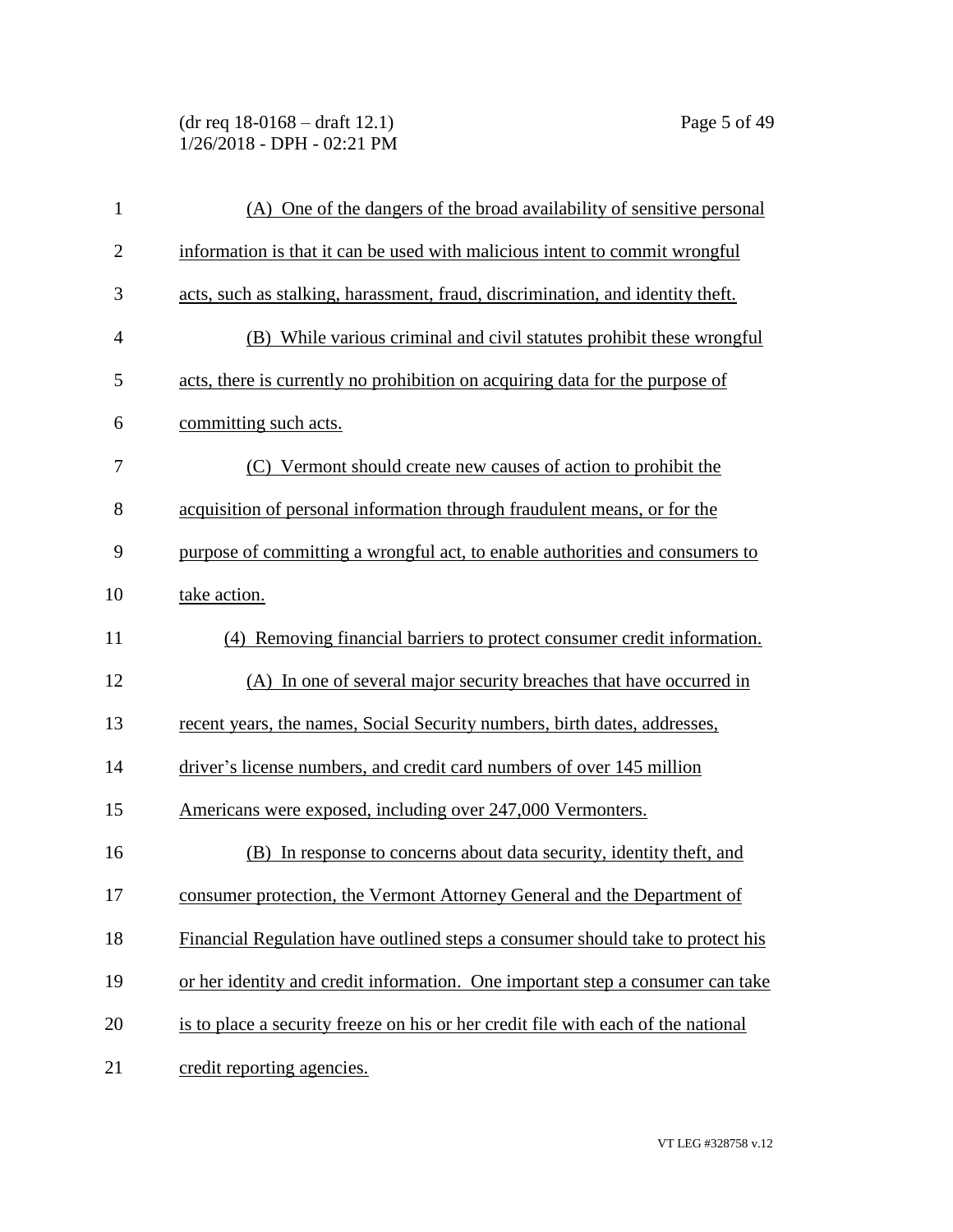(dr req 18-0168 – draft 12.1) Page 6 of 49 1/26/2018 - DPH - 02:21 PM

| $\mathbf{1}$ | (C) Under State law, when a consumer places a security freeze, a                   |
|--------------|------------------------------------------------------------------------------------|
| $\mathbf{2}$ | credit reporting agency issues a unique personal identification number or          |
| 3            | password to the consumer. The consumer must provide the PIN or password,           |
| 4            | and his or her express consent, to allow a potential creditor to access his or her |
| 5            | credit information.                                                                |
| 6            | (D) Except in cases of identity theft, current Vermont law allows a                |
| 7            | credit reporting agency to charge a fee of up to \$10.00 to place a security       |
| 8            | freeze, and up to \$5.00 to lift temporarily or remove a security freeze.          |
| 9            | (E) Vermont should exercise its authority to prohibit these fees to                |
| 10           | eliminate any financial barrier to placing or removing a security freeze.          |
| 11           | (b) Intent.                                                                        |
| 12           | (1) Providing consumers with more information about data brokers,                  |
| 13           | their data collection practices, and the right to opt out. It is the intent of the |
| 14           | General Assembly to provide Vermonters with access to more information             |
| 15           | about the data brokers that collect consumer data and their collection             |
| 16           | practices by:                                                                      |
| 17           | (A) adopting a narrowly tailored definition of "data broker" that:                 |
| 18           | (i) includes only those businesses that aggregate and sell the                     |
| 19           | personal information of consumers with whom they do not have a direct              |
| 20           | relationship; and                                                                  |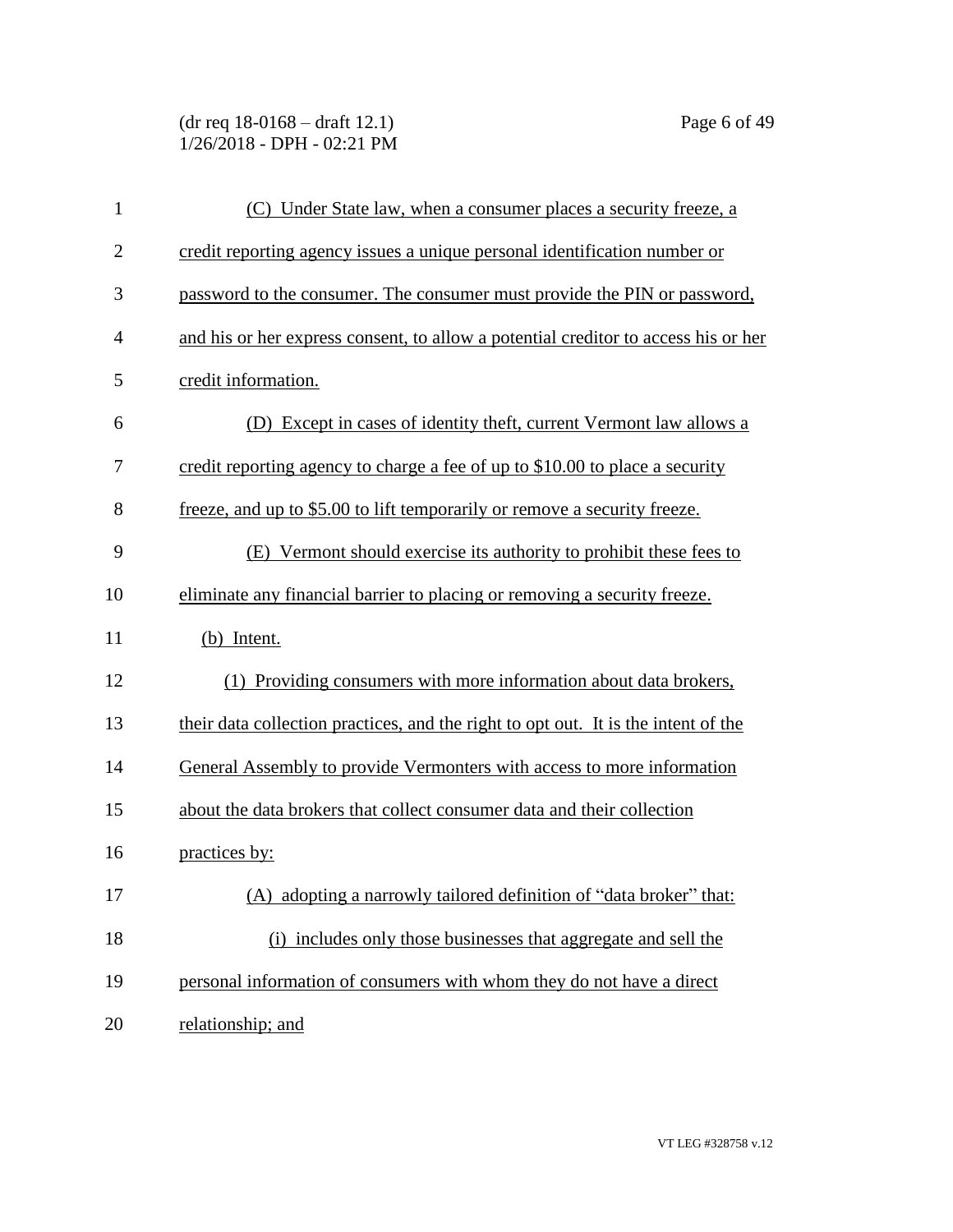(dr req 18-0168 – draft 12.1) Page 7 of 49 1/26/2018 - DPH - 02:21 PM

| $\mathbf{1}$   | (ii) excludes businesses that collect information from their own                      |
|----------------|---------------------------------------------------------------------------------------|
| $\overline{2}$ | customers, employees, users, or donors, including: banks and other financial          |
| 3              | institutions; utilities; insurers; retailers and grocers; restaurants and hospitality |
| $\overline{4}$ | businesses; social media websites and mobile "apps;" search websites; and             |
| 5              | businesses that provide services for consumer-facing businesses and                   |
| 6              | maintain a direct relationship with those consumers, such as website, "app,"          |
| 7              | and e-commerce platforms; and                                                         |
| 8              | (B) requiring a data broker to register annually with the Secretary of                |
| 9              | State and make certain disclosures in order to provide consumers, policy              |
| 10             | makers, and regulators with relevant information.                                     |
| 11             | (2) Ensuring that data brokers have adequate security standards. It is the            |
| 12             | intent of the General Assembly to protect against potential cyber threats by          |
| 13             | requiring data brokers to adopt an information security program with                  |
| 14             | appropriate technical, physical, and administrative safeguards.                       |
| 15             | (3) Prohibiting the acquisition of personal information with the intent to            |
| 16             | commit wrongful acts. It is the intent of the General Assembly to protect             |
| 17             | Vermonters from potential harm by creating new causes of action that prohibit         |
| 18             | the acquisition or use of personal information for the purpose of stalking,           |
| 19             | harassment, fraud, identity theft, or discrimination.                                 |
| 20             | (4) Removing financial barriers to protect consumer credit information.               |
| 21             | It is the intent of the General Assembly to remove any financial barrier for          |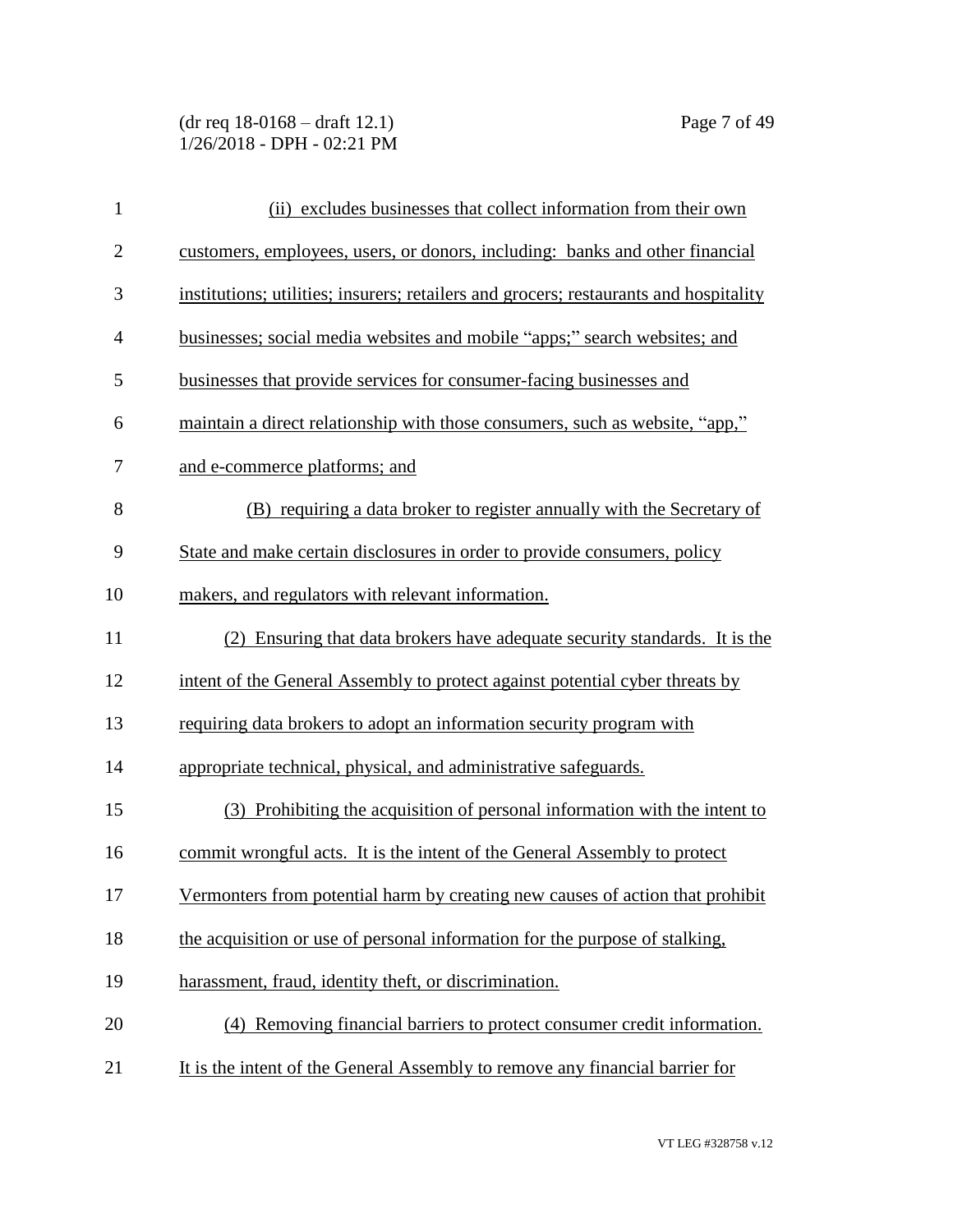(dr req 18-0168 – draft 12.1) Page 8 of 49 1/26/2018 - DPH - 02:21 PM

| $\mathbf{1}$   | Vermonters who wish to place a security freeze on their credit report by              |
|----------------|---------------------------------------------------------------------------------------|
| $\overline{2}$ | prohibiting credit reporting agencies from charging a fee to place or remove a        |
| 3              | freeze.                                                                               |
| $\overline{4}$ | Sec. 2. 9 V.S.A. chapter 62 is amended to read:                                       |
| 5              | CHAPTER 62. PROTECTION OF PERSONAL INFORMATION                                        |
| 6              | Subchapter 1. General Provisions                                                      |
| 7              | § 2430. DEFINITIONS                                                                   |
| 8              | The following definitions shall apply throughout this chapter unless                  |
| 9              | otherwise required As used in this chapter:                                           |
| 10             | (1) "Business" means a sole proprietorship, partnership, corporation,                 |
| 11             | association, limited liability company, or other group, however organized and         |
| 12             | whether or not organized to operate at a profit, including a financial institution    |
| 13             | organized, chartered, or holding a license or authorization certificate under the     |
| 14             | laws of this State, any other state, the United States, or any other country, or      |
| 15             | the parent, affiliate, or subsidiary of a financial institution, but in no case shall |
| 16             | it does not include the State, a State agency, or any political subdivision of the    |
| 17             | State.                                                                                |
| 18             | (2) "Consumer" means an individual residing in this State.                            |
| 19             | (3)(A) "Data broker" means a business that collects and licenses or sells             |
| 20             | to one or more third parties the personal information of a consumer with whom         |
| 21             | the business does not have a direct relationship.                                     |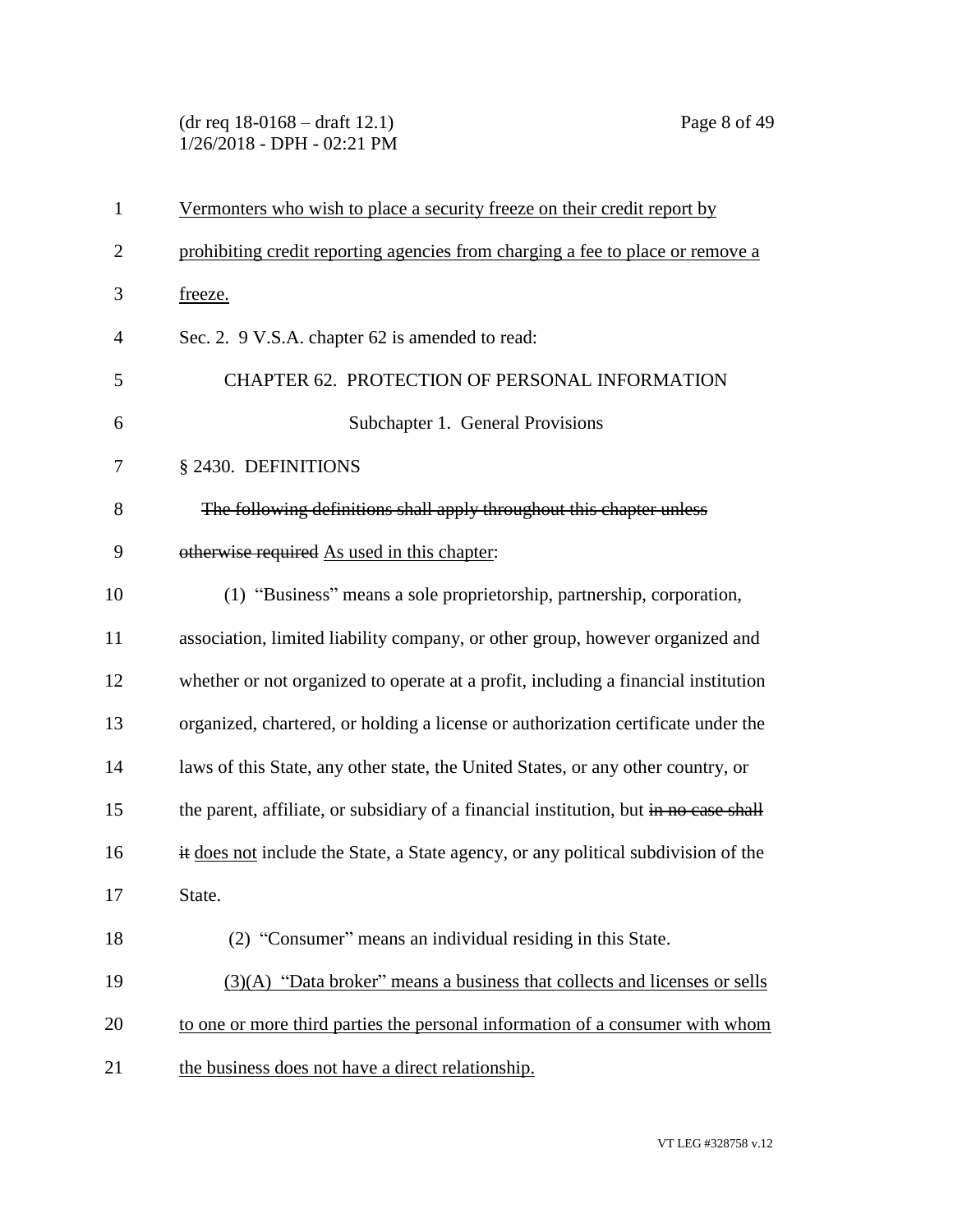(dr req 18-0168 – draft 12.1) Page 9 of 49 1/26/2018 - DPH - 02:21 PM

| $\mathbf{1}$   | (B) For purposes of this definition a consumer has a direct                      |
|----------------|----------------------------------------------------------------------------------|
| $\overline{2}$ | relationship with a business if the consumer is a past or present:               |
| 3              | customer, client, subscriber, or user of the business's goods or<br>(i)          |
| $\overline{4}$ | services;                                                                        |
| 5              | employee, contractor, or agent of the business; or<br>(i)                        |
| 6              | (iii) donor to the business.                                                     |
| 7              | (C) The term "data broker" does not include a vendor acting solely               |
| 8              | on behalf of the State, a State agency, or a political subdivision of the State. |
| 9              | $(4)(A)$ "Data broker security breach" means an unauthorized acquisition         |
| 10             | or a reasonable belief of an unauthorized acquisition of more than one element   |
| 11             | of personal information maintained by a data broker when the personal            |
| 12             | information is not encrypted, redacted, or protected by another method that      |
| 13             | renders the information unreadable or unusable by an unauthorized person.        |
| 14             | (B) "Data broker security breach" does not include good faith but                |
| 15             | unauthorized acquisition of personal information by an employee or agent of      |
| 16             | the data broker for a legitimate purpose of the data broker, provided that the   |
| 17             | personal information is not used for a purpose unrelated to the data broker's    |
| 18             | business or subject to further unauthorized disclosure.                          |
| 19             | (C) In determining whether personal information has been acquired                |
| 20             | or is reasonably believed to have been acquired by a person without valid        |
| 21             | authorization, a data broker may consider the following factors, among others:   |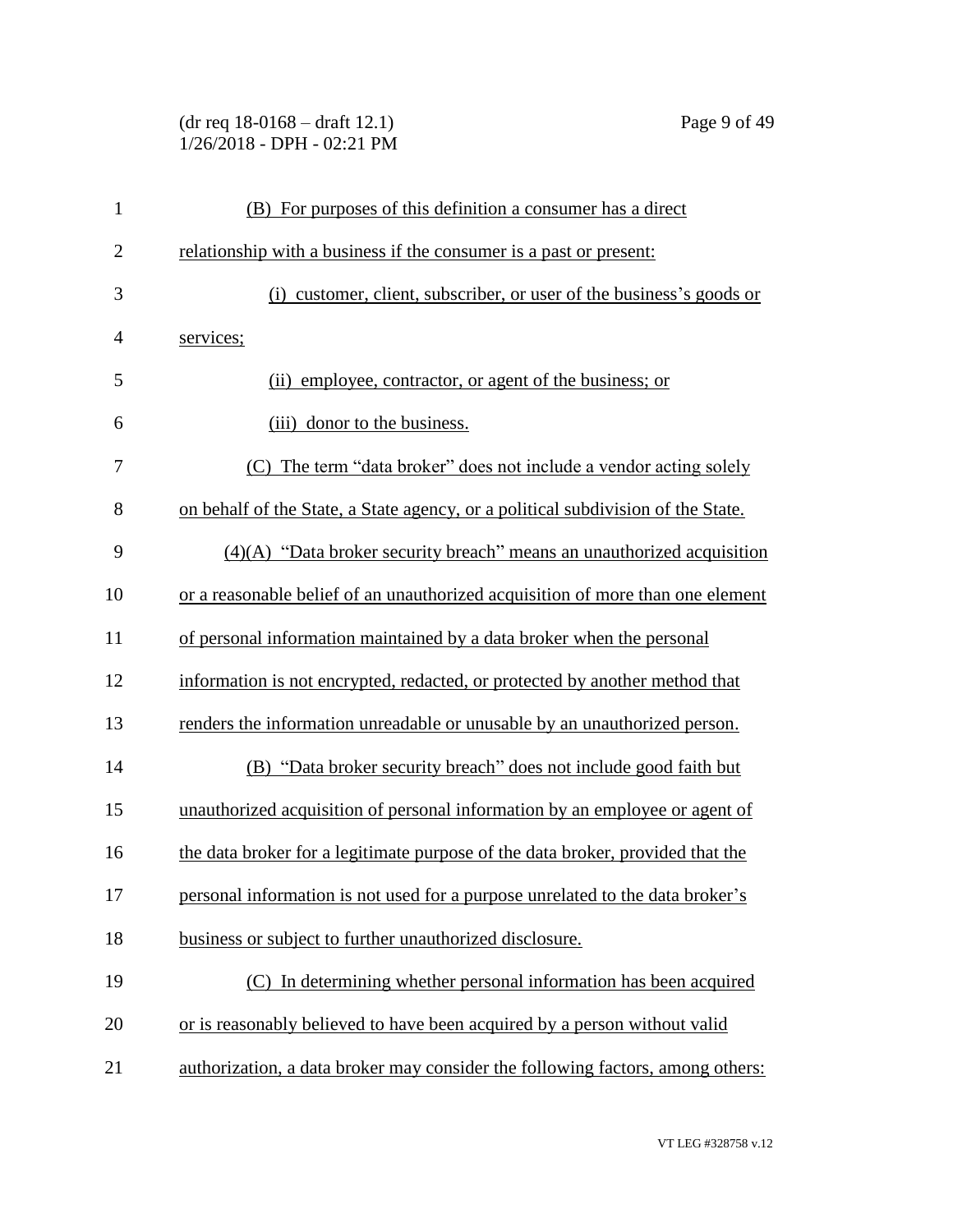(dr req 18-0168 – draft 12.1) Page 10 of 49 1/26/2018 - DPH - 02:21 PM

| $\mathbf{1}$   | (i) indications that the personal information is in the physical                   |
|----------------|------------------------------------------------------------------------------------|
| $\overline{c}$ | possession and control of a person without valid authorization, such as a lost or  |
| 3              | stolen computer or other device containing personal information;                   |
| $\overline{4}$ | (ii) indications that the personal information has been downloaded                 |
| 5              | <u>or copied;</u>                                                                  |
| 6              | (iii) indications that the personal information was used by an                     |
| 7              | unauthorized person, such as fraudulent accounts opened or instances of            |
| 8              | identity theft reported; or                                                        |
| 9              | (iv) that the personal information has been made public.                           |
| 10             | $(3)(5)$ "Data collector" may include the State, State agencies, political         |
| 11             | subdivisions of the State, public and private universities, privately and publicly |
| 12             | held corporations, limited liability companies, financial institutions, retail     |
| 13             | operators, and any other entity that, means a person who, for any purpose,         |
| 14             | whether by automated collection or otherwise, handles, collects, disseminates,     |
| 15             | or otherwise deals with nonpublic personal information personally identifiable     |
| 16             | information, and includes the State, State agencies, political subdivisions of the |
| 17             | State, public and private universities, privately and publicly held corporations,  |
| 18             | limited liability companies, financial institutions, and retail operators.         |
| 19             | $(4)(6)$ "Encryption" means use of an algorithmic process to transform             |
| 20             | data into a form in which the data is rendered unreadable or unusable without      |
| 21             | use of a confidential process or key.                                              |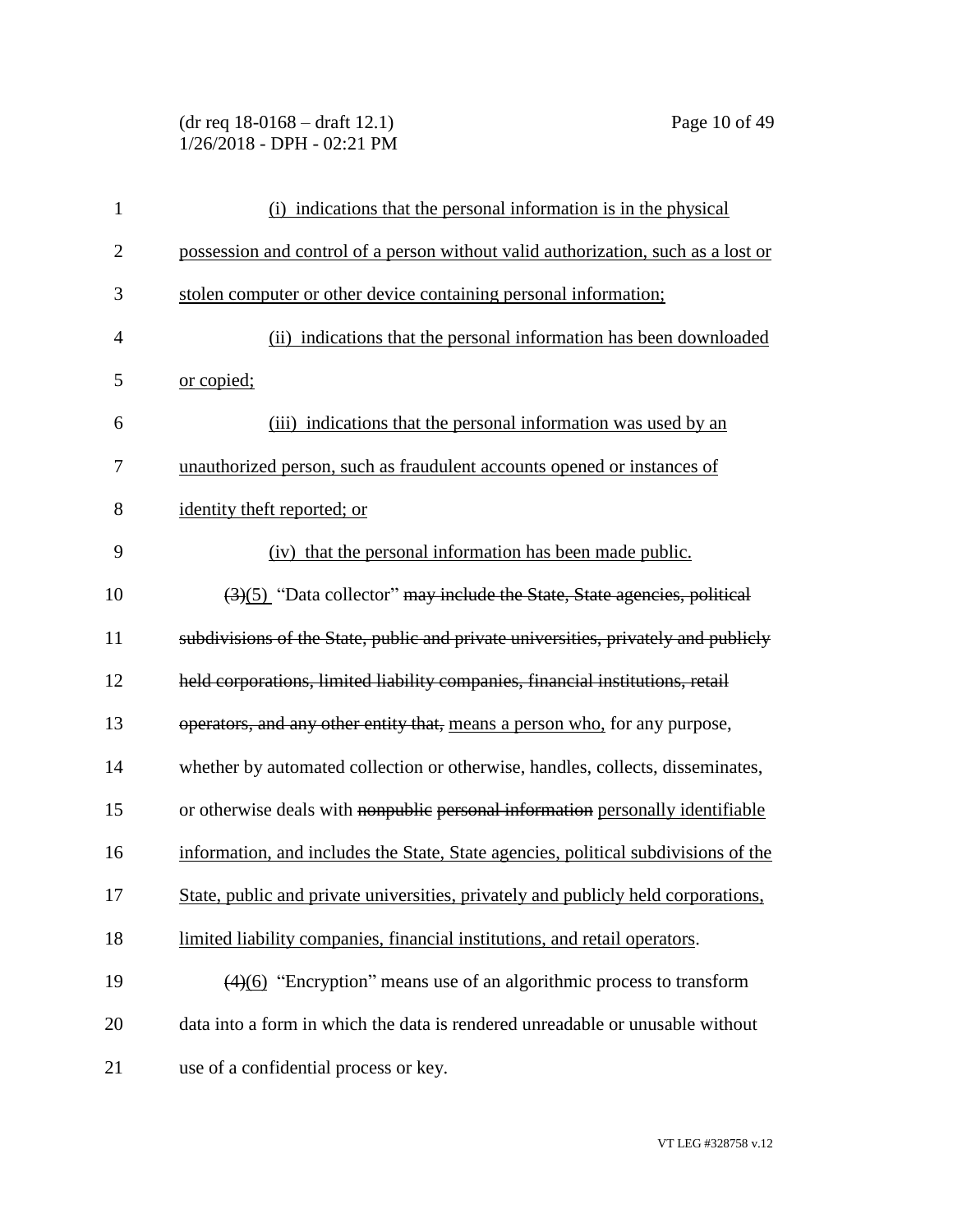(dr req 18-0168 – draft 12.1) Page 11 of 49 1/26/2018 - DPH - 02:21 PM

| $\mathbf{1}$   | $\frac{5}{(2)(7)}$ (A) "Personally identifiable information" means an individual's a |
|----------------|--------------------------------------------------------------------------------------|
| $\overline{2}$ | consumer's first name or first initial and last name in combination with any         |
| 3              | one or more of the following digital data elements, when either the name or the      |
| $\overline{4}$ | data elements are not encrypted or redacted or protected by another method           |
| 5              | that renders them unreadable or unusable by unauthorized persons:                    |
| 6              | (i) Social Security number;                                                          |
| 7              | (ii) motor vehicle operator's license number or nondriver                            |
| 8              | identification card number;                                                          |
| 9              | (iii) financial account number or credit or debit card number, if                    |
| 10             | circumstances exist in which the number could be used without additional             |
| 11             | identifying information, access codes, or passwords;                                 |
| 12             | (iv) account passwords or personal identification numbers or other                   |
| 13             | access codes for a financial account.                                                |
| 14             | (B) "Personally identifiable information" does not mean publicly                     |
| 15             | available information that is lawfully made available to the general public from     |
| 16             | federal, State, or local government records.                                         |
| 17             | (8) "Personal information" means one or more of the following digital                |
| 18             | data elements about a consumer:                                                      |
| 19             | $(A)$ name;                                                                          |
| 20             | (B) address;                                                                         |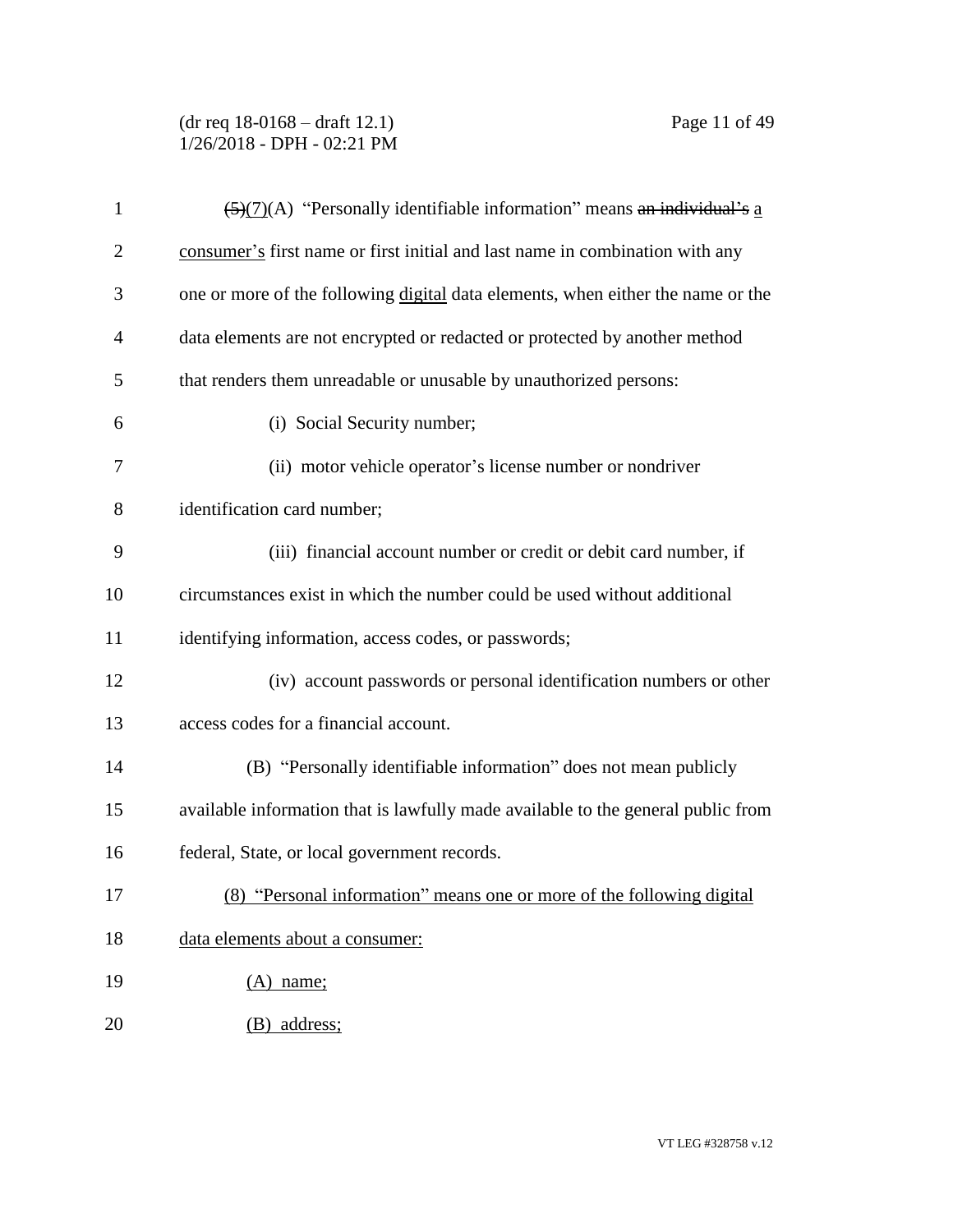#### (dr req 18-0168 – draft 12.1) Page 12 of 49 1/26/2018 - DPH - 02:21 PM

| $\mathbf{1}$   | name or address of a member of his or her immediate family or<br>(C)                 |
|----------------|--------------------------------------------------------------------------------------|
| $\overline{2}$ | household;                                                                           |
| 3              | a personal identifier, including a Social Security number, other<br>(D)              |
| $\overline{4}$ | government-issued identification number, or biometric record;                        |
| 5              | (E) an indirect identifier, including date of birth, place of birth, or              |
| 6              | mother's maiden name; or                                                             |
| 7              | (F) other information that, alone or in combination, is linked or                    |
| 8              | linkable to the consumer that would allow a reasonable person to identify the        |
| 9              | consumer with reasonable certainty.                                                  |
| 10             | $(6)(9)$ "Records Record" means any material on which written, drawn,                |
| 11             | spoken, visual, or electromagnetic information is recorded or preserved,             |
| 12             | regardless of physical form or characteristics.                                      |
| 13             | $(7)(10)$ "Redaction" means the rendering of data so that it is unreadable           |
| 14             | or is truncated so that no more than the last four digits of the identification      |
| 15             | number are accessible as part of the data.                                           |
| 16             | $\left(\frac{8}{11}\right)$ (A) "Security breach" means unauthorized acquisition of, |
| 17             | electronic data or a reasonable belief of an unauthorized acquisition of.            |
| 18             | electronic data that compromises the security, confidentiality, or integrity of a    |
| 19             | consumer's personally identifiable information maintained by the a data              |
| 20             | collector.                                                                           |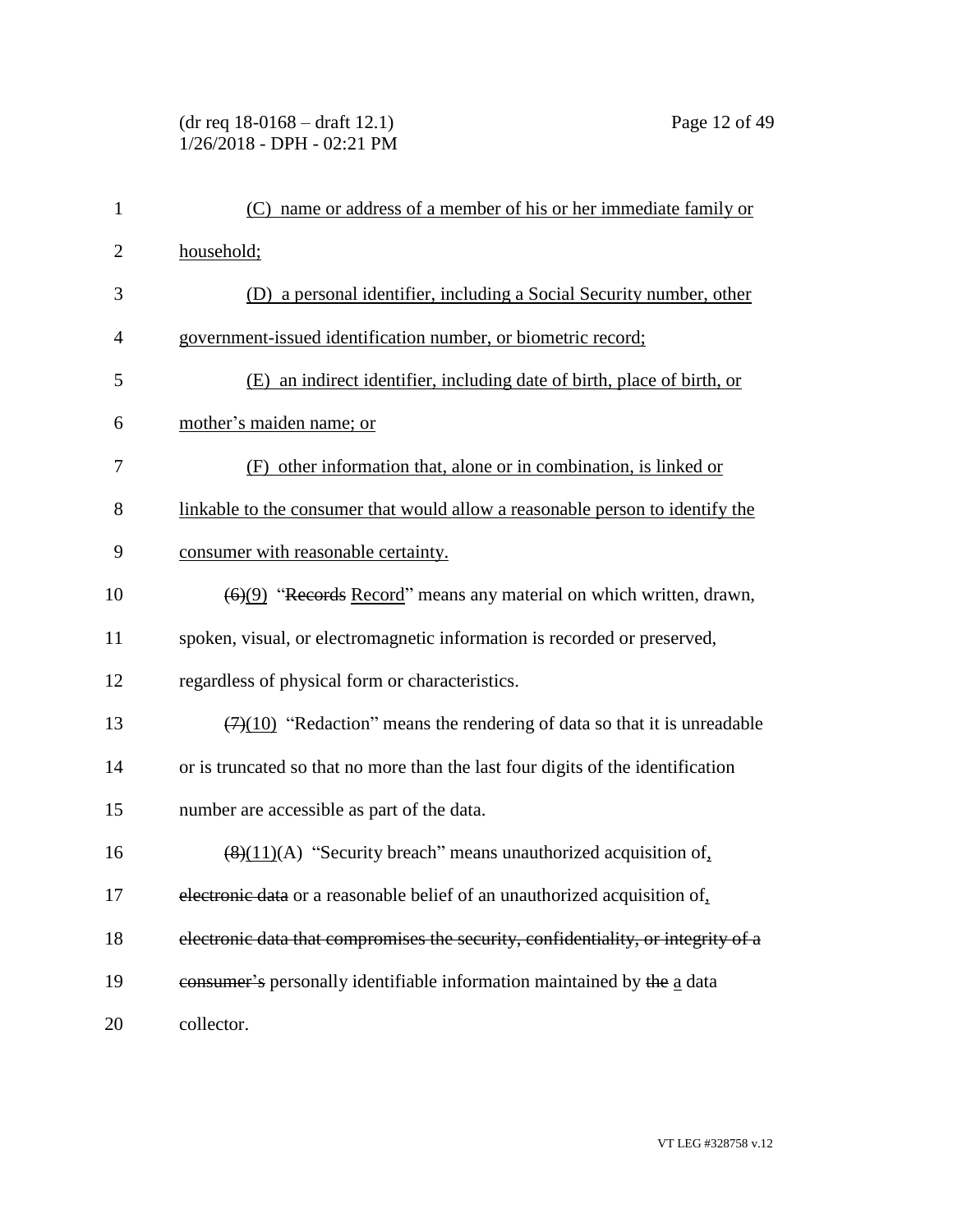(dr req 18-0168 – draft 12.1) Page 13 of 49 1/26/2018 - DPH - 02:21 PM

| 1              | (B) "Security breach" does not include good faith but unauthorized               |
|----------------|----------------------------------------------------------------------------------|
| $\overline{2}$ | acquisition of personally identifiable information by an employee or agent of    |
| 3              | the data collector for a legitimate purpose of the data collector, provided that |
| $\overline{4}$ | the personally identifiable information is not used for a purpose unrelated to   |
| 5              | the data collector's business or subject to further unauthorized disclosure.     |
| 6              | (C) In determining whether personally identifiable information has               |
| 7              | been acquired or is reasonably believed to have been acquired by a person        |
| 8              | without valid authorization, a data collector may consider the following         |
| 9              | factors, among others:                                                           |
| 10             | (i) indications that the information is in the physical possession               |
| 11             | and control of a person without valid authorization, such as a lost or stolen    |
| 12             | computer or other device containing information;                                 |
| 13             | (ii) indications that the information has been downloaded or                     |
| 14             | copied;                                                                          |
| 15             | (iii) indications that the information was used by an unauthorized               |
| 16             | person, such as fraudulent accounts opened or instances of identity theft        |
| 17             | reported; or                                                                     |
| 18             | (iv) that the information has been made public.                                  |
| 19             | § 2433. ACQUISITION OF PERSONAL INFORMATION; PROHIBITIONS                        |
| 20             | (a) Prohibited acquisition and use.                                              |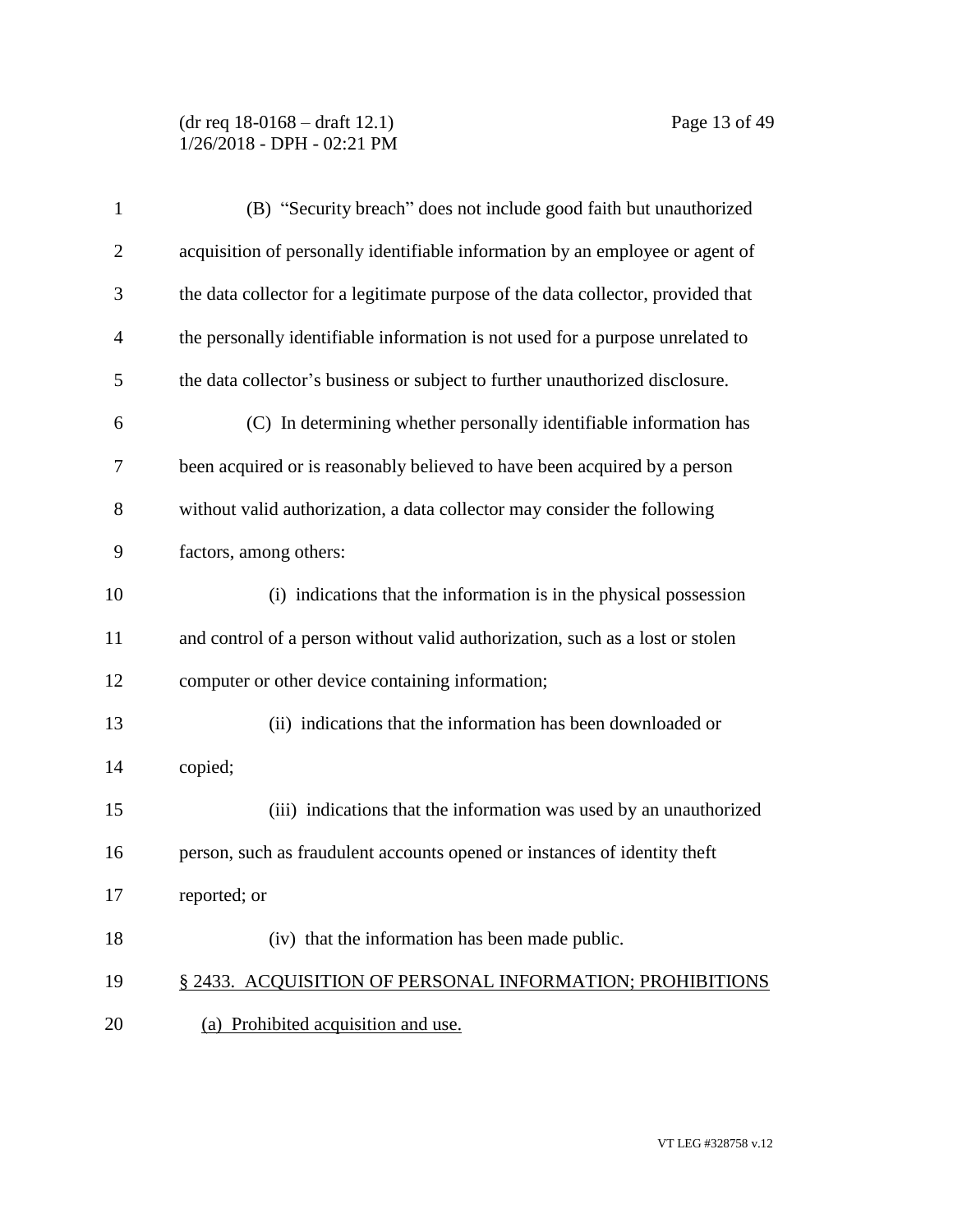# (dr req 18-0168 – draft 12.1) Page 14 of 49 1/26/2018 - DPH - 02:21 PM

| $\mathbf{1}$   | (1) A person shall not acquire personal information through fraudulent        |
|----------------|-------------------------------------------------------------------------------|
| $\overline{2}$ | means.                                                                        |
| 3              | (2) A person shall not acquire or use personal information for the            |
| 4              | purpose of:                                                                   |
| 5              | (A) stalking or harassing another person;                                     |
| 6              | (B) committing a fraud, including identity theft, financial fraud, or e-      |
| 7              | mail fraud; or                                                                |
| 8              | (C) engaging in unlawful discrimination, including employment                 |
| 9              | discrimination and housing discrimination.                                    |
| 10             | (b) Enforcement.                                                              |
| 11             | (1) A person who violates a provision of this section commits an unfair       |
| 12             | and deceptive act in commerce in violation of section 2453 of this title.     |
| 13             | (2) The Attorney General has the same authority to adopt rules to             |
| 14             | implement the provisions of this section and to conduct civil investigations, |
| 15             | enter into assurances of discontinuance, bring civil actions, and take other  |
| 16             | enforcement actions as provided under chapter 63, subchapter 1 of this title. |
| 17             | Subchapter 2. Security Breach Notice Act                                      |
| 18             | § 2435. NOTICE OF SECURITY BREACHES                                           |
| 19             | (a) This section shall be known as the Security Breach Notice Act.            |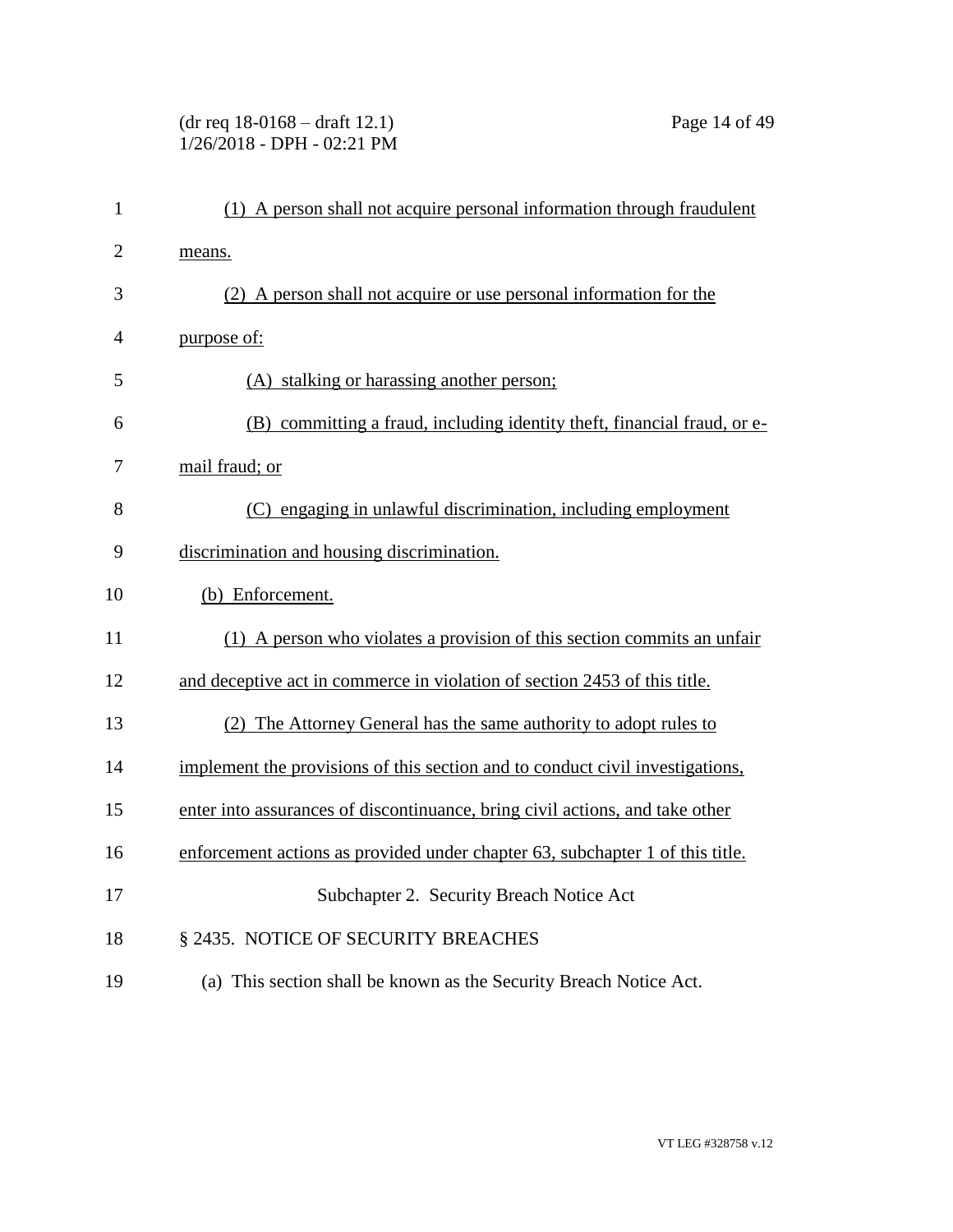(b) Notice of breach.

| $\overline{2}$ | $(1)(A)$ Except as set forth in subsection (d) of this section, any a data             |
|----------------|----------------------------------------------------------------------------------------|
| 3              | collector that owns or licenses computerized personally identifiable                   |
| $\overline{4}$ | information that includes personal information concerning a consumer shall             |
| 5              | notify the consumer that there has been of a security breach following                 |
| 6              | discovery or notification to the data collector of the breach.                         |
| 7              | (B) Notice A data collector shall provide notice of the security breach                |
| 8              | shall be made to consumers pursuant to subdivision $(1)(A)$ of this subsection         |
| 9              | (b) in the most expedient time possible and without unreasonable delay, but not        |
| 10             | later than 45 days after the discovery or notification, consistent with the            |
| 11             | legitimate needs of the law enforcement agency, as provided in subdivisions            |
| 12             | $(3)$ and $(4)$ of this subsection $(b)$ , or with any measures necessary to determine |
| 13             | the scope of the security breach and restore the reasonable integrity, security,       |
| 14             | and confidentiality of the data system, but not later than 45 days after the           |
| 15             | discovery or notification of the breach, unless a law enforcement agency, as           |
| 16             | provided in subdivisions $(3)$ and requests a delay pursuant to subdivision $(4)$ of   |
| 17             | this subsection (b).                                                                   |
| 18             | (2) Any $\underline{A}$ data collector that maintains or possesses computerized data   |
| 19             | containing personally identifiable information of a consumer that the data             |
| 20             | collector does not own or license, or any a data collector that acts or conducts       |
| 21             | business in Vermont that maintains or possesses records or data containing             |

VT LEG #328758 v.12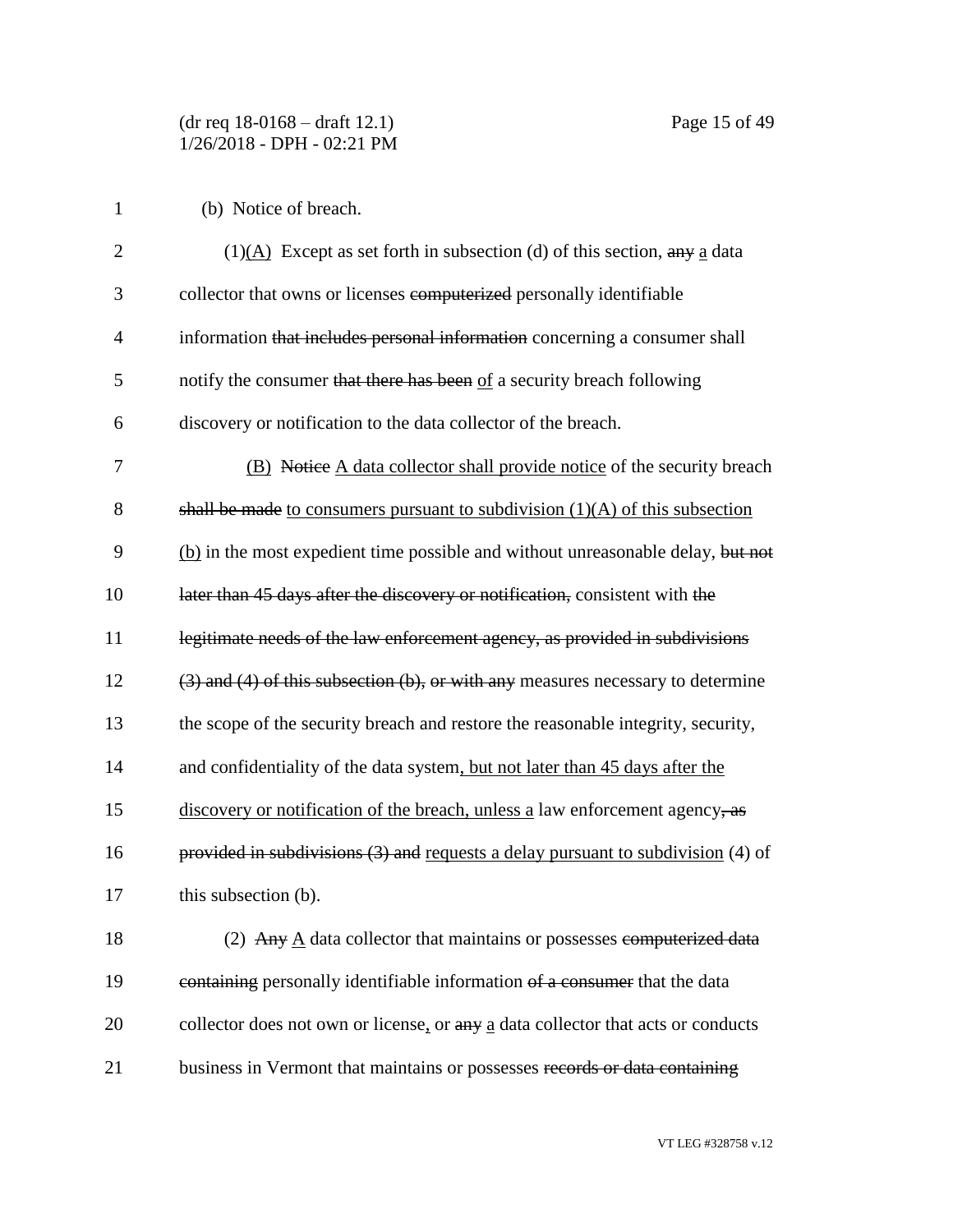(dr req 18-0168 – draft 12.1) Page 16 of 49 1/26/2018 - DPH - 02:21 PM

| $\mathbf{1}$   | personally identifiable information that the data collector does not own or         |
|----------------|-------------------------------------------------------------------------------------|
| $\overline{2}$ | license, shall notify the owner or licensee of the information of any security      |
| 3              | breach immediately following discovery of the breach, consistent with the           |
| $\overline{4}$ | legitimate needs of law enforcement as provided in subdivisions (3) and             |
| 5              | subdivision $(4)$ of this subsection $(b)$ .                                        |
| 6              | (3) A data collector or other entity subject to this subchapter shall               |
| 7              | provide notice of a security breach to the Attorney General or to the               |
| 8              | Department of Financial Regulation, as applicable, as follows:                      |
| 9              | (A) A data collector or other entity regulated by the Department of                 |
| 10             | Financial Regulation under Title 8 or this title shall provide notice of a breach   |
| 11             | to the Department. All other data collectors or other entities subject to this      |
| 12             | subchapter shall provide notice of a breach to the Attorney General.                |
| 13             | (B)(i) The data collector shall notify the Attorney General or the                  |
| 14             | Department, as applicable, of the date of the security breach and the date of       |
| 15             | discovery of the breach and shall provide a preliminary description of the          |
| 16             | breach within 14 business days, consistent with the legitimate needs of the a       |
| 17             | law enforcement agency as provided in this subdivision $(3)$ and subdivision $(4)$  |
| 18             | of this subsection (b), of the data collector's discovery of the security breach or |
| 19             | when the data collector provides notice to consumers pursuant to this section,      |
| 20             | whichever is sooner.                                                                |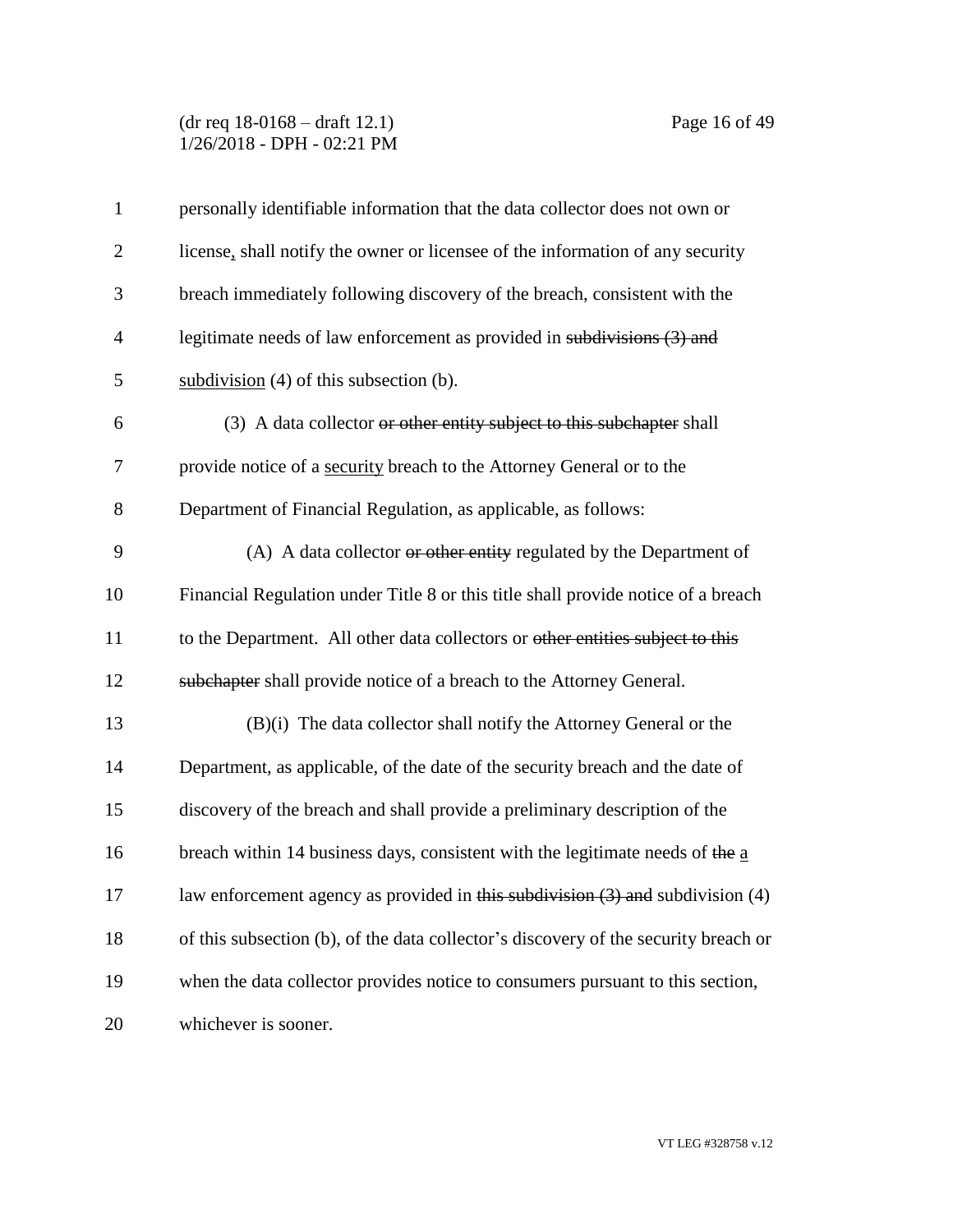(dr req 18-0168 – draft 12.1) Page 17 of 49 1/26/2018 - DPH - 02:21 PM

| $\mathbf{1}$   | (ii) Notwithstanding subdivision $(B)(i)$ of this subdivision $(b)(3)$ , a       |
|----------------|----------------------------------------------------------------------------------|
| $\overline{2}$ | data collector who that, prior to the date of the security breach, on a form and |
| 3              | in a manner prescribed by the Attorney General, had sworn in writing to the      |
| $\overline{4}$ | Attorney General that it maintains written policies and procedures to maintain   |
| 5              | the security of personally identifiable information and respond to a breach in a |
| 6              | manner consistent with Vermont law shall notify the Attorney General of the      |
| 7              | date of the security breach and the date of discovery of the breach and shall    |
| 8              | provide a description of the breach prior to providing notice of the breach to   |
| 9              | consumers pursuant to subdivision (1) of this subsection (b).                    |
| 10             | (iii) If the date of the security breach is unknown at the time notice           |
| 11             | is sent to the Attorney General or to the Department, the data collector shall   |
| 12             | send the Attorney General or the Department the date of the breach as soon as    |
| 13             | it is known.                                                                     |
| 14             | (iv) Unless otherwise ordered by a court of this State for good                  |
| 15             | cause shown, a notice provided under this subdivision $(3)(B)$ , or any later    |
| 16             | supplemental information provided by the data collector, other than notice to    |
| 17             | consumer or the number of Vermont consumers affected, shall not be disclosed     |
| 18             | to any person other than the Department, the authorized agent or representative  |
| 19             | of the Attorney General, a State's Attorney, or another law enforcement officer  |
| 20             | engaged in legitimate law enforcement activities without the consent of the      |
| 21             | data collector.                                                                  |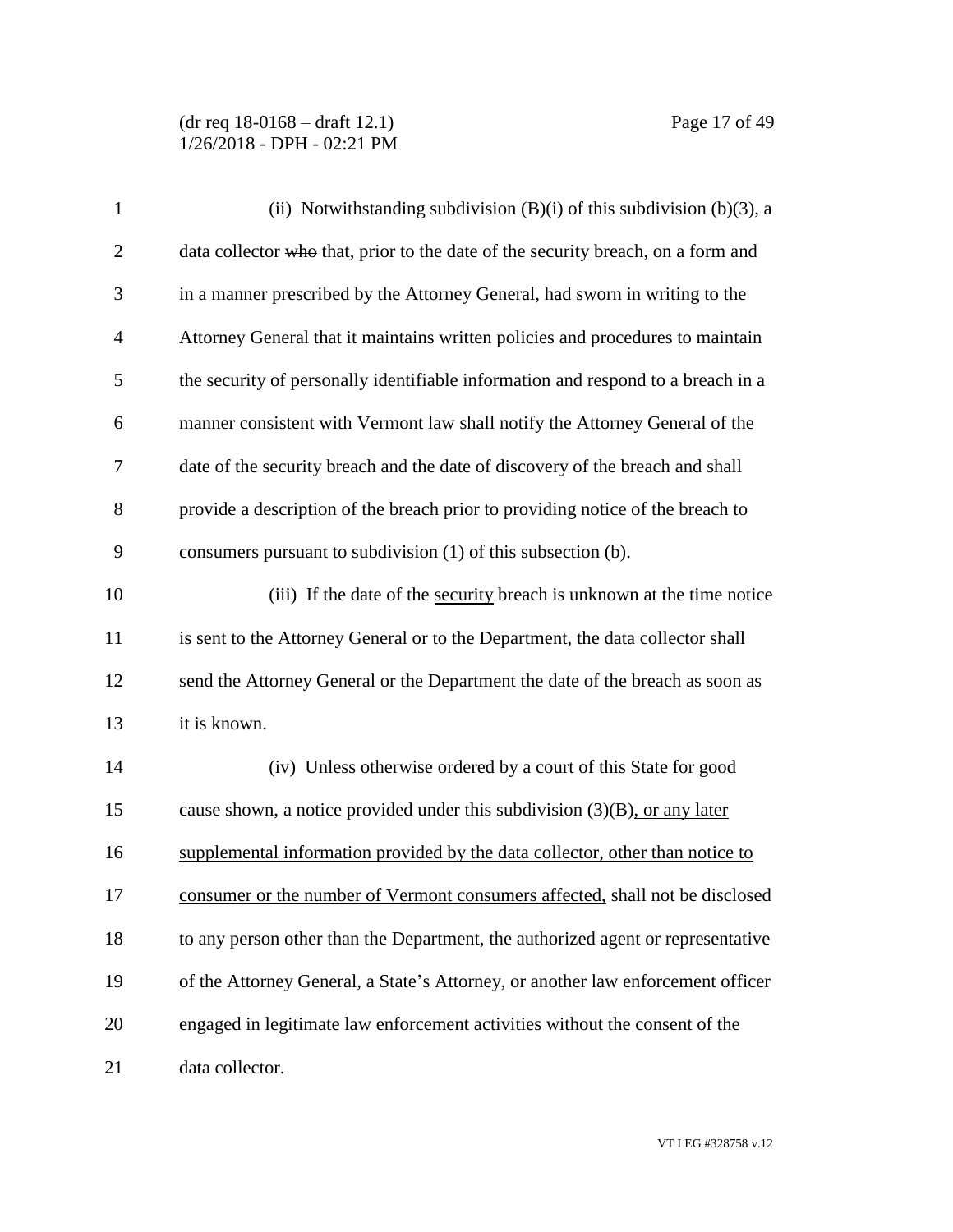(dr req 18-0168 – draft 12.1) Page 18 of 49 1/26/2018 - DPH - 02:21 PM

| $\mathbf{1}$   | $(C)(i)$ When the data collector provides notice of the security breach          |
|----------------|----------------------------------------------------------------------------------|
| $\overline{2}$ | to consumers pursuant to subdivision $(1)$ of this subsection $(b)$ , the data   |
| 3              | collector shall notify the Attorney General or the Department, as applicable, of |
| $\overline{4}$ | the number of Vermont consumers affected, if known to the data collector, and    |
| 5              | shall provide a copy of the notice provided to consumers under subdivision (1)   |
| 6              | of this subsection (b).                                                          |
| 7              | (ii) The data collector may send to the Attorney General or the                  |
| 8              | Department, as applicable, a second copy of the consumer notice, from which      |
| 9              | is redacted the type of personally identifiable information that was subject to  |
| 10             | the security breach, and which the Attorney General or the Department shall      |
| 11             | use for any public disclosure of the breach.                                     |
| 12             | $(4)(A)$ (i) The notice to a consumer required by this subsection shall be       |
| 13             | delayed upon request of a law enforcement agency.                                |
| 14             | (ii) A law enforcement agency may request the delay if it believes               |
| 15             | that notification may impede a law enforcement investigation, or a national or   |
| 16             | Homeland Security investigation, or jeopardize public safety or national or      |
| 17             | Homeland Security interests.                                                     |
| 18             | (iii) In the event If law enforcement makes the request for requests             |
| 19             | a delay in a manner other than in writing, the data collector shall document     |
| 20             | such the request contemporaneously in writing, including the name of the law     |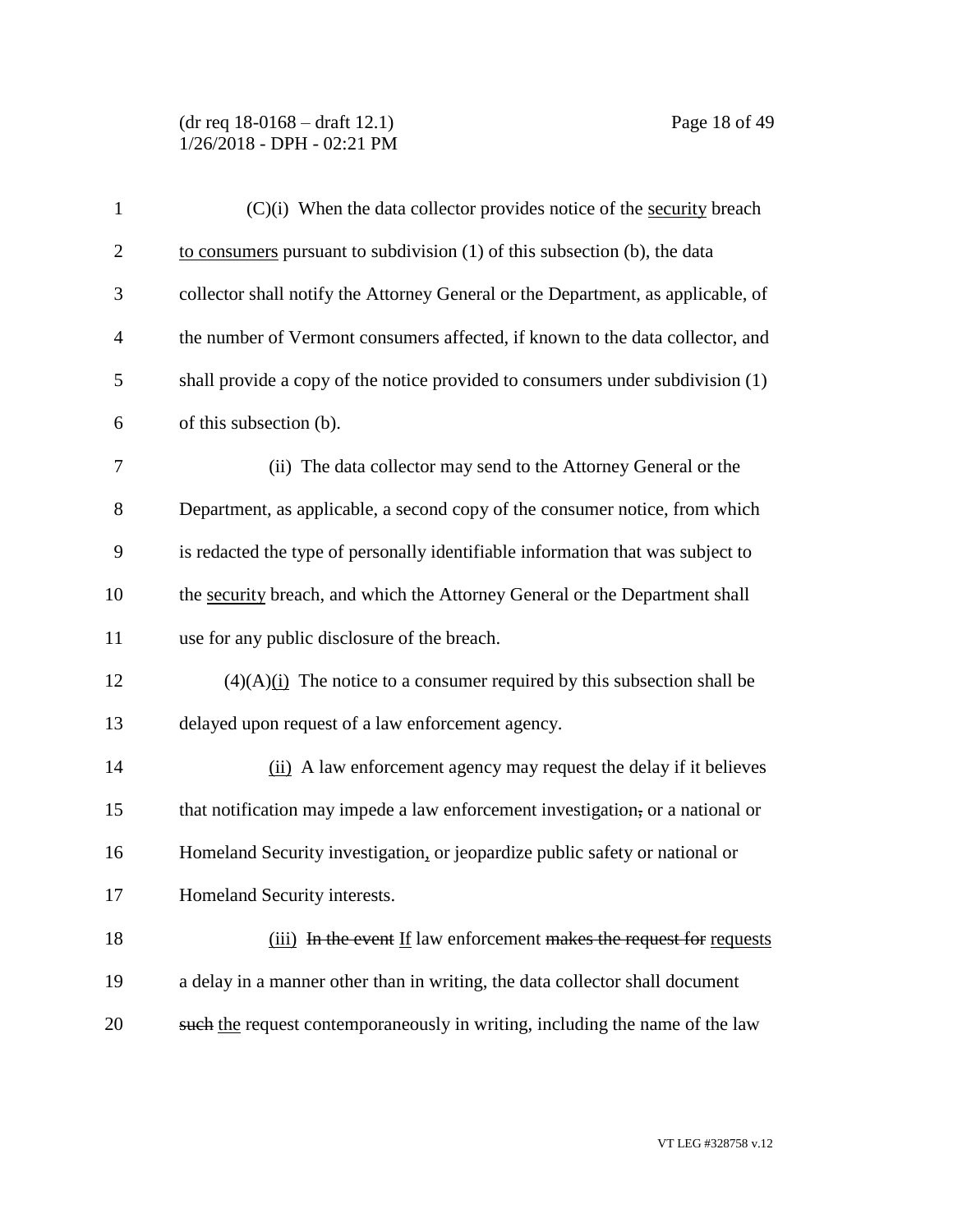| $\mathbf{1}$   | enforcement officer making the request and the officer's law enforcement          |
|----------------|-----------------------------------------------------------------------------------|
| $\overline{2}$ | agency engaged in the investigation.                                              |
| 3              | (iv) A law enforcement agency shall promptly notify the data                      |
| 4              | collector in writing when the law enforcement agency no longer believes that      |
| 5              | notification may impede a law enforcement investigation, or a national or         |
| 6              | Homeland Security investigation, or jeopardize public safety or national or       |
| 7              | Homeland Security interests.                                                      |
| 8              | $(v)$ The data collector shall provide notice required by this section            |
| 9              | without unreasonable delay upon receipt of a written communication, which         |
| 10             | includes facsimile or electronic communication, from the law enforcement          |
| 11             | agency withdrawing its request for delay.                                         |
| 12             | $(B)(i)$ A Vermont law enforcement agency with a reasonable belief                |
| 13             | that a security breach has or may have occurred at a specific business shall      |
| 14             | notify the business in writing of its belief.                                     |
| 15             | (ii) The agency shall also notify the business that additional                    |
| 16             | information on the security breach may need to be furnished to the Office of      |
| 17             | the Attorney General or the Department of Financial Regulation and shall          |
| 18             | include the website and telephone number for the Office and the Department in     |
| 19             | the notice required by this subdivision.                                          |
| 20             | $(iii)$ Nothing in this subdivision $(B)$ shall alter the responsibilities        |
| 21             | of a data collector under this section or provide a cause of action against a law |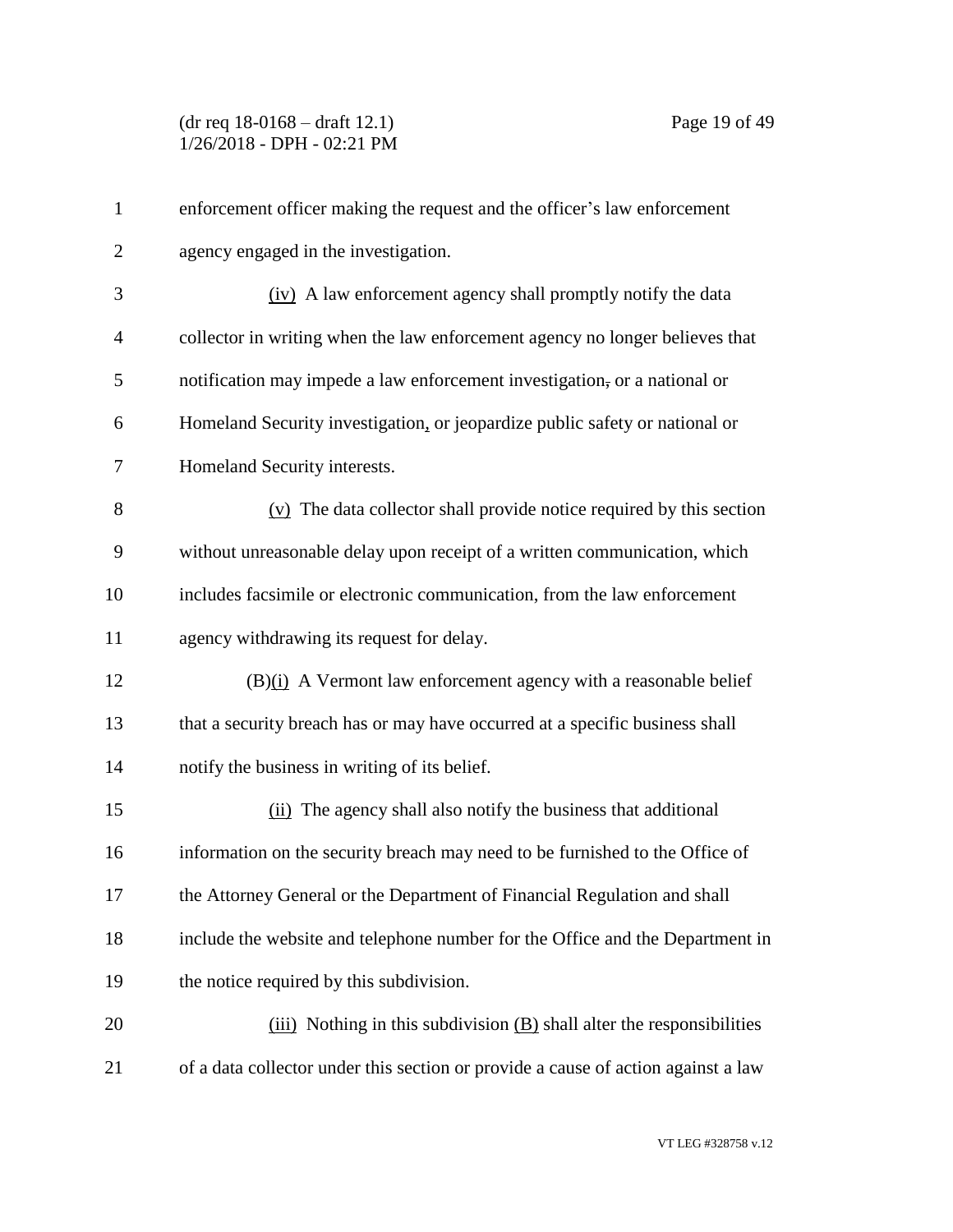(dr req 18-0168 – draft 12.1) Page 20 of 49 1/26/2018 - DPH - 02:21 PM

| $\mathbf{1}$   | enforcement agency that fails, without bad faith, to provide the notice required |
|----------------|----------------------------------------------------------------------------------|
| $\overline{2}$ | by this subdivision.                                                             |
| 3              | (5) The notice to a consumer shall be clear and conspicuous. The notice          |
| 4              | shall include a description of each of the following, if known to the data       |
| 5              | collector:                                                                       |
| 6              | (A) the incident in general terms;                                               |
| 7              | (B) the type of personally identifiable information that was subject to          |
| 8              | the security breach;                                                             |
| 9              | (C) the general acts of the data collector to protect the personally             |
| 10             | identifiable information from further security breach;                           |
| 11             | (D) a telephone number, toll-free if available, that the consumer may            |
| 12             | call for further information and assistance;                                     |
| 13             | (E) advice that directs the consumer to remain vigilant by reviewing             |
| 14             | account statements and monitoring free credit reports; and                       |
| 15             | (F) the approximate date of the security breach.                                 |
| 16             | (6) A data collector may provide notice of a security breach to a                |
| 17             | consumer by one or more of the following methods:                                |
| 18             | (A) Direct notice, which may be by one of the following methods:                 |
| 19             | (i) written notice mailed to the consumer's residence;                           |
| 20             | (ii) electronic notice, for those consumers for whom the data                    |
| 21             | collector has a valid e-mail address if:                                         |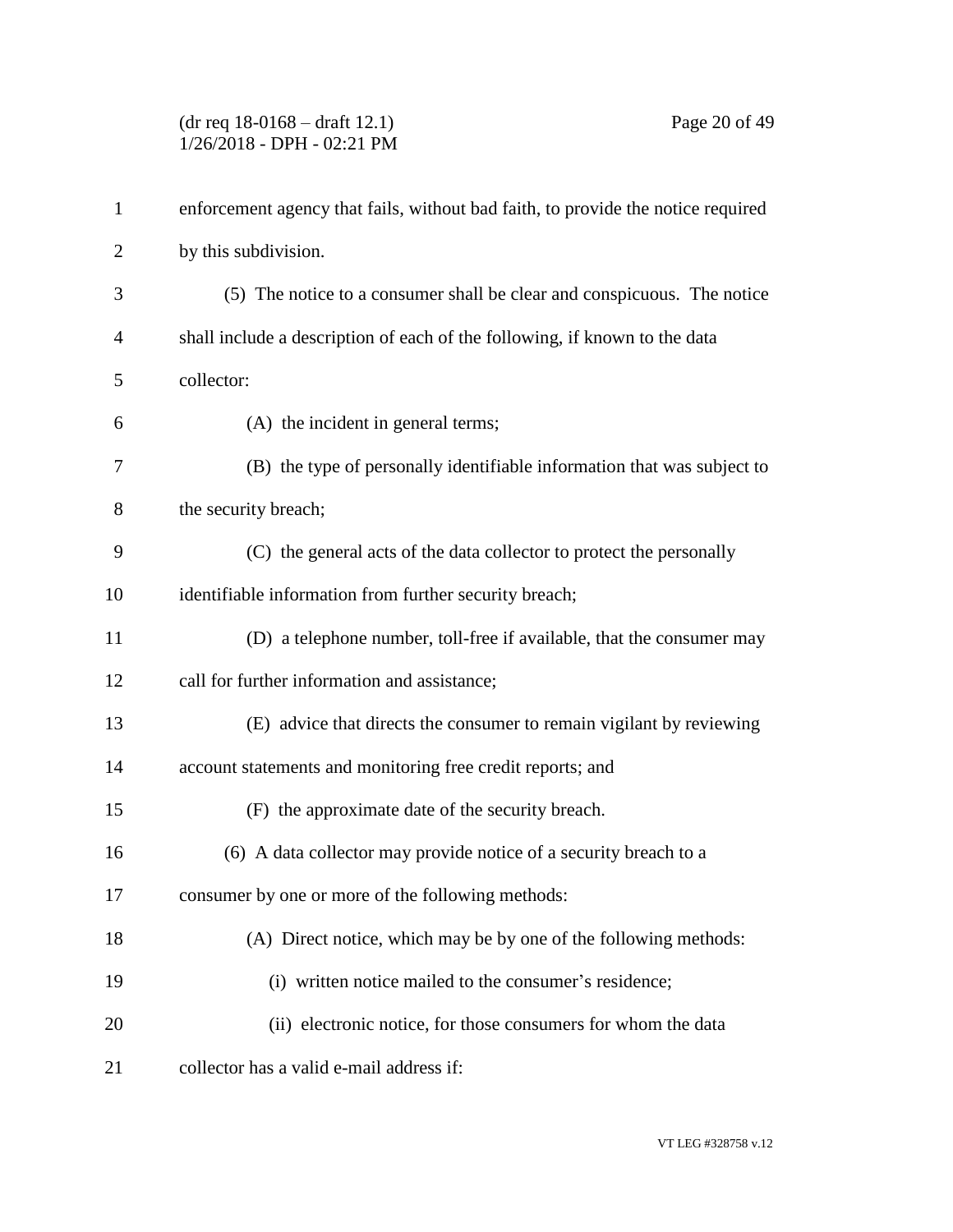### (dr req 18-0168 – draft 12.1) Page 21 of 49 1/26/2018 - DPH - 02:21 PM

| $\mathbf{1}$   | (I) the data collector's primary method of communication with                  |
|----------------|--------------------------------------------------------------------------------|
| $\overline{2}$ | the consumer is by electronic means, the electronic notice does not request or |
| 3              | contain a hypertext link to a request that the consumer provide personal       |
| 4              | information, and the electronic notice conspicuously warns consumers not to    |
| 5              | provide personal information in response to electronic communications          |
| 6              | regarding security breaches; or                                                |
| 7              | (II) the notice is consistent with the provisions regarding                    |
| 8              | electronic records and signatures for notices in 15 U.S.C. § 7001; or          |
| 9              | (iii) telephonic notice, provided that telephonic contact is made              |
| 10             | directly with each affected consumer and not through a prerecorded message.    |
| 11             | (B)(i) Substitute notice, if:                                                  |
| 12             | (I) the data collector demonstrates that the cost of providing                 |
| 13             | written or telephonic notice to affected consumers would exceed \$5,000.00;    |
| 14             | (II) the class of affected consumers to be provided written or                 |
| 15             | telephonic notice exceeds 5,000; or                                            |
| 16             | (III) the data collector does not have sufficient contact                      |
| 17             | information.                                                                   |
| 18             | (ii) A data collector shall provide substitute notice by:                      |
| 19             | (I) conspicuously posting the notice on the data collector's                   |
| 20             | website if the data collector maintains one; and                               |
| 21             | (II) notifying major statewide and regional media.                             |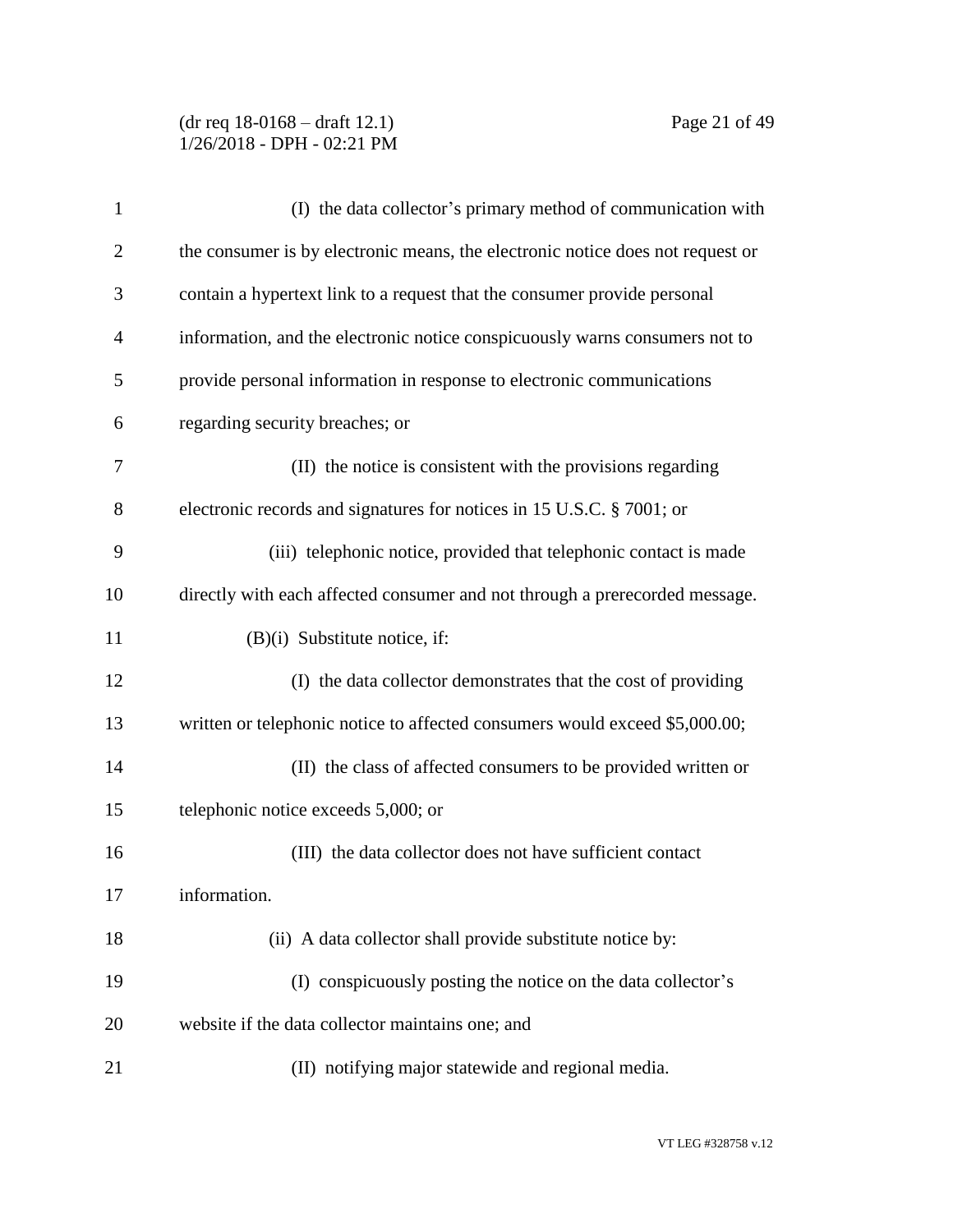(dr req 18-0168 – draft 12.1) Page 22 of 49 1/26/2018 - DPH - 02:21 PM

| $\mathbf{1}$   | (c) In the event If a data collector provides notice to more than $1,000$           |
|----------------|-------------------------------------------------------------------------------------|
| $\overline{2}$ | consumers at one time pursuant to this section, the data collector shall notify,    |
| 3              | without unreasonable delay, all consumer reporting agencies that compile and        |
| $\overline{4}$ | maintain files on consumers on a nationwide basis, as defined in 15 U.S.C.          |
| 5              | $§$ 1681a(p), of the timing, distribution, and content of the notice. This          |
| 6              | subsection shall not apply to a person who is licensed or registered under Title    |
| 7              | 8 by the Department of Financial Regulation.                                        |
| 8              | $(d)(1)(A)$ Notice of a security breach pursuant to subsection (b) of this          |
| 9              | section is not required if the data collector establishes that misuse of personal   |
| 10             | personally identifiable information is not reasonably possible and the data         |
| 11             | collector provides notice of the its determination that the misuse of the           |
| 12             | personal information is not reasonably possible pursuant to the requirements of     |
| 13             | this subsection (d).                                                                |
| 14             | $\underline{(B)}$ (i) If the data collector establishes that misuse of the personal |
| 15             | personally identifiable information is not reasonably possible, the data            |
| 16             | collector shall provide notice of its determination that misuse of the personal     |
| 17             | information is not reasonably possible and a detailed explanation for said          |
| 18             | determination to the Vermont Attorney General or to the Department of               |
| 19             | Financial Regulation, in the event that the data collector is a person or entity    |
| 20             | licensed or registered with the Department under Title 8 or this title as           |
| 21             | applicable.                                                                         |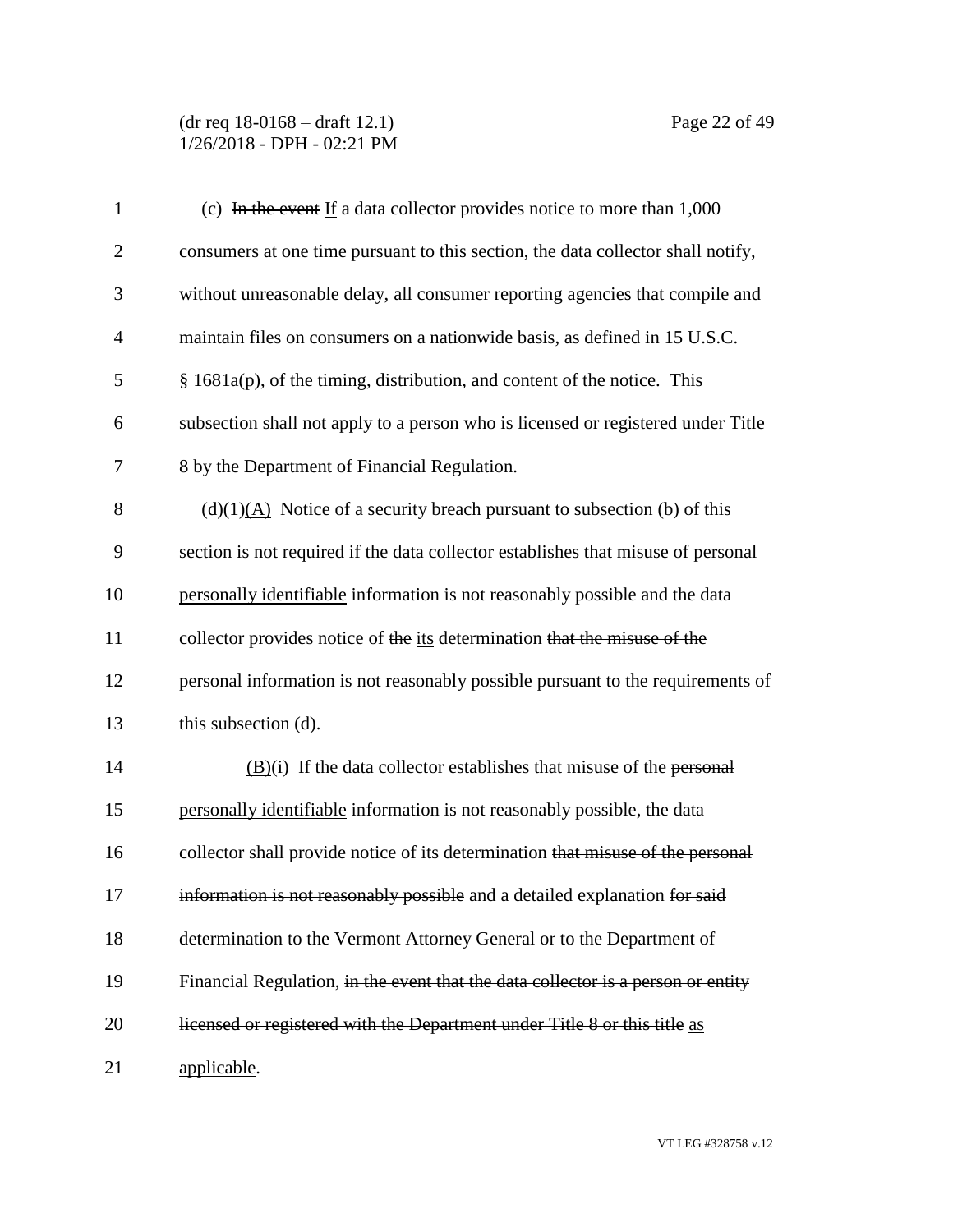(dr req 18-0168 – draft 12.1) Page 23 of 49 1/26/2018 - DPH - 02:21 PM

| $\mathbf{1}$   | (ii) The data collector may designate its notice and detailed                             |
|----------------|-------------------------------------------------------------------------------------------|
| $\overline{c}$ | explanation to the Vermont Attorney General or the Department of Financial                |
| 3              | Regulation as "trade secret" if the notice and detailed explanation meet the              |
| 4              | definition of trade secret contained in 1 V.S.A. $\S 317(c)(9)$ .                         |
| 5              | (2) If a data collector established that misuse of personal information                   |
| 6              | personally identifiable information was not reasonably possible under                     |
| 7              | subdivision (1) of this subsection (d) and subsequently obtains facts indicating          |
| 8              | that misuse of the personal information personally identifiable information has           |
| 9              | occurred or is occurring, the data collector shall provide notice of the security         |
| 10             | breach pursuant to subsection (b) of this section.                                        |
| 11             | (e) Any $\underline{A}$ waiver of the provisions of this subchapter is contrary to public |
| 12             | policy and is void and unenforceable.                                                     |
| 13             | (f) Except as provided in subdivision $(3)$ of this subsection $(f)$ , a financial        |
| 14             | institution that is subject to the following guidances, and any revisions,                |
| 15             | additions, or substitutions relating to an interagency guidance, shall be exempt          |
| 16             | from this section:                                                                        |
| 17             | (1) The Federal Interagency Guidance Response Programs for                                |
| 18             | Unauthorized Access to Consumer Information and Customer Notice, issued                   |
| 19             | on March 7, 2005, by the Board of Governors of the Federal Reserve System,                |
| 20             | the Federal Deposit Insurance Corporation, the Office of the Comptroller of               |
| 21             | the Currency, and the Office of Thrift Supervision.                                       |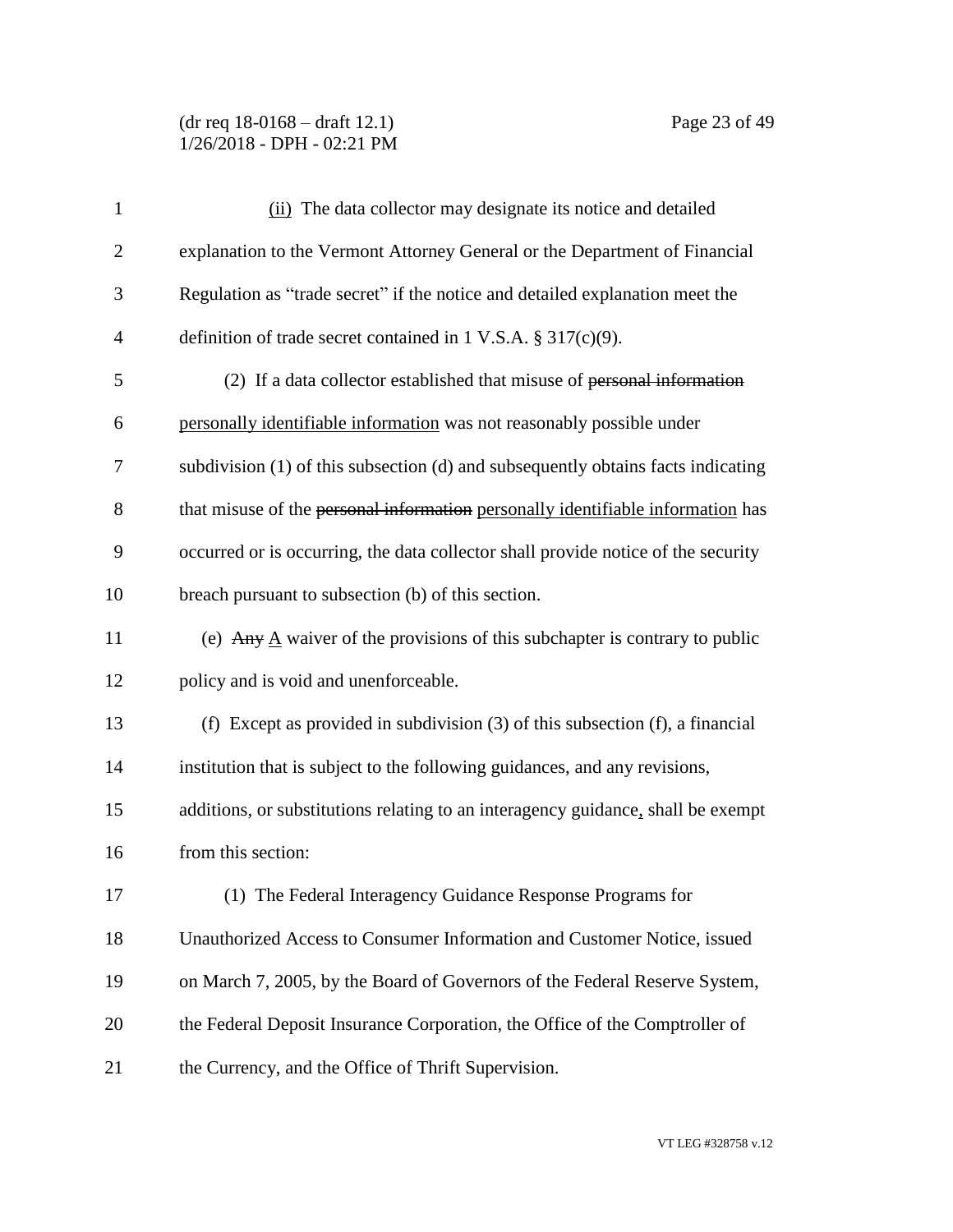(dr req 18-0168 – draft 12.1) Page 24 of 49 1/26/2018 - DPH - 02:21 PM

| $\mathbf{1}$   | (2) Final Guidance on Response Programs for Unauthorized Access to                      |
|----------------|-----------------------------------------------------------------------------------------|
| $\overline{2}$ | Member Information and Member Notice, issued on April 14, 2005, by the                  |
| 3              | National Credit Union Administration.                                                   |
| $\overline{4}$ | (3) A financial institution regulated by the Department of Financial                    |
| 5              | Regulation that is subject to subdivision $(1)$ or $(2)$ of this subsection $(f)$ shall |
| 6              | notify the Department as soon as possible after it becomes aware of an incident         |
| 7              | involving unauthorized access to or use of personally identifiable information a        |
| 8              | security breach.                                                                        |
| 9              | (g) Enforcement.                                                                        |
| 10             | (1) With respect to all data collectors and other entities subject to this              |
| 11             | subchapter, other than a person or entity licensed or registered with the               |
| 12             | Department of Financial Regulation under Title 8 or this title, the Attorney            |
| 13             | General and State's Attorney shall have sole and full authority to investigate          |
| 14             | potential violations of this subchapter and to enforce, prosecute, obtain, and          |
| 15             | impose remedies for a violation of this subchapter or any rules or regulations          |
| 16             | made pursuant to this chapter as the Attorney General and State's Attorney              |
| 17             | have under chapter 63 of this title. The Attorney General may refer the matter          |
| 18             | to the State's Attorney in an appropriate case. The Superior Courts shall have          |
| 19             | jurisdiction over any enforcement matter brought by the Attorney General or a           |
| 20             | State's Attorney under this subsection.                                                 |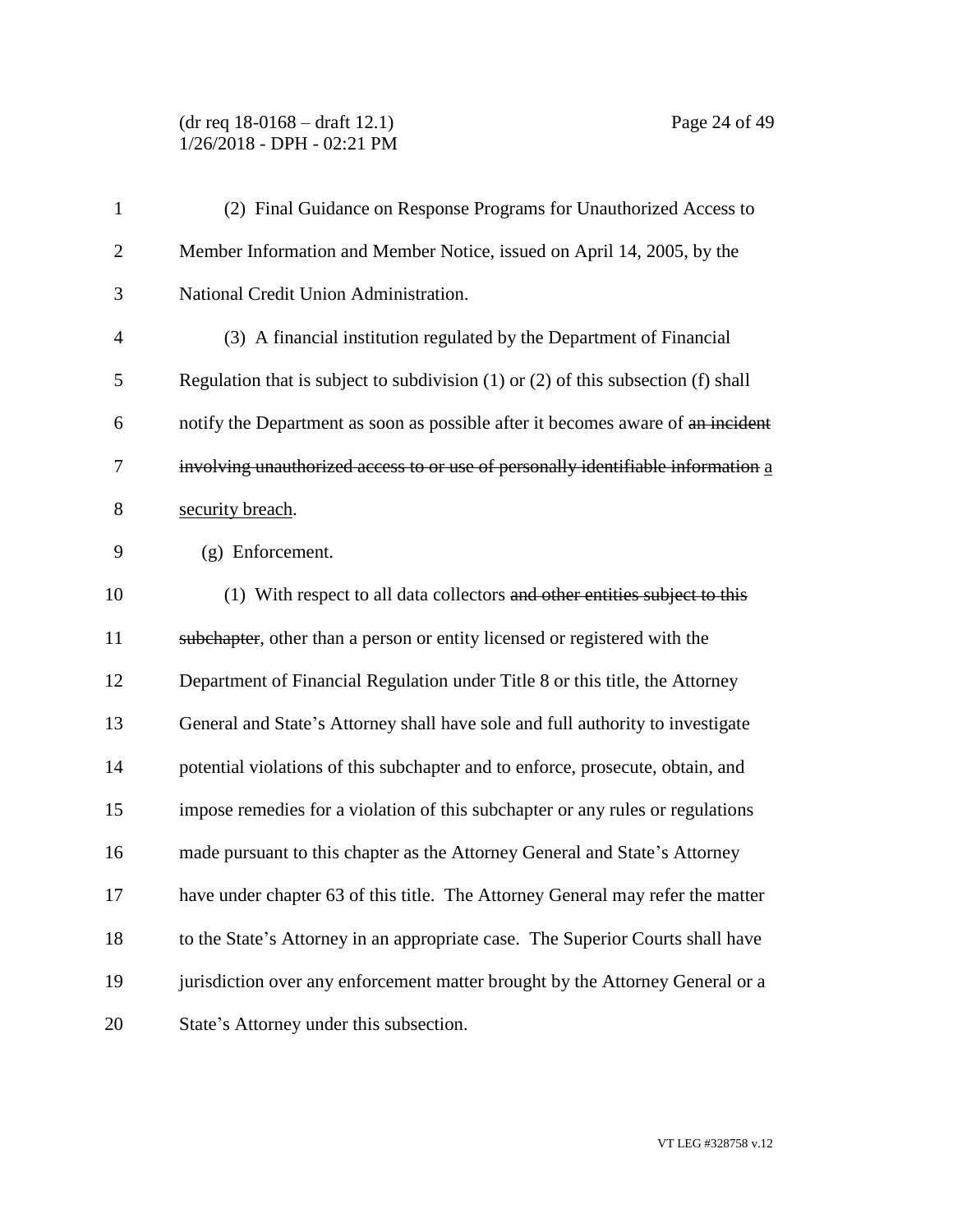(dr req 18-0168 – draft 12.1) Page 25 of 49 1/26/2018 - DPH - 02:21 PM

| $\mathbf{1}$   | (2) With respect to a data collector that is a person or entity licensed or       |
|----------------|-----------------------------------------------------------------------------------|
| $\overline{2}$ | registered with the Department of Financial Regulation under Title 8 or this      |
| 3              | title, the Department of Financial Regulation shall have the full authority to    |
| $\overline{4}$ | investigate potential violations of this subchapter and to prosecute, obtain, and |
| 5              | impose remedies for a violation of this subchapter or any rules or regulations    |
| 6              | adopted pursuant to this subchapter, as the Department has under Title 8 or this  |
| $\tau$         | title or any other applicable law or regulation.                                  |
| 8              | Subchapter 3. Social Security Number Protection Act                               |
| 9              | § 2440. SOCIAL SECURITY NUMBER PROTECTION                                         |
| 10             | * * *                                                                             |
| 11             | (f) Any person has the right to request that a town clerk or clerk of court       |
| 12             | remove from an image or copy of an official record placed on a town's or          |
| 13             | court's Internet website available to the general public or an Internet website   |
| 14             | available to the general public to display public records by the town clerk or    |
| 15             | clerk of court, the person's Social Security number, employer taxpayer            |
| 16             | identification number, driver's license number, State identification number,      |
| 17             | passport number, checking account number, savings account number, credit          |
| 18             | card or debit card number, or personal identification number (PIN) code or        |
| 19             | passwords contained in that official record. A town clerk or clerk of court is    |
| 20             | authorized to redact the personal information identified in a request submitted   |
| 21             | under this section. The request must be made in writing, legibly signed by the    |

VT LEG #328758 v.12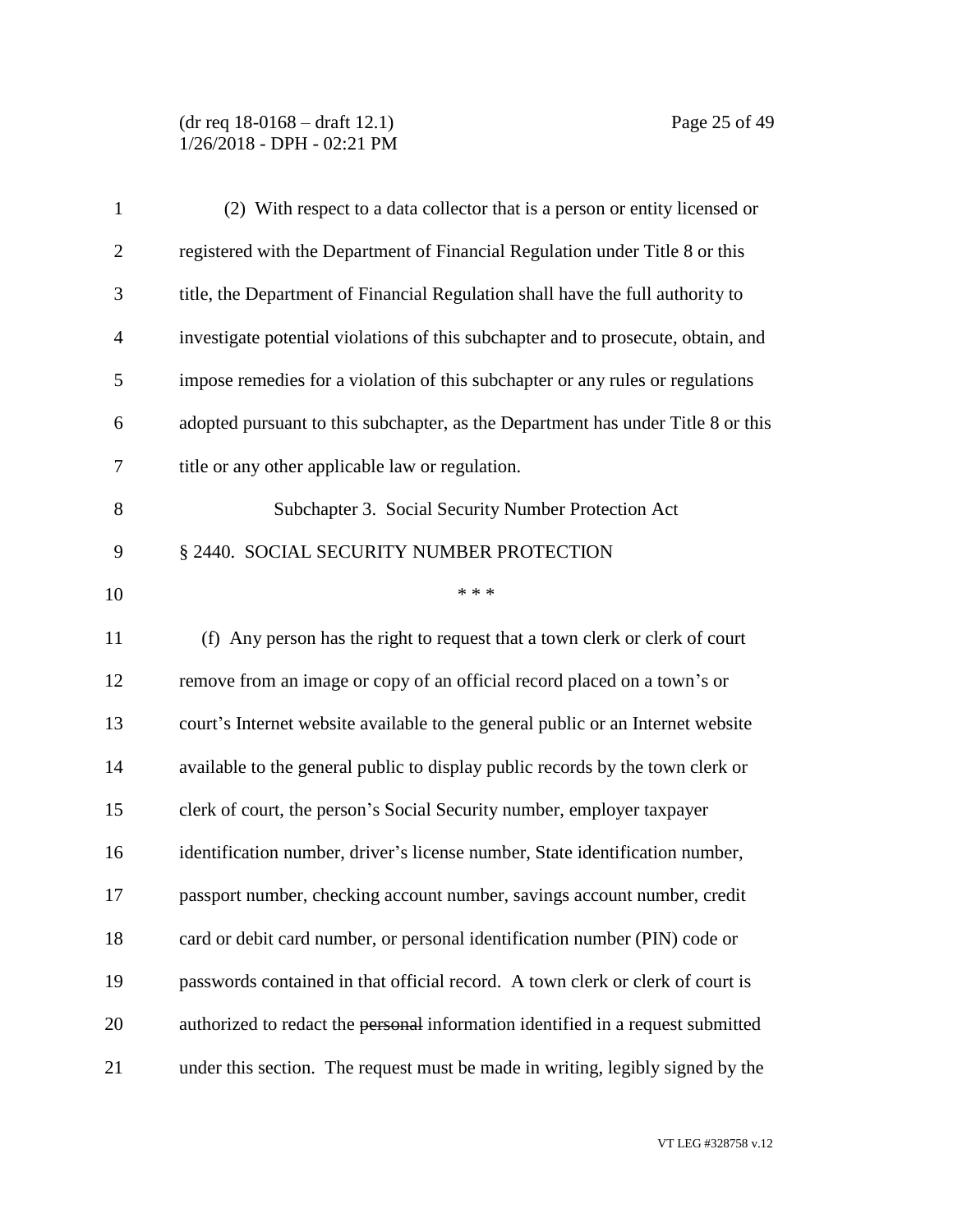(dr req 18-0168 – draft 12.1) Page 26 of 49 1/26/2018 - DPH - 02:21 PM

| $\mathbf{1}$   | requester, and delivered by mail, facsimile, or electronic transmission, or         |
|----------------|-------------------------------------------------------------------------------------|
| $\overline{2}$ | delivered in person to the town clerk or clerk of court. The request must           |
| 3              | specify the personal information to be redacted, information that identifies the    |
| $\overline{4}$ | document that contains the personal information to be redacted, and unique          |
| 5              | information that identifies the location within the document that contains the      |
| 6              | Social Security number, employer taxpayer identification number, driver's           |
| 7              | license number, State identification number, passport number, checking              |
| 8              | account number, savings account number, credit card number, or debit card           |
| 9              | number, or personal identification number (PIN) code or passwords to be             |
| 10             | redacted. The request for redaction shall be considered a public record with        |
| 11             | access restricted to the town clerk, the clerk of court, their staff, or upon order |
| 12             | of the court. The town clerk or clerk of court shall have no duty to inquire        |
| 13             | beyond the written request to verify the identity of a person requesting            |
| 14             | redaction and shall have no duty to remove redaction for any reason upon            |
| 15             | subsequent request by an individual or by order of the court, if impossible to      |
| 16             | do so. No fee will be charged for the redaction pursuant to such request. Any       |
| 17             | person who requests a redaction without proper authority to do so shall be          |
| 18             | guilty of an infraction, punishable by a fine not to exceed \$500.00 for each       |
| 19             | violation.                                                                          |

 $***$ 

VT LEG #328758 v.12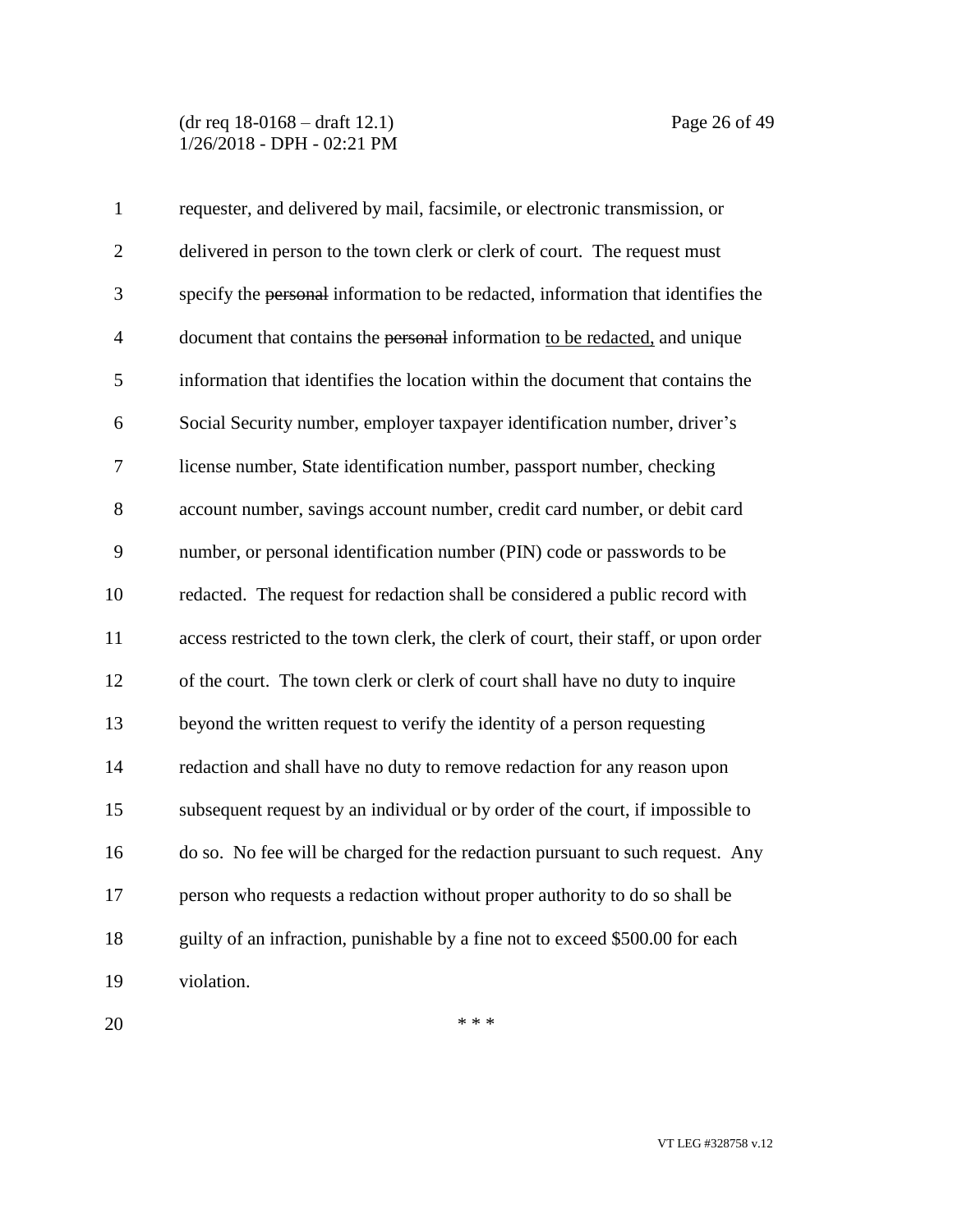(dr req 18-0168 – draft 12.1) Page 27 of 49 1/26/2018 - DPH - 02:21 PM

| $\mathbf{1}$   | Subchapter 4. Document Safe Destruction Act                                           |
|----------------|---------------------------------------------------------------------------------------|
| $\overline{2}$ | § 2445. SAFE DESTRUCTION OF DOCUMENTS CONTAINING                                      |
| 3              | PERSONAL CONFIDENTIAL INFORMATION                                                     |
| 4              | (a) As used in this section:                                                          |
| 5              | (1) "Business" means sole proprietorship, partnership, corporation,                   |
| 6              | association, limited liability company, or other group, however organized and         |
| 7              | whether or not organized to operate at a profit, including a financial institution    |
| 8              | organized, chartered, or holding a license or authorization certificate under the     |
| 9              | laws of this State, any other state, the United States, or any other country, or      |
| 10             | the parent, affiliate, or subsidiary of a financial institution, but in no case shall |
| 11             | it include the State, a State agency, or any political subdivision of the State.      |
| 12             | The term has the same meaning as in section 2430 of this title, and includes an       |
| 13             | entity that destroys records.                                                         |
| 14             | (2) "Customer" means an individual who provides personal confidential                 |
| 15             | information to a business for the purpose of purchasing or leasing a product or       |
| 16             | obtaining a service from the business.                                                |
| 17             | (3) "Personal Confidential information" means the following                           |
| 18             | information that identifies, relates to, describes, or is capable of being            |
| 19             | associated with a particular individual: his or her signature, Social Security        |
| 20             | number, physical characteristics or description, passport number, driver's            |
| 21             | license or State identification card number, insurance policy number, bank            |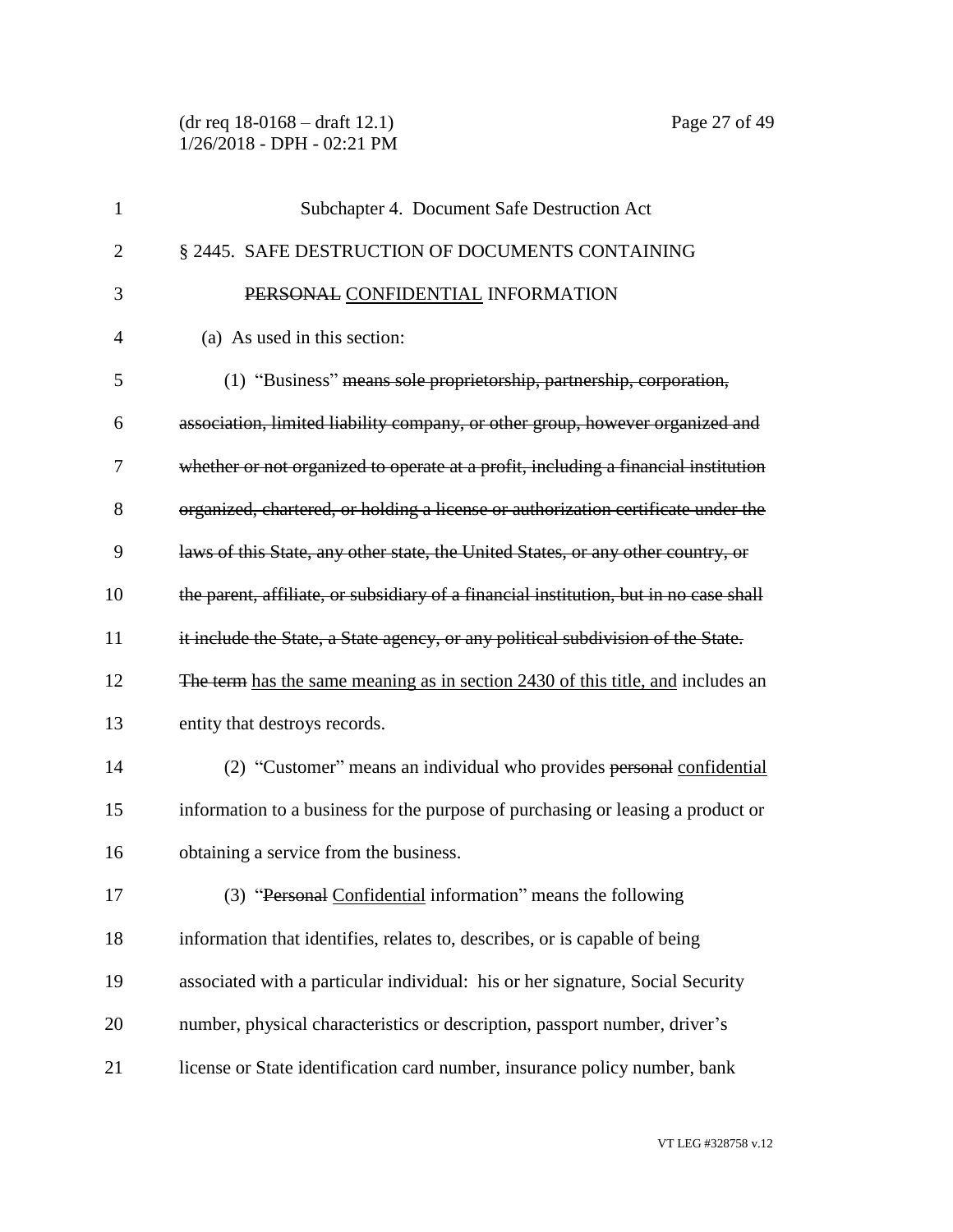| $\mathbf{1}$   | account number, credit card number, debit card number, or any other financial   |
|----------------|---------------------------------------------------------------------------------|
| $\overline{2}$ | information.                                                                    |
| 3              | $(4)(A)$ "Record" means any material, regardless of the physical form, on       |
| $\overline{4}$ | which information is recorded or preserved by any means, including in written   |
| 5              | or spoken words, graphically depicted, printed, or electromagnetically          |
| 6              | transmitted.                                                                    |
| 7              | (B) "Record" does not include publicly available directories                    |
| 8              | containing information an individual has voluntarily consented to have          |
| 9              | publicly disseminated or listed, such as name, address, or telephone number.    |
| 10             | (b) A business shall take all reasonable steps to destroy or arrange for the    |
| 11             | destruction of a customer's records within its custody or control containing    |
| 12             | personal confidential information which that is no longer to be retained by the |
| 13             | business by shredding, erasing, or otherwise modifying the personal             |
| 14             | confidential information in those records to make it unreadable or              |
| 15             | indecipherable through any means for the purpose of:                            |
| 16             | (1) ensuring the security and confidentiality of customer personal              |
| 17             | confidential information;                                                       |
| 18             | (2) protecting against any anticipated threats or hazards to the security       |
| 19             | or integrity of customer personal confidential information; and                 |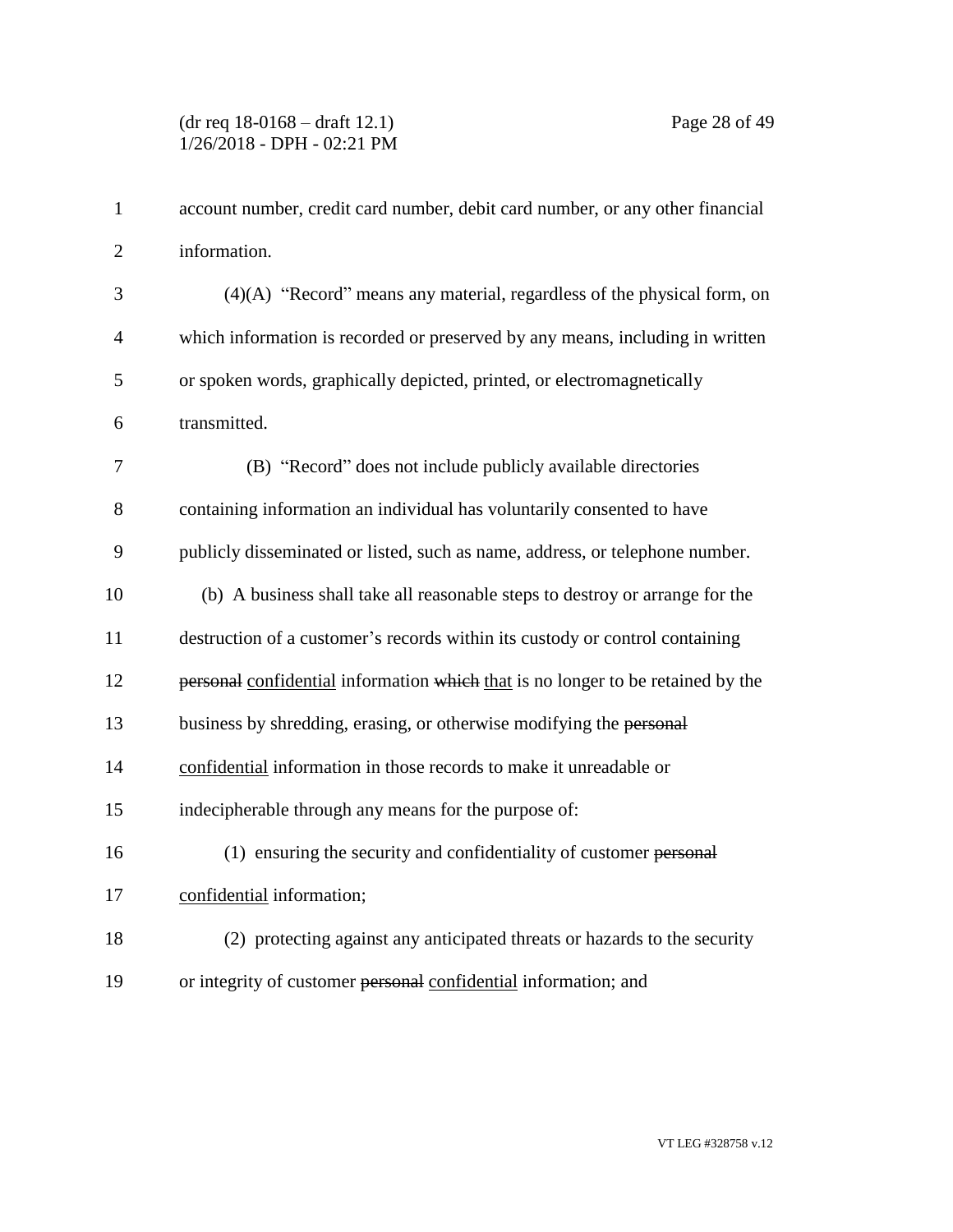# (dr req 18-0168 – draft 12.1) Page 29 of 49 1/26/2018 - DPH - 02:21 PM

| 1              | (3) protecting against unauthorized access to or use of customer                 |
|----------------|----------------------------------------------------------------------------------|
| $\overline{2}$ | personal confidential information that could result in substantial harm or       |
| 3              | inconvenience to any customer.                                                   |
| $\overline{4}$ | (c) An entity that is in the business of disposing of personal financial         |
| 5              | confidential information that conducts business in Vermont or disposes of        |
| 6              | personal confidential information of residents of Vermont must take all          |
| 7              | reasonable measures to dispose of records containing personal confidential       |
| 8              | information by implementing and monitoring compliance with policies and          |
| 9              | procedures that protect against unauthorized access to or use of personal        |
| 10             | confidential information during or after the collection and transportation and   |
| 11             | disposing of such information.                                                   |
| 12             | * * *                                                                            |
| 13             | <b>Subchapter 5. Data Brokers</b>                                                |
| 14             | § 2446. ANNUAL REGISTRATION                                                      |
| 15             | (a) Annually, on or before January 31 following a year in which a person         |
| 16             | meets the definition of data broker as provided in section 2430 of this title, a |
| 17             | data broker shall:                                                               |
| 18             | (1) register with the Secretary of State;                                        |
| 19             | $(2)$ pay a registration fee of \$100.00; and                                    |
| 20             | (3) provide the following information:                                           |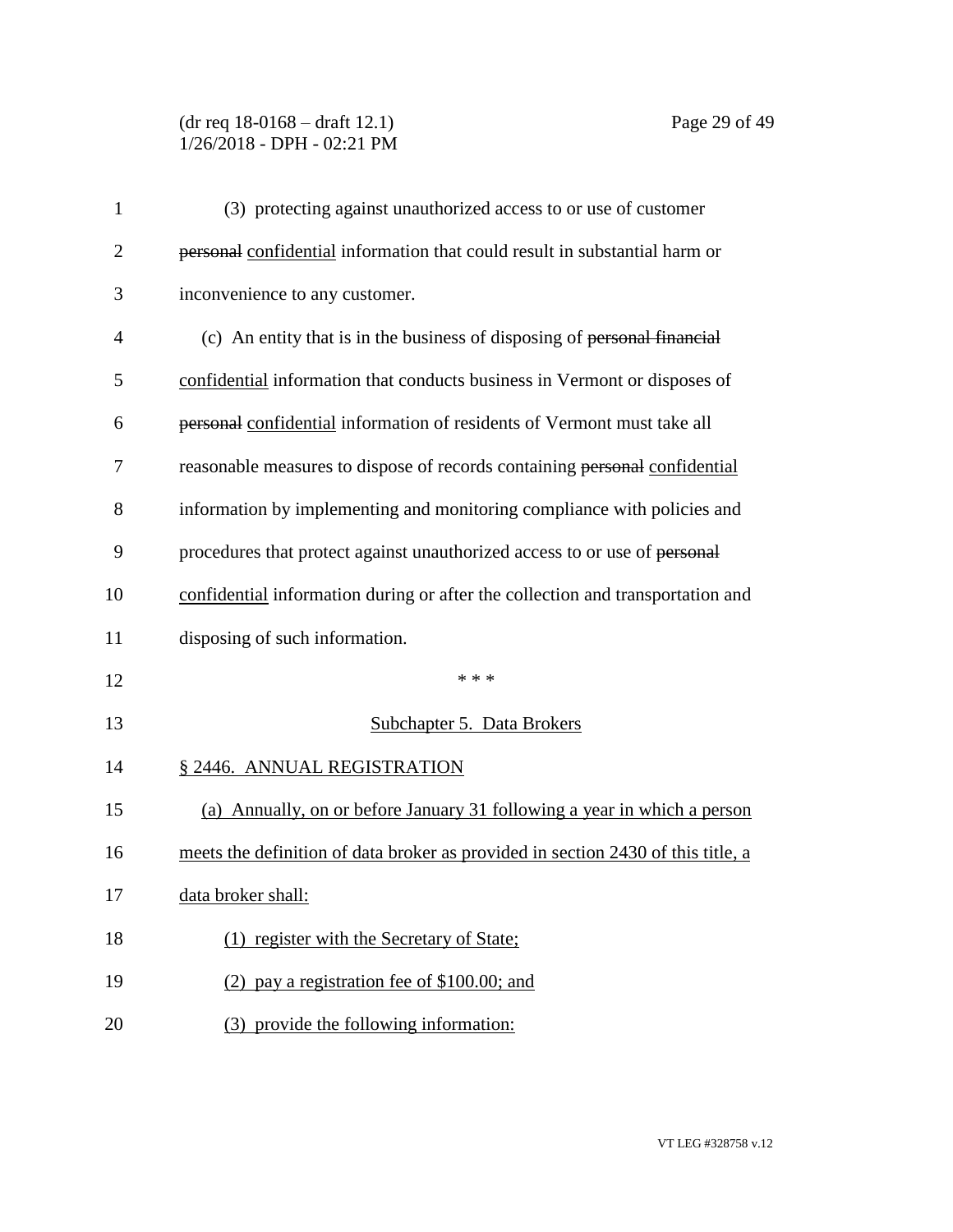(dr req 18-0168 – draft 12.1) Page 30 of 49 1/26/2018 - DPH - 02:21 PM

| $\mathbf{1}$   | (A) the name and primary physical, e-mail, and Internet addresses of              |
|----------------|-----------------------------------------------------------------------------------|
| $\overline{2}$ | the data broker;                                                                  |
| 3              | (B) if the data broker permits a consumer to opt out of the data                  |
| $\overline{4}$ | broker's collection of personal information, opt out of its databases, or opt out |
| 5              | of certain sales of data:                                                         |
| 6              | (i) the method for requesting an opt out;                                         |
| 7              | (ii) if the opt out applies to only certain activities or sales, which            |
| 8              | ones; and                                                                         |
| 9              | (iii) whether the data broker permits a consumer to authorize a                   |
| 10             | third party to perform the opt out on the consumer's behalf;                      |
| 11             | (C) a statement specifying the data collection, databases, or sales               |
| 12             | activities from which a consumer may not opt out;                                 |
| 13             | a statement whether the data broker implements a purchaser<br>(D)                 |
| 14             | credentialing process;                                                            |
| 15             | (E) the number of data broker security breaches that the data broker              |
| 16             | has experienced during the prior year, and if known, the total number of          |
| 17             | consumers affected by the breaches;                                               |
| 18             | where the data broker has actual knowledge that it possesses the<br>(F)           |
| 19             | personal information of minors, a separate statement detailing the data           |
| 20             | collection practices, databases, sales activities, and opt out policies that are  |
| 21             | applicable to the personal information of minors; and                             |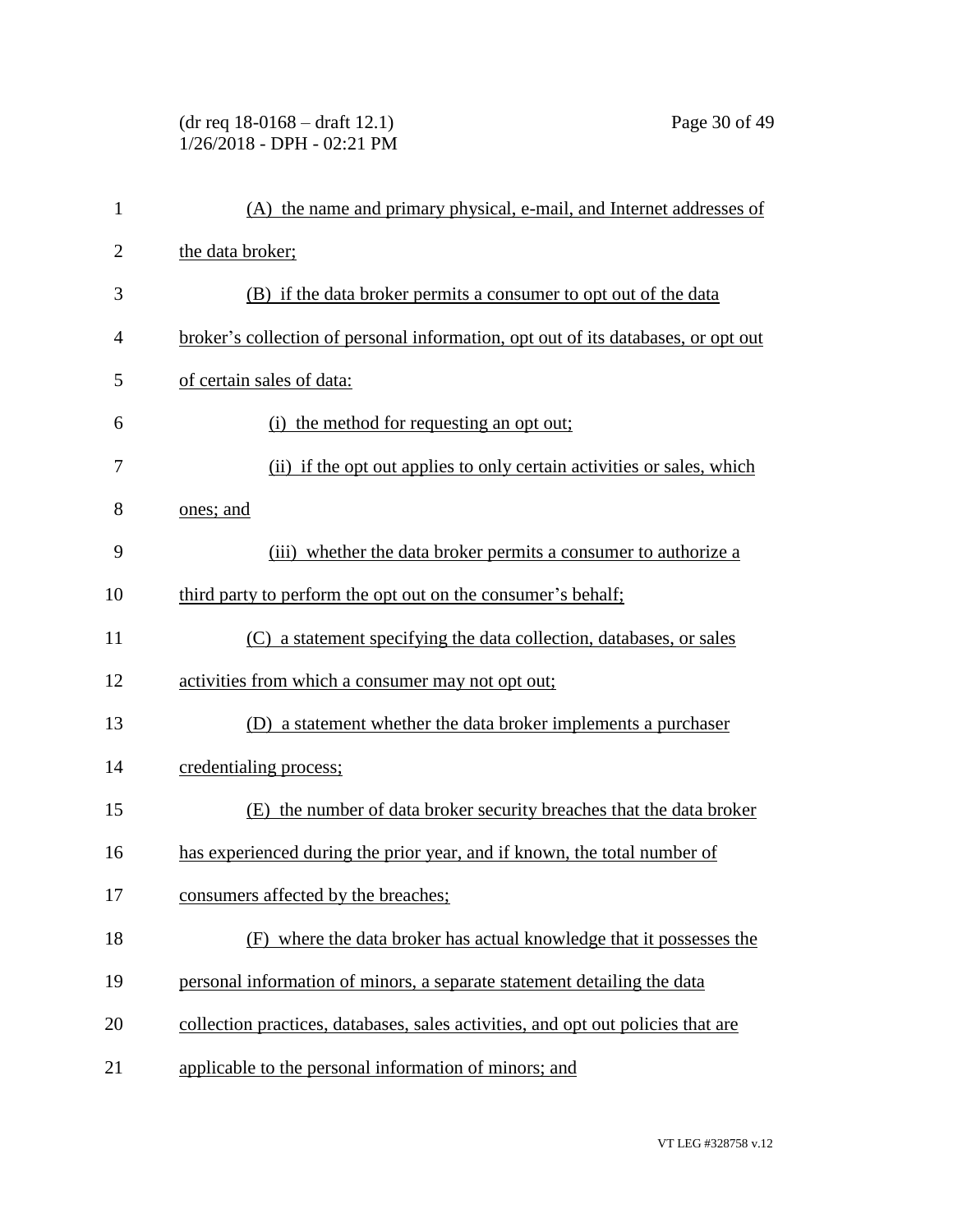(dr req 18-0168 – draft 12.1) Page 31 of 49 1/26/2018 - DPH - 02:21 PM

| $\mathbf{1}$   | (G) any additional information or explanation the data broker                   |
|----------------|---------------------------------------------------------------------------------|
| $\overline{2}$ | chooses to provide concerning its data collection practices.                    |
| 3              | (b) A data broker that fails to register pursuant to subsection (a) of this     |
| 4              | section is liable to the State for:                                             |
| 5              | (1) a civil penalty of \$50.00 for each day, not to exceed a total of           |
| 6              | \$10,000.00 for each year, it fails to register pursuant to this section;       |
| 7              | (2) an amount equal to the fees due under this section during the period it     |
| 8              | failed to register pursuant to this section; and                                |
| 9              | (3) other penalties imposed by law.                                             |
| 10             | (c) The Attorney General may maintain an action in the Civil Division of        |
| 11             | the Superior Court to collect the penalties imposed in this section and to seek |
| 12             | appropriate injunctive relief.                                                  |
| 13             | § 2447. DATA BROKER DUTY TO PROTECT PERSONAL                                    |
| 14             | INFORMATION; STANDARDS; TECHNICAL REQUIREMENTS                                  |
| 15             | (a) Duty to protect personally identifiable information.                        |
| 16             | (1) A data broker shall develop, implement, and maintain a                      |
| 17             | comprehensive information security program that is written in one or more       |
| 18             | readily accessible parts and contains administrative, technical, and physical   |
| 19             | safeguards that are appropriate to:                                             |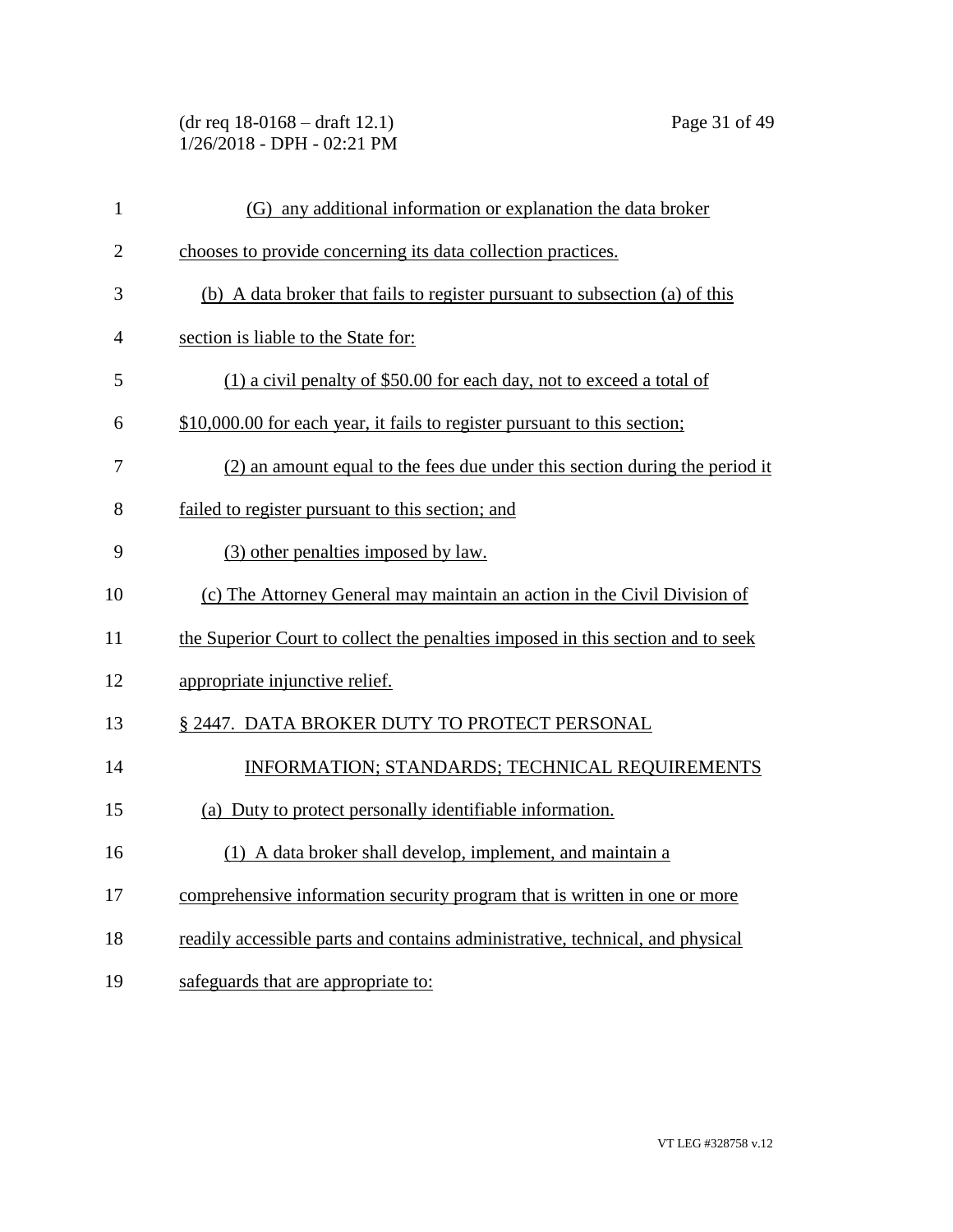(dr req 18-0168 – draft 12.1) Page 32 of 49 1/26/2018 - DPH - 02:21 PM

| $\mathbf{1}$   | (A) the size, scope, and type of business of the data broker obligated            |
|----------------|-----------------------------------------------------------------------------------|
| $\overline{2}$ | to safeguard the personally identifiable information under such comprehensive     |
| 3              | information security program;                                                     |
| $\overline{4}$ | (B) the amount of resources available to the data broker;                         |
| 5              | (C) the amount of stored data; and                                                |
| 6              | the need for security and confidentiality of personally identifiable<br>(D)       |
| 7              | information.                                                                      |
| 8              | (2) A data broker subject to this subsection shall adopt safeguards in the        |
| 9              | comprehensive security program that are consistent with the safeguards for        |
| 10             | protection of personally identifiable information and information of a similar    |
| 11             | character set forth in other State rules or federal regulations applicable to the |
| 12             | data broker.                                                                      |
| 13             | (b) Information security program; minimum features. A comprehensive               |
| 14             | information security program shall at minimum have the following features:        |
| 15             | (1) designation of one or more employees to maintain the program;                 |
| 16             | (2) identification and assessment of reasonably foreseeable internal and          |
| 17             | external risks to the security, confidentiality, and integrity of any electronic, |
| 18             | paper, or other records containing personally identifiable information, and a     |
| 19             | process for evaluating and improving, where necessary, the effectiveness of the   |
| 20             | current safeguards for limiting such risks, including:                            |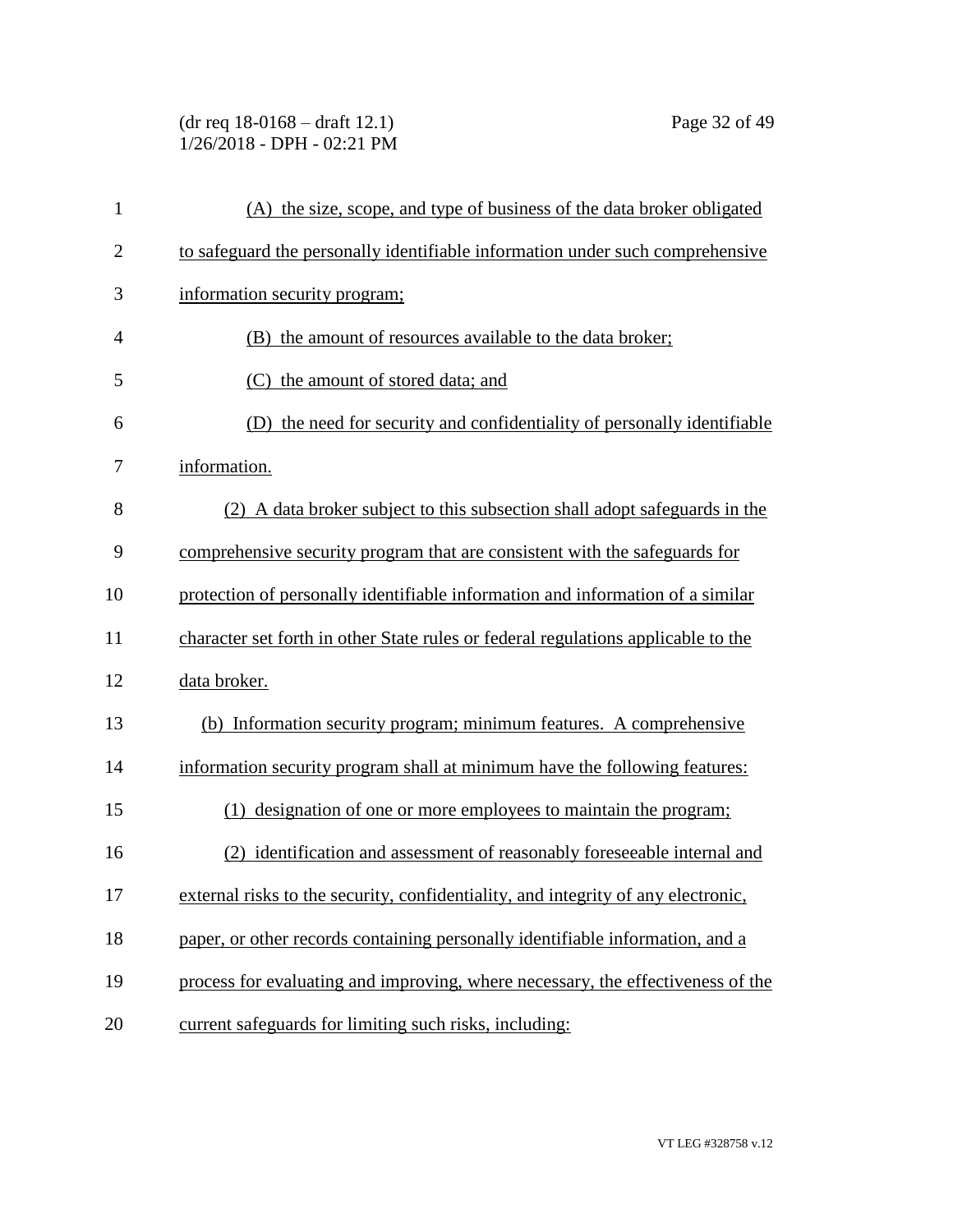(dr req 18-0168 – draft 12.1) Page 33 of 49 1/26/2018 - DPH - 02:21 PM

| $\mathbf{1}$   | (A) ongoing employee training, including training for temporary and              |
|----------------|----------------------------------------------------------------------------------|
| $\overline{2}$ | contract employees;                                                              |
| 3              | (B) employee compliance with policies and procedures; and                        |
| $\overline{4}$ | (C) means for detecting and preventing security system failures;                 |
| 5              | (3) security policies for employees relating to the storage, access, and         |
| 6              | transportation of records containing personally identifiable information outside |
| 7              | business premises;                                                               |
| 8              | (4) disciplinary measures for violations of the comprehensive                    |
| 9              | information security program rules;                                              |
| 10             | (5) measures that prevent terminated employees from accessing records            |
| 11             | containing personally identifiable information;                                  |
| 12             | (6) supervision of service providers, by:                                        |
| 13             | (A) taking reasonable steps to select and retain third-party service             |
| 14             | providers that are capable of maintaining appropriate security measures to       |
| 15             | protect personally identifiable information consistent with applicable law; and  |
| 16             | (B) requiring third-party service providers by contract to implement             |
| 17             | and maintain appropriate security measures for personally identifiable           |
| 18             | information;                                                                     |
| 19             | reasonable restrictions upon physical access to records containing               |
| 20             | personally identifiable information and storage of the records and data in       |
| 21             | locked facilities, storage areas, or containers;                                 |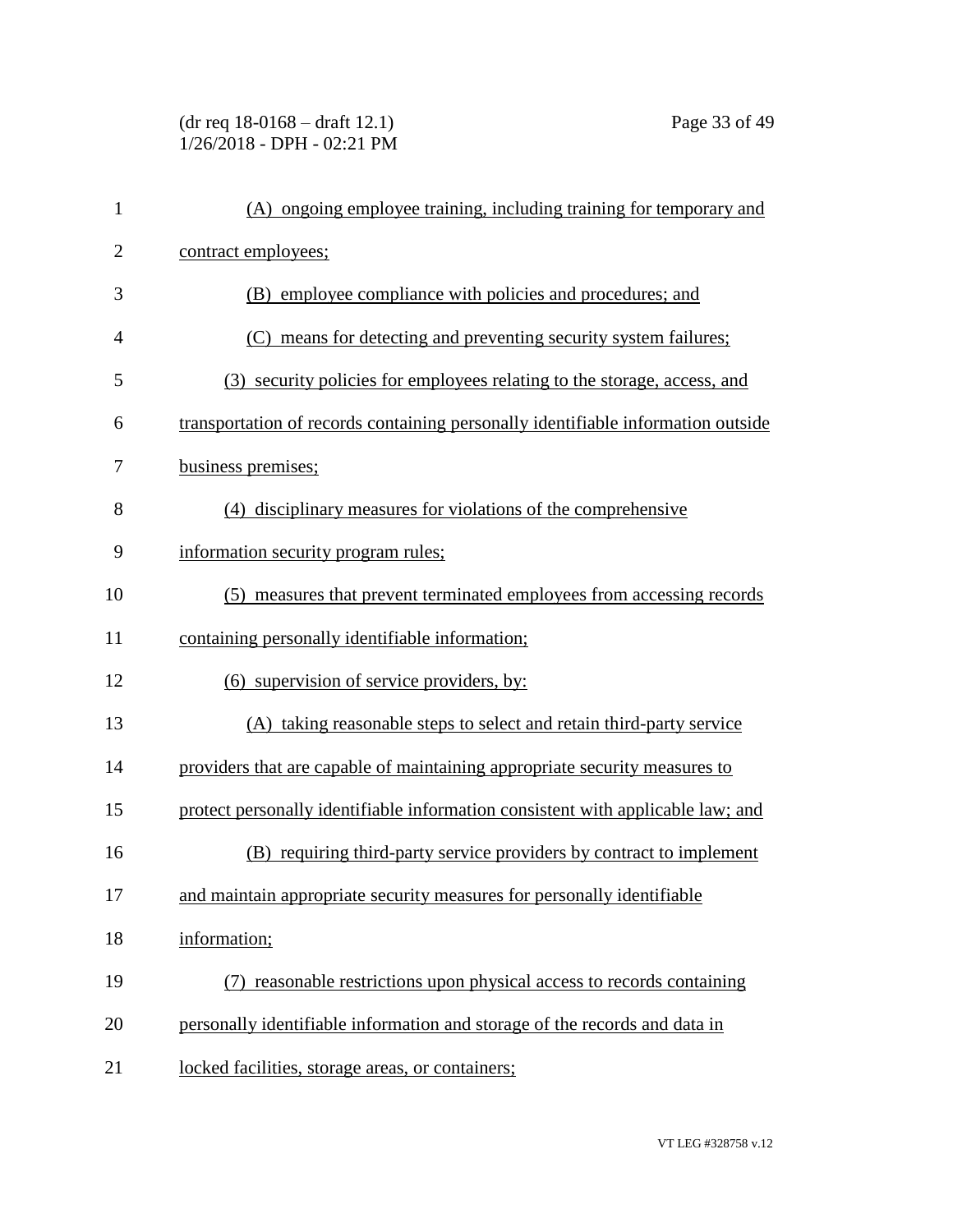(dr req 18-0168 – draft 12.1) Page 34 of 49 1/26/2018 - DPH - 02:21 PM

| $\mathbf{1}$   | $(8)(A)$ regular monitoring to ensure that the comprehensive information        |
|----------------|---------------------------------------------------------------------------------|
| $\overline{2}$ | security program is operating in a manner reasonably calculated to prevent      |
| 3              | unauthorized access to or unauthorized use of personally identifiable           |
| $\overline{4}$ | information; and                                                                |
| 5              | (B) upgrading information safeguards as necessary to limit risks;               |
| 6              | (9) regular review of the scope of the security measures:                       |
| 7              | (A) at least annually; or                                                       |
| 8              | (B) whenever there is a material change in business practices that              |
| 9              | may reasonably implicate the security or integrity of records containing        |
| 10             | personally identifiable information; and                                        |
| 11             | $(10)(A)$ documentation of responsive actions taken in connection with          |
| 12             | any incident involving a breach of security; and                                |
| 13             | (B) mandatory post-incident review of events and actions taken, if              |
| 14             | any, to make changes in business practices relating to protection of personally |
| 15             | identifiable information.                                                       |
| 16             | (c) Information security program; computer system security requirements.        |
| 17             | A comprehensive information security program required by this section shall at  |
| 18             | minimum, and to the extent technically feasible, have the following elements:   |
| 19             | (1) secure user authentication protocols, as follows:                           |
| 20             | (A) an authentication protocol that has the following features:                 |
| 21             | (i) control of user IDs and other identifiers;                                  |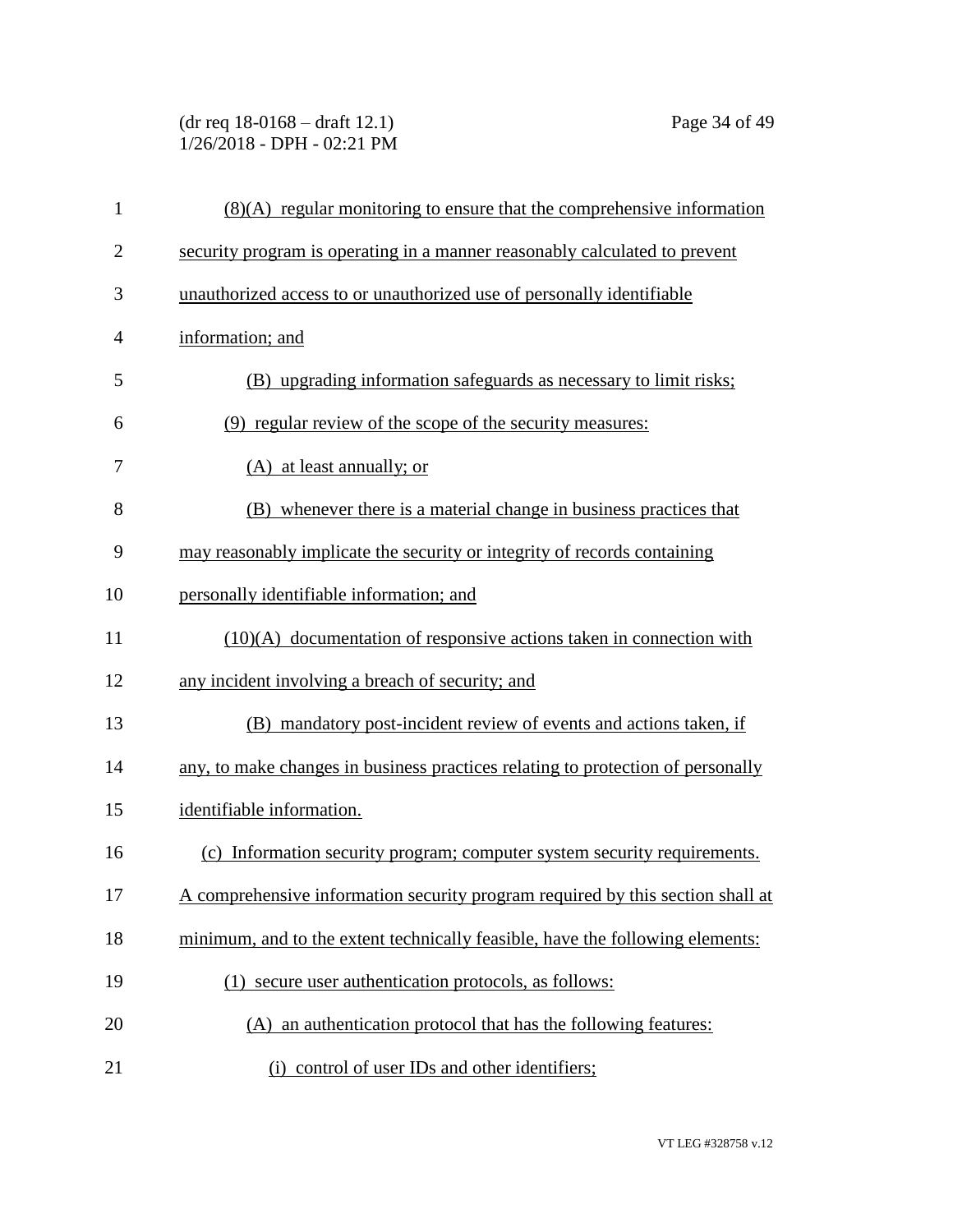# (dr req 18-0168 – draft 12.1) Page 35 of 49 1/26/2018 - DPH - 02:21 PM

| $\mathbf{1}$   | (ii) a reasonably secure method of assigning and selecting                      |
|----------------|---------------------------------------------------------------------------------|
| $\overline{2}$ | passwords or use of unique identifier technologies, such as biometrics or token |
| 3              | devices;                                                                        |
| 4              | (iii) control of data security passwords to ensure that such                    |
| 5              | passwords are kept in a location and format that do not compromise the          |
| 6              | security of the data they protect;                                              |
| 7              | (iv) restricting access to only active users and active user                    |
| 8              | accounts; and                                                                   |
| 9              | (v) blocking access to user identification after multiple                       |
| 10             | unsuccessful attempts to gain access; or                                        |
| 11             | (B) an authentication protocol that provides a higher level of security         |
| 12             | than the features specified in subdivision $(1)(A)$ of this subsection (c).     |
| 13             | (2) secure access control measures that:                                        |
| 14             | (A) restrict access to records and files containing personally                  |
| 15             | identifiable information to those who need such information to perform their    |
| 16             | job duties; and                                                                 |
| 17             | (B)<br>assign to each person with computer access unique identifications        |
| 18             | plus passwords, which are not vendor-supplied default passwords, that are       |
| 19             | reasonably designed to maintain the integrity of the security of the access     |
| 20             | controls or a protocol that provides a higher degree of security;               |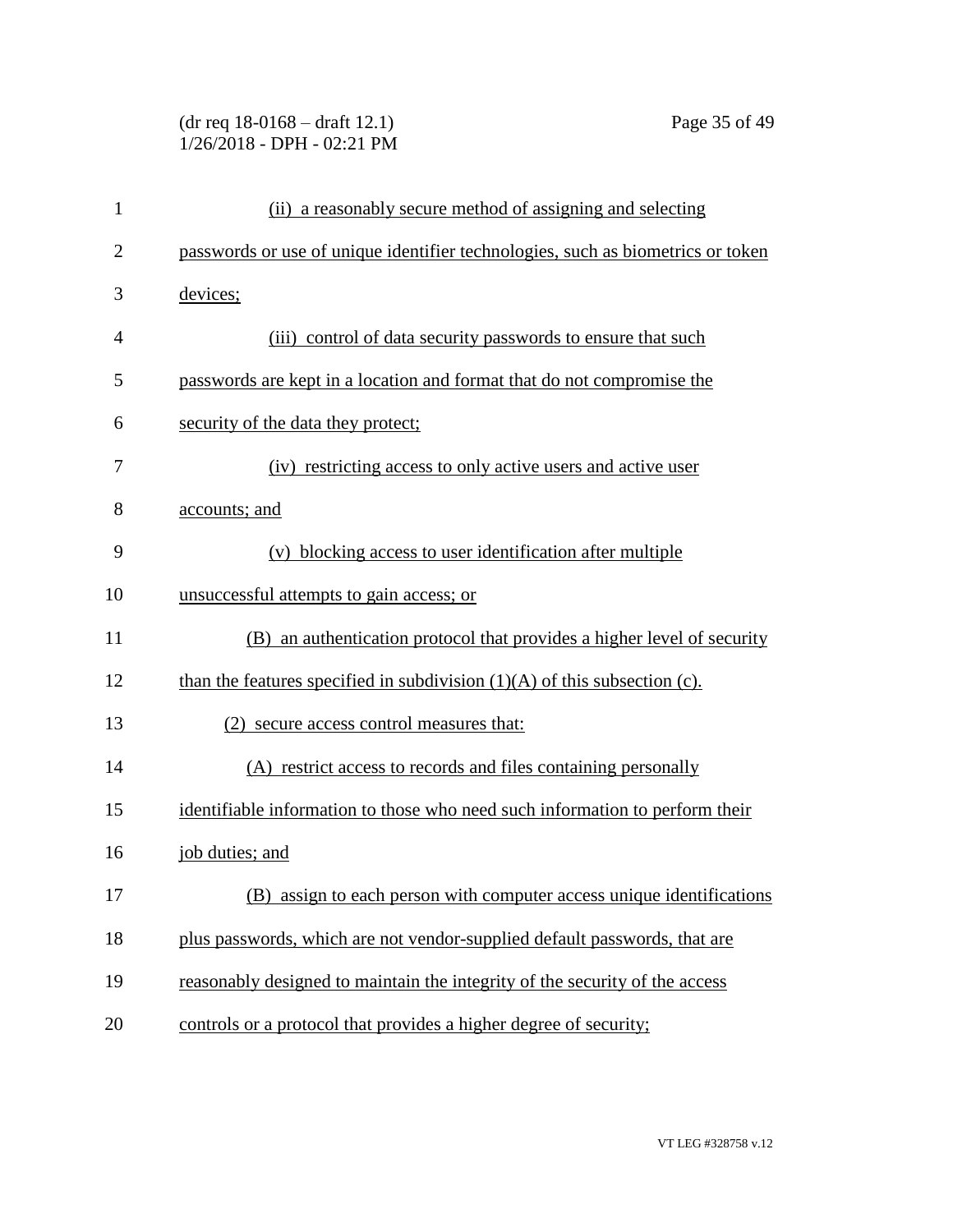(dr req 18-0168 – draft 12.1) Page 36 of 49 1/26/2018 - DPH - 02:21 PM

| $\mathbf{1}$   | (3) encryption of all transmitted records and files containing personally          |
|----------------|------------------------------------------------------------------------------------|
| $\overline{2}$ | identifiable information that will travel across public networks and encryption    |
| 3              | of all data containing personally identifiable information to be transmitted       |
| $\overline{4}$ | wirelessly or a protocol that provides a higher degree of security;                |
| 5              | (4) reasonable monitoring of systems for unauthorized use of or access             |
| 6              | to personally identifiable information;                                            |
| 7              | (5) encryption of all personally identifiable information stored on                |
| 8              | laptops or other portable devices or a protocol that provides a higher degree of   |
| 9              | security;                                                                          |
| 10             | (6) for files containing personally identifiable information on a system           |
| 11             | that is connected to the Internet, reasonably up-to-date firewall protection and   |
| 12             | operating system security patches that are reasonably designed to maintain the     |
| 13             | integrity of the personally identifiable information or a protocol that provides a |
| 14             | higher degree of security;                                                         |
| 15             | (7) reasonably up-to-date versions of system security agent software that          |
| 16             | must include malware protection and reasonably up-to-date patches and virus        |
| 17             | definitions, or a version of such software that can still be supported with up-to- |
| 18             | date patches and virus definitions and is set to receive the most current security |
| 19             | updates on a regular basis or a protocol that provides a higher degree of          |
| 20             | security; and                                                                      |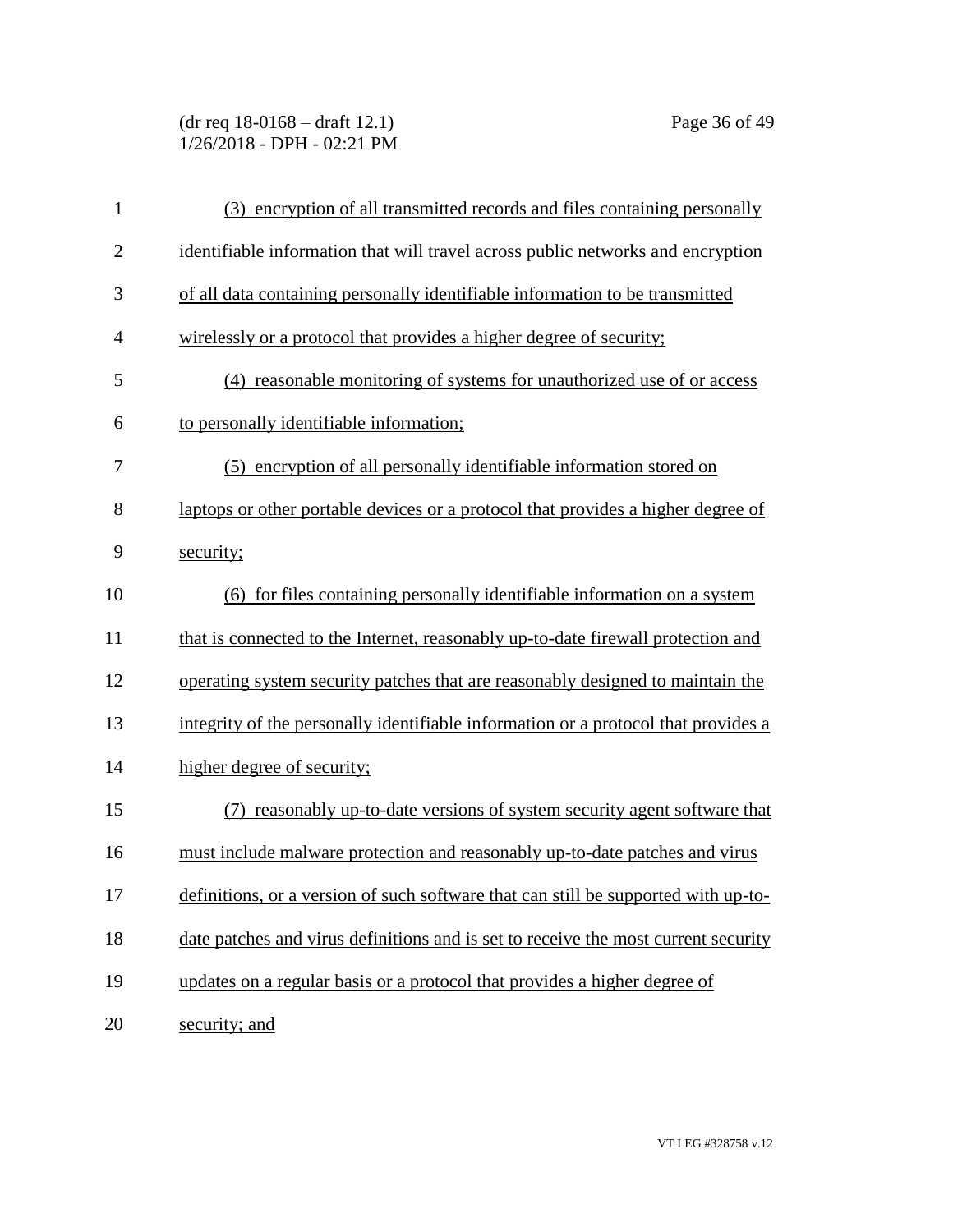# (dr req 18-0168 – draft 12.1) Page 37 of 49 1/26/2018 - DPH - 02:21 PM

| $\mathbf{1}$   | (8) education and training of employees on the proper use of the              |
|----------------|-------------------------------------------------------------------------------|
| $\overline{2}$ | computer security system and the importance of personally identifiable        |
| 3              | information security.                                                         |
| $\overline{4}$ | (d) Enforcement.                                                              |
| 5              | (1) A person who violates a provision of this section commits an unfair       |
| 6              | and deceptive act in commerce in violation of section 2453 of this title.     |
| 7              | (2) The Attorney General has the same authority to adopt rules to             |
| 8              | implement the provisions of this chapter and to conduct civil investigations, |
| 9              | enter into assurances of discontinuance, and bring civil actions as provided  |
| 10             | under chapter 63, subchapter 1 of this title.                                 |
| 11             | Sec. 3. 9 V.S.A. § 2480b is amended to read:                                  |
| 12             | § 2480b. DISCLOSURES TO CONSUMERS                                             |
| 13             | (a) A credit reporting agency shall, upon request and proper identification   |
| 14             | of any consumer, clearly and accurately disclose to the consumer all          |
| 15             | information available to users at the time of the request pertaining to the   |
| 16             | consumer, including:                                                          |
| 17             | (1) any credit score or predictor relating to the consumer, in a form and     |
| 18             | manner that complies with such comments or guidelines as may be issued by     |
| 19             | the Federal Trade Commission;                                                 |
| 20             | (2) the names of users requesting information pertaining to the               |
| 21             | consumer during the prior 12-month period and the date of each request; and   |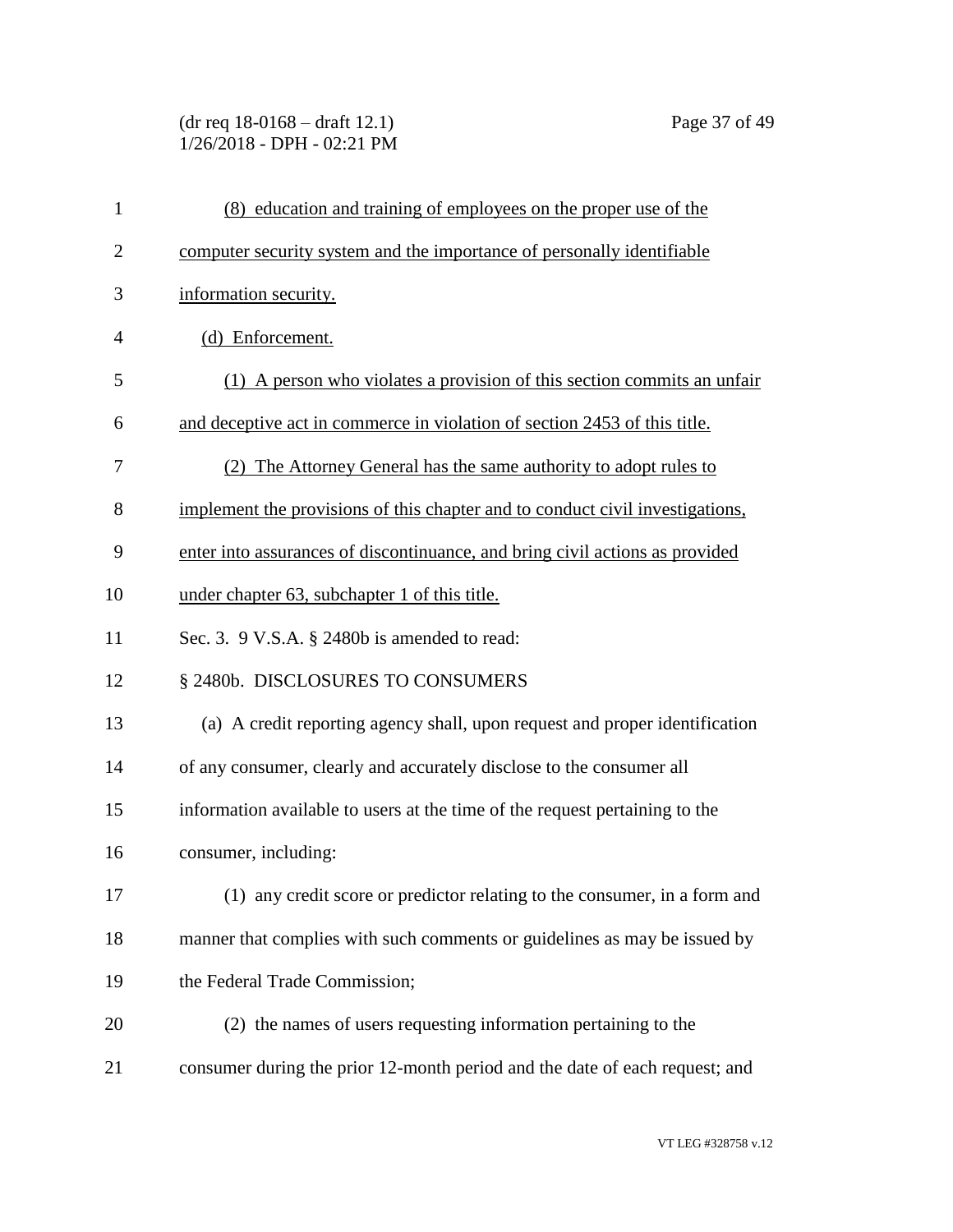(dr req 18-0168 – draft 12.1) Page 38 of 49 1/26/2018 - DPH - 02:21 PM

| $\mathbf{1}$   | (3) a clear and concise explanation of the information.                         |
|----------------|---------------------------------------------------------------------------------|
| $\mathbf{2}$   | (b) As frequently as new telephone directories are published, the credit        |
| 3              | reporting agency shall cause to be listed its name and number in each           |
| $\overline{4}$ | telephone directory published to serve communities of this State. In            |
| 5              | accordance with rules adopted by the Attorney General, the credit reporting     |
| 6              | agency shall make provision for consumers to request by telephone the           |
| 7              | information required to be disclosed pursuant to subsection (a) of this section |
| 8              | at no cost to the consumer.                                                     |
| 9              | (c) Any time a credit reporting agency is required to make a written            |
| 10             | disclosure to consumers pursuant to 15 U.S.C. § 1681g, it shall disclose, in at |
| 11             | least 12 point type, and in bold type as indicated, the following notice:       |
| 12             | "NOTICE TO VERMONT CONSUMERS                                                    |
| 13             | (1) Under Vermont law, you are allowed to receive one free copy of              |
| 14             | your credit report every 12 months from each credit reporting agency. If you    |
| 15             | would like to obtain your free credit report from [INSERT NAME OF               |
| 16             | COMPANY], you should contact us by [[writing to the following address:          |
| 17             | [INSERT ADDRESS FOR OBTAINING FREE CREDIT REPORT]] or                           |
| 18             | [calling the following number: [INSERT TELEPHONE NUMBER FOR                     |
| 19             | OBTAINING FREE CREDIT REPORT]], or both].                                       |
| 20             | (2) Under Vermont law, no one may access your credit report without             |
| 21             | your permission except under the following limited circumstances:               |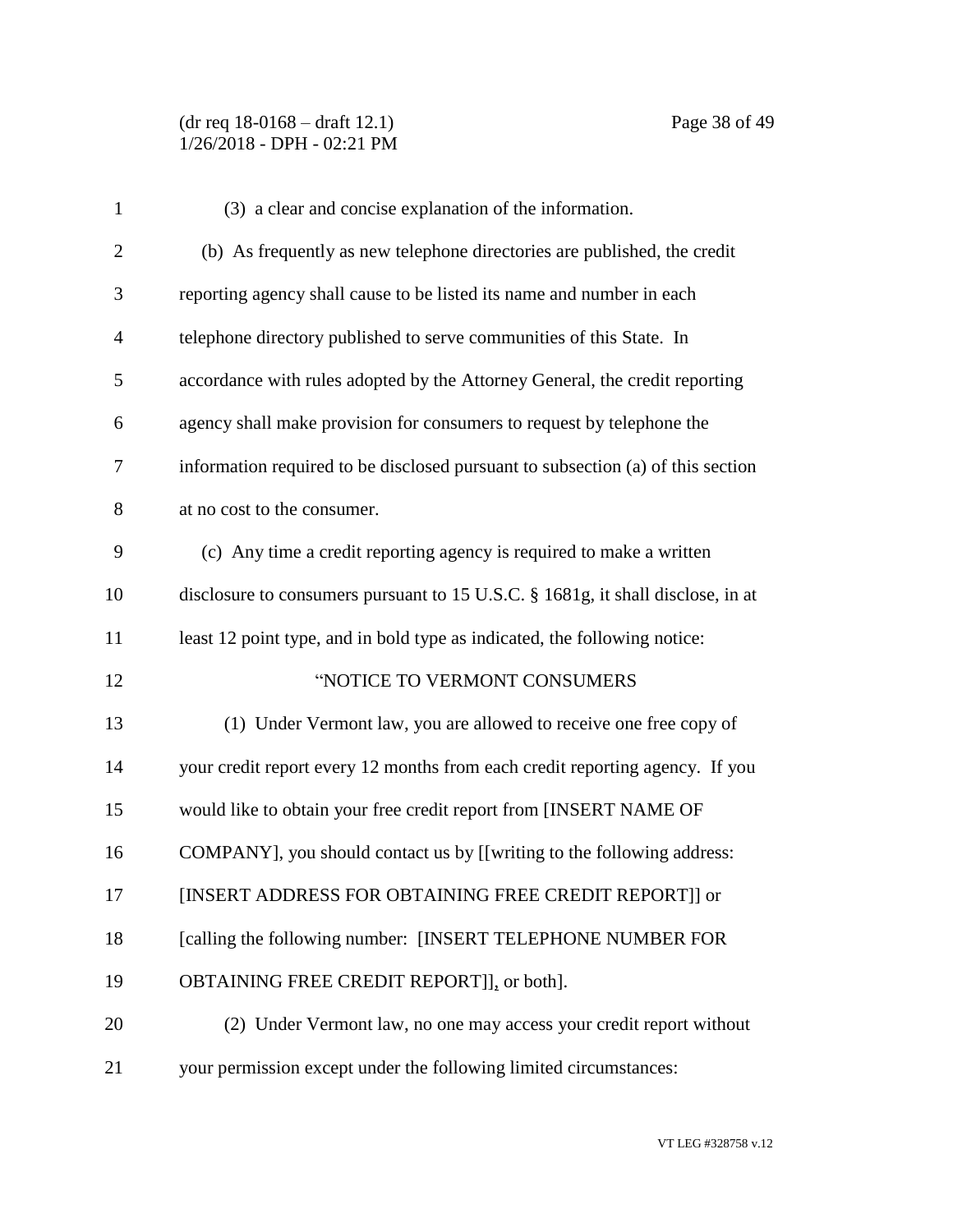| $\mathbf{1}$   | (A) in response to a court order;                                                 |
|----------------|-----------------------------------------------------------------------------------|
| $\overline{2}$ | (B) for direct mail offers of credit;                                             |
| 3              | (C) if you have given ongoing permission and you have an existing                 |
| $\overline{4}$ | relationship with the person requesting a copy of your credit report;             |
| 5              | (D) where the request for a credit report is related to an education              |
| 6              | loan made, guaranteed, or serviced by the Vermont Student Assistance              |
| 7              | Corporation;                                                                      |
| 8              | (E) where the request for a credit report is by the Office of Child               |
| 9              | Support Services when investigating a child support case;                         |
| 10             | (F) where the request for a credit report is related to a credit                  |
| 11             | transaction entered into prior to January 1, 1993; and $or$                       |
| 12             | (G) where the request for a credit report is by the Vermont State Tax             |
| 13             | Department of Taxes and is used for the purpose of collecting or investigating    |
| 14             | delinquent taxes.                                                                 |
| 15             | (3) If you believe a law regulating consumer credit reporting has been            |
| 16             | violated, you may file a complaint with the Vermont Attorney General's            |
| 17             | Consumer Assistance Program, 104 Morrill Hall, University of Vermont,             |
| 18             | Burlington, Vermont 05405.                                                        |
| 19             | Vermont Consumers Have the Right to Obtain a Security Freeze                      |
| 20             | You have a right to place a "security freeze" on your credit report pursuant      |
| 21             | to 9 V.S.A. § 2480h at no charge if you are a victim of identity theft. All other |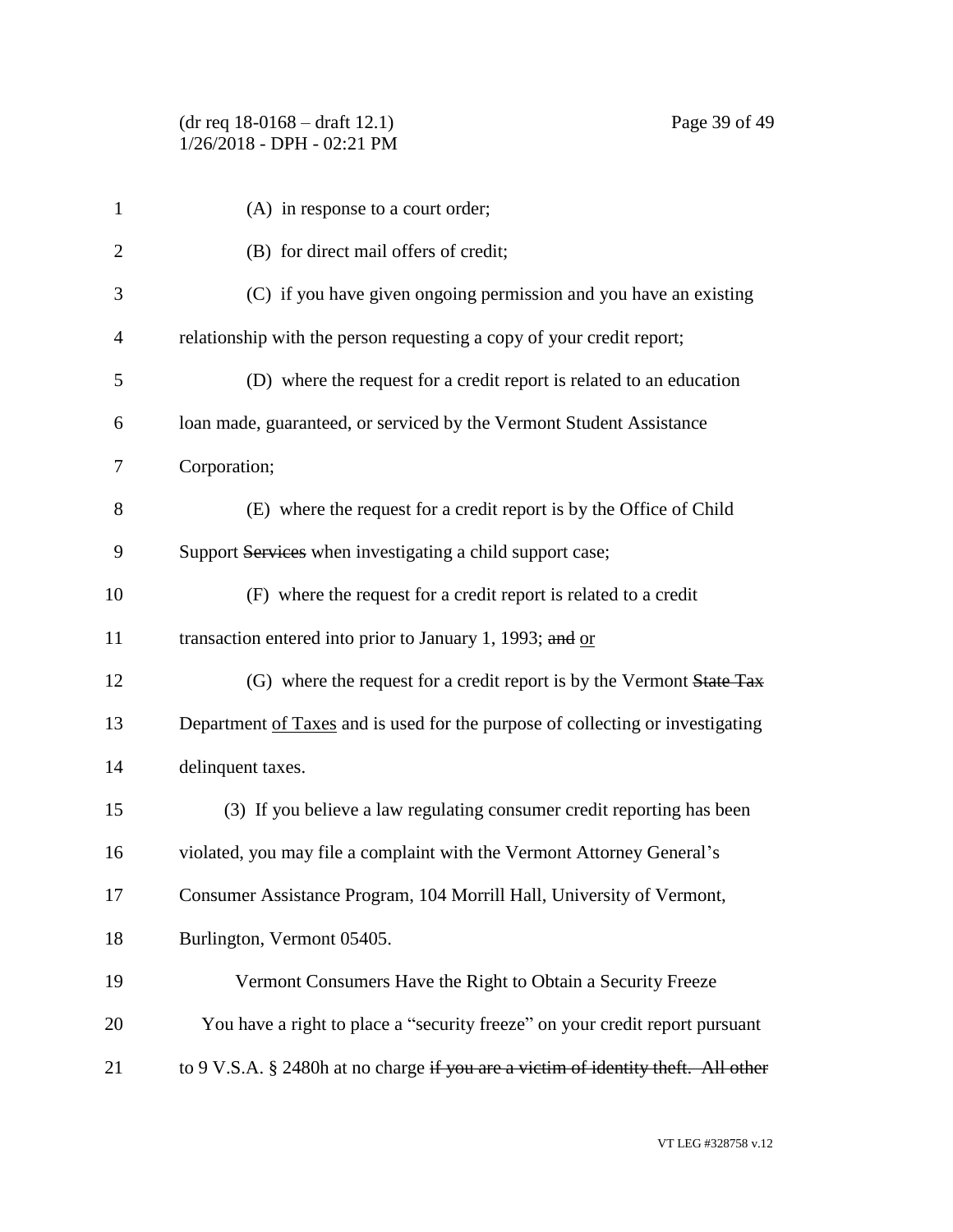(dr req 18-0168 – draft 12.1) Page 40 of 49 1/26/2018 - DPH - 02:21 PM

| $\mathbf{1}$   | Vermont consumers will pay a fee to the credit reporting agency of up to              |
|----------------|---------------------------------------------------------------------------------------|
| $\overline{2}$ | \$10.00 to place the freeze on their credit report. The security freeze will          |
| 3              | prohibit a credit reporting agency from releasing any information in your credit      |
| $\overline{4}$ | report without your express authorization. A security freeze must be requested        |
| 5              | in writing by certified mail.                                                         |
| 6              | The security freeze is designed to help prevent credit, loans, and services           |
| 7              | from being approved in your name without your consent. However, you                   |
| 8              | should be aware that using a security freeze to take control over who gains           |
| 9              | access to the personal and financial information in your credit report may            |
| 10             | delay, interfere with, or prohibit the timely approval of any subsequent request      |
| 11             | or application you make regarding new loans, credit, mortgage, insurance,             |
| 12             | government services or payments, rental housing, employment, investment,              |
| 13             | license, cellular phone, utilities, digital signature, internet Internet credit card  |
| 14             | transaction, or other services, including an extension of credit at point of sale.    |
| 15             | When you place a security freeze on your credit report, within ten business           |
| 16             | days you will be provided a personal identification number, or password, or           |
| 17             | other equally or more secure method of authentication to use if you choose to         |
| 18             | remove the freeze on your credit report or authorize the release of your credit       |
| 19             | report for a specific party, parties, or period of time after the freeze is in place. |
| 20             | To provide that authorization, you must contact the credit reporting agency and       |
| 21             | provide all of the following:                                                         |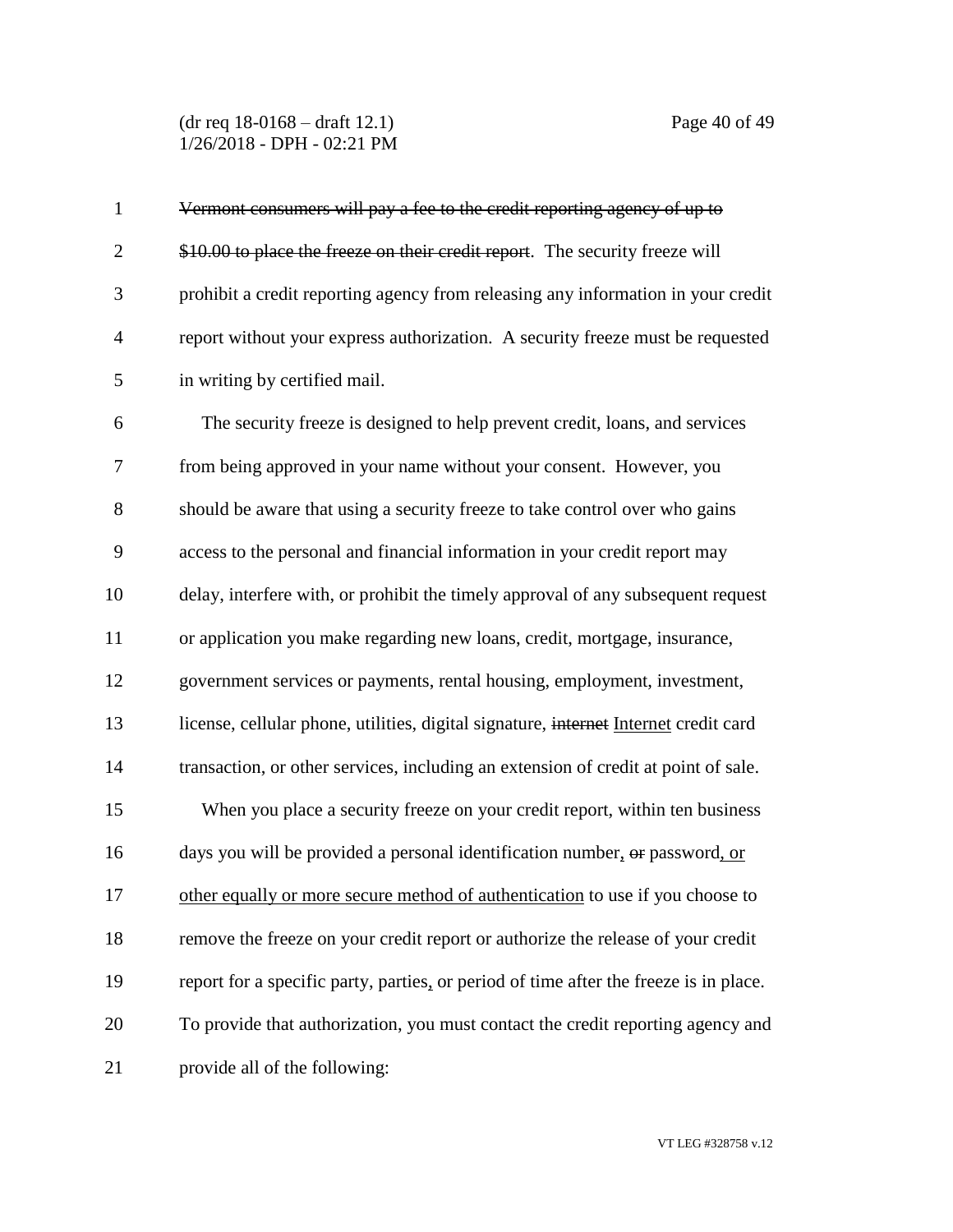(dr req 18-0168 – draft 12.1) Page 41 of 49 1/26/2018 - DPH - 02:21 PM

| $\mathbf{1}$   | (1) The unique personal identification number, $\theta$ password, or other            |
|----------------|---------------------------------------------------------------------------------------|
| $\overline{2}$ | method of authentication provided by the credit reporting agency.                     |
| 3              | (2) Proper identification to verify your identity.                                    |
| 4              | (3) The proper information regarding the third party or parties who are               |
| 5              | to receive the credit report or the period of time for which the report shall be      |
| 6              | available to users of the credit report.                                              |
| 7              | A credit reporting agency may not charge a fee of up to \$5.00 to a consumer          |
| 8              | who is not a victim of identity theft to remove the freeze on your credit report      |
| 9              | or authorize the release of your credit report for a specific party, parties, or      |
| 10             | period of time after the freeze is in place. For a victim of identity theft, there is |
| 11             | no charge when the victim submits a copy of a police report, investigative            |
| 12             | report, or complaint filed with a law enforcement agency about unlawful use of        |
| 13             | the victim's personal information by another person.                                  |
| 14             | A credit reporting agency that receives a request from a consumer to lift             |
| 15             | temporarily a freeze on a credit report shall comply with the request no later        |
| 16             | than three business days after receiving the request.                                 |
| 17             | A security freeze will not apply to "preauthorized approvals of credit." If           |
| 18             | you want to stop receiving preauthorized approvals of credit, you should call         |
| 19             | [INSERT PHONE NUMBERS] [ALSO INSERT ALL OTHER CONTACT                                 |
| 20             | INFORMATION FOR PRESCREENED OFFER OPT OUT OPT-OUT.                                    |
|                |                                                                                       |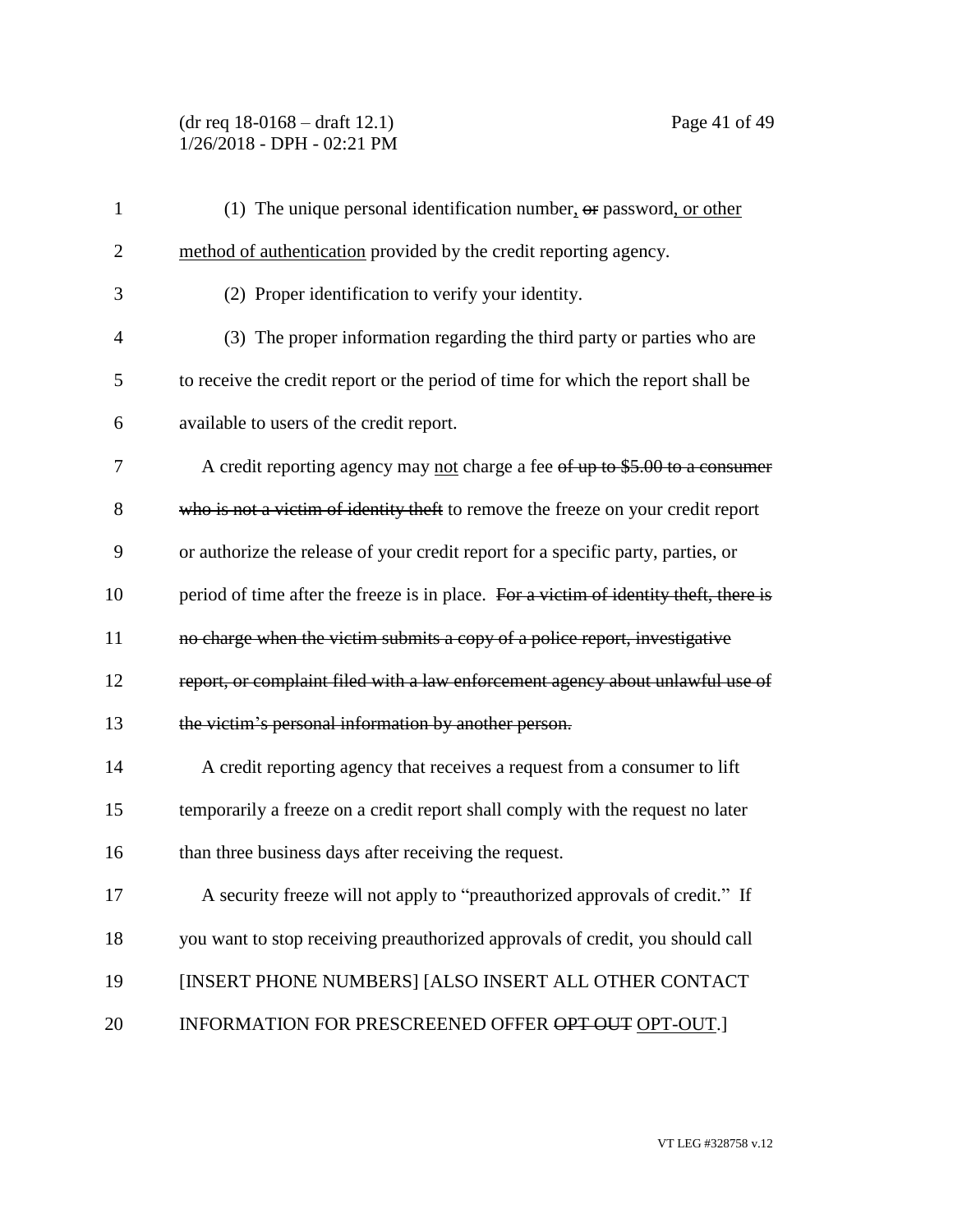#### (dr req 18-0168 – draft 12.1) Page 42 of 49 1/26/2018 - DPH - 02:21 PM

| $\mathbf{1}$   | A security freeze does not apply to a person or entity, or its affiliates, or    |
|----------------|----------------------------------------------------------------------------------|
| $\overline{2}$ | collection agencies acting on behalf of the person or entity with which you      |
| 3              | have an existing account that requests information in your credit report for the |
| $\overline{4}$ | purposes of reviewing or collecting the account, provided you have previously    |
| 5              | given your consent to this use of your credit reports. Reviewing the account     |
| 6              | includes activities related to account maintenance, monitoring, credit line      |
| 7              | increases, and account upgrades and enhancements.                                |
| 8              | You have a right to bring a civil action against someone who violates your       |
| 9              | rights under the credit reporting laws. The action can be brought against a      |
| 10             | credit reporting agency or a user of your credit report."                        |
| 11             | (d) The information required to be disclosed by this section shall be            |
| 12             | disclosed in writing. The information required to be disclosed pursuant to       |
| 13             | subsection (c) of this section shall be disclosed on one side of a separate      |
| 14             | document, with text no smaller than that prescribed by the Federal Trade         |
| 15             | Commission for the notice required under 15 U.S.C. § 1681q § 1681g. The          |
| 16             | information required to be disclosed pursuant to subsection (c) of this section  |
| 17             | may accurately reflect changes in numerical items that change over time (such    |
| 18             | as the phone telephone number or address of Vermont State agencies), and         |
| 19             | remain in compliance.                                                            |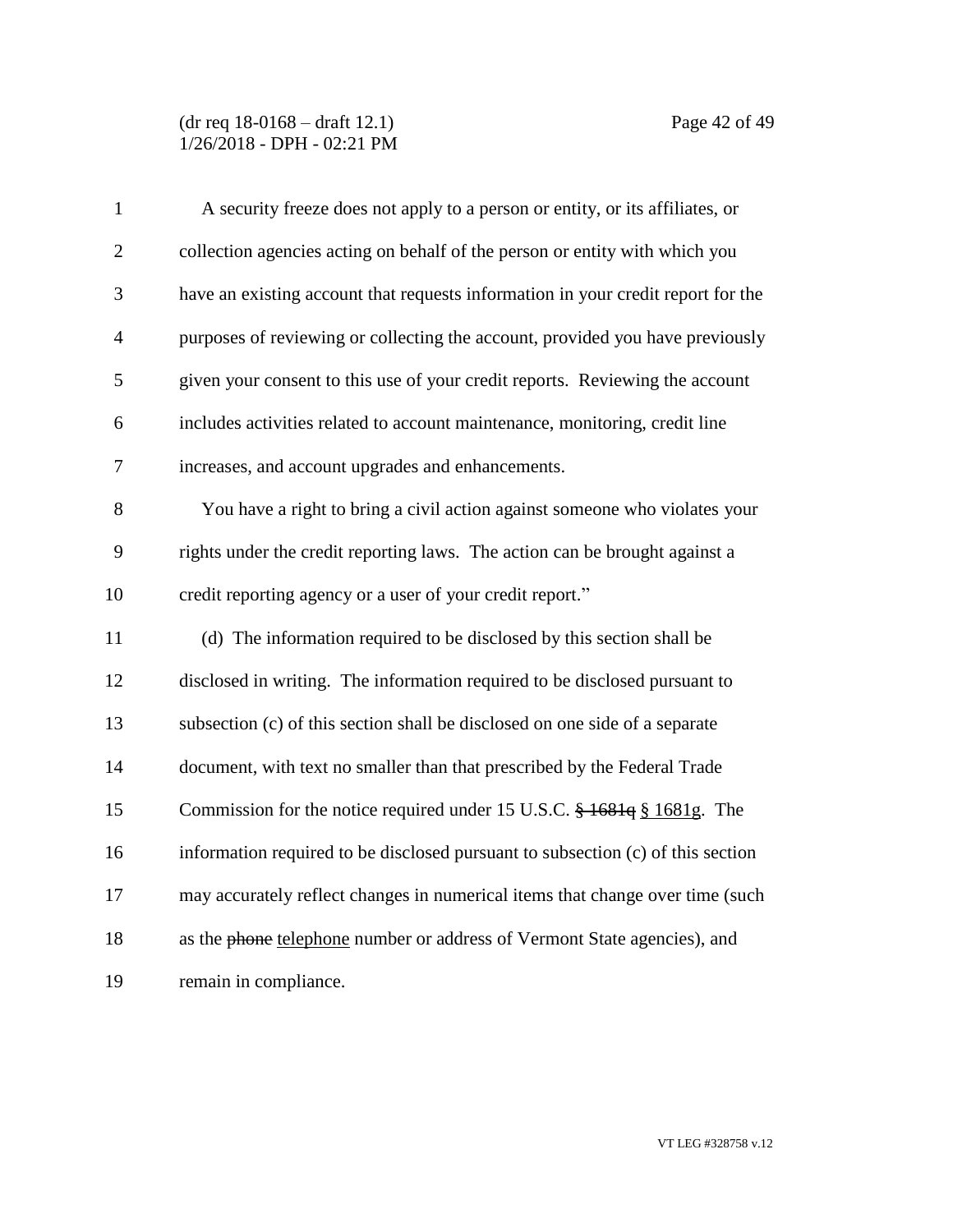# (dr req 18-0168 – draft 12.1) Page 43 of 49 1/26/2018 - DPH - 02:21 PM

| $\mathbf{1}$   | (e) The Attorney General may revise this required notice by rule as                  |
|----------------|--------------------------------------------------------------------------------------|
| $\overline{2}$ | appropriate from time to time so long as no new substantive rights are created       |
| 3              | therein.                                                                             |
| $\overline{4}$ | Sec. 4. 9 V.S.A. § 2480h is amended to read:                                         |
| 5              | § 2480h. SECURITY FREEZE BY CREDIT REPORTING AGENCY; TIME                            |
| 6              | IN EFFECT                                                                            |
| 7              | (a) $(1)$ Any Vermont consumer may place a security freeze on his or her             |
| 8              | credit report. A credit reporting agency shall not charge a fee to victims of        |
| 9              | identity theft but may charge a fee of up to \$10.00 to all other Vermont            |
| 10             | consumers for placing and \$5.00 for or removing, removing for a specific party      |
| 11             | or parties, or removing for a specific period of time after the freeze is in place a |
| 12             | security freeze on a credit report.                                                  |
| 13             | (2) A consumer who has been the victim of identity theft may place a                 |
| 14             | security freeze on his or her credit report by making a request in writing by        |
| 15             | certified mail to a credit reporting agency with a valid copy of a police report,    |
| 16             | investigative report, or complaint the consumer has filed with a law                 |
| 17             | enforcement agency about unlawful use of his or her personal information by          |
| 18             | another person. All other Vermont consumers may place a security freeze on           |
| 19             | his or her credit report by making a request in writing by certified mail to a       |
| 20             | eredit reporting agency.                                                             |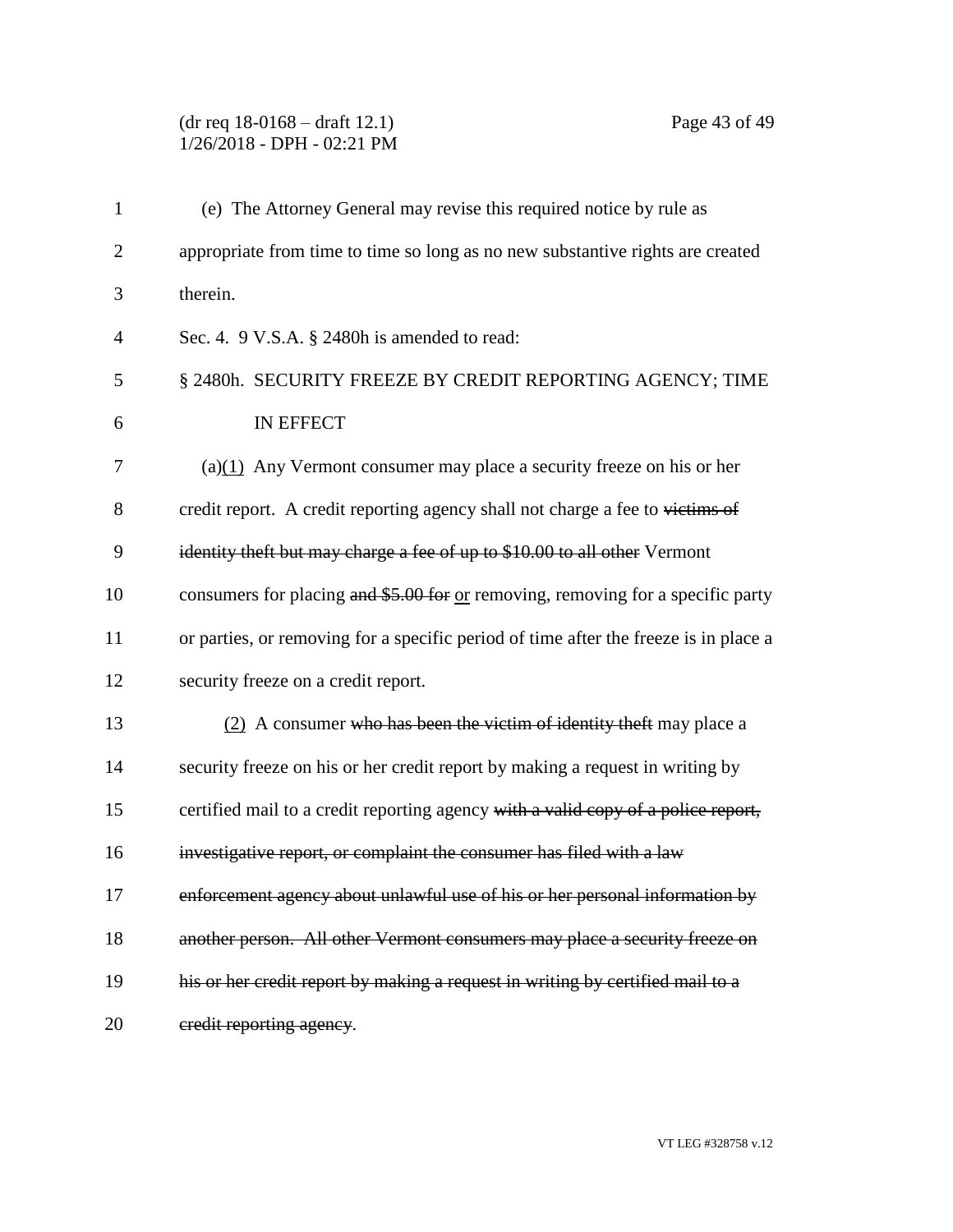(dr req 18-0168 – draft 12.1) Page 44 of 49 1/26/2018 - DPH - 02:21 PM

| $\mathbf{1}$   | (3) A security freeze shall prohibit, subject to the exceptions in                 |
|----------------|------------------------------------------------------------------------------------|
| $\overline{2}$ | subsection (1) of this section, the credit reporting agency from releasing the     |
| 3              | consumer's credit report or any information from it without the express            |
| $\overline{4}$ | authorization of the consumer. When a security freeze is in place, information     |
| 5              | from a consumer's credit report shall not be released to a third party without     |
| 6              | prior express authorization from the consumer.                                     |
| $\overline{7}$ | (4) This subsection does not prevent a credit reporting agency from                |
| 8              | advising a third party that a security freeze is in effect with respect to the     |
| 9              | consumer's credit report.                                                          |
| 10             | (b) A credit reporting agency shall place a security freeze on a consumer's        |
| 11             | credit report no not later than five business days after receiving a written       |
| 12             | request from the consumer.                                                         |
| 13             | (c) The credit reporting agency shall send a written confirmation of the           |
| 14             | security freeze to the consumer within 10 business days and shall provide the      |
| 15             | consumer with a unique personal identification number or password, other than      |
| 16             | the customer's Social Security number, or another method of authentication         |
| 17             | that is equally or more secure than a PIN or password, to be used by the           |
| 18             | consumer when providing authorization for the release of his or her credit for a   |
| 19             | specific party, parties, or period of time.                                        |
| 20             | (d) If the consumer wishes to allow his or her credit report to be accessed        |
| 21             | for a specific party, parties, or period of time while a freeze is in place, he or |

VT LEG #328758 v.12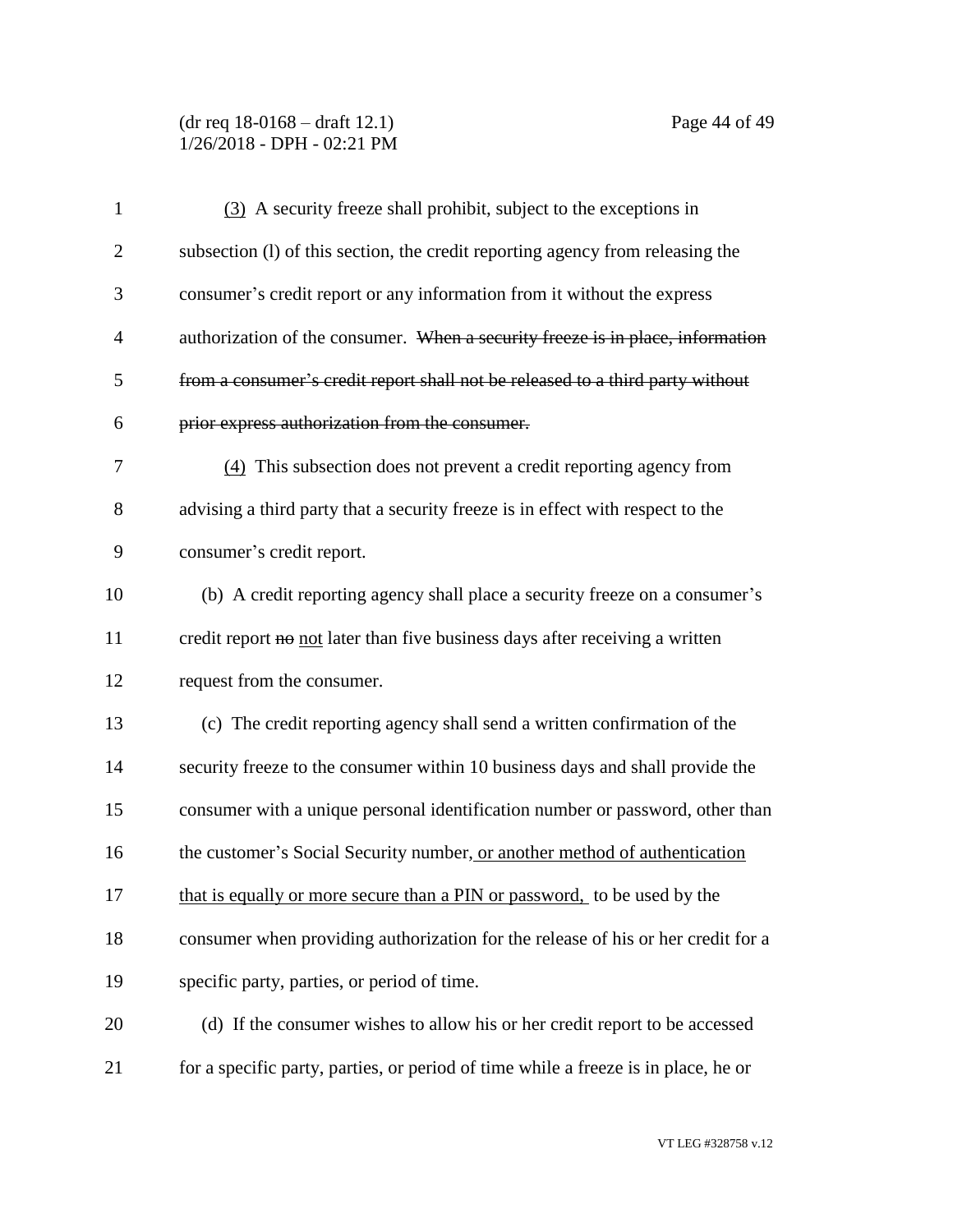(dr req 18-0168 – draft 12.1) Page 45 of 49 1/26/2018 - DPH - 02:21 PM

| $\mathbf{1}$   | she shall contact the credit reporting agency, request that the freeze be                               |
|----------------|---------------------------------------------------------------------------------------------------------|
| $\overline{2}$ | temporarily lifted, and provide the following:                                                          |
| 3              | $(1)$ Proper proper identification.;                                                                    |
| $\overline{4}$ | (2) The the unique personal identification number, $\theta$ re password, or other                       |
| 5              | method of authentication provided by the credit reporting agency pursuant to                            |
| 6              | subsection (c) of this section-; and                                                                    |
| 7              | (3) The the proper information regarding the third party, parties, or time                              |
| 8              | period for which the report shall be available to users of the credit report.                           |
| 9              | (e) A credit reporting agency may develop procedures involving the use of                               |
| 10             | telephone, fax, the Internet, or other electronic media to receive and process a                        |
| 11             | request from a consumer to lift temporarily lift a freeze on a credit report                            |
| 12             | pursuant to subsection (d) of this section in an expedited manner.                                      |
| 13             | (f) A credit reporting agency that receives a request from a consumer to lift                           |
| 14             | temporarily a freeze on a credit report pursuant to subsection (d) of this section                      |
| 15             | shall comply with the request no not later than three business days after                               |
| 16             | receiving the request.                                                                                  |
| 17             | (g) A credit reporting agency shall remove or $\underline{lift}$ temporarily $\overline{lift}$ a freeze |
| 18             | placed on a consumer's credit report only in the following cases:                                       |
| 19             | (1) Upon consumer request, pursuant to subsection (d) or (j) of this                                    |
| 20             | section.                                                                                                |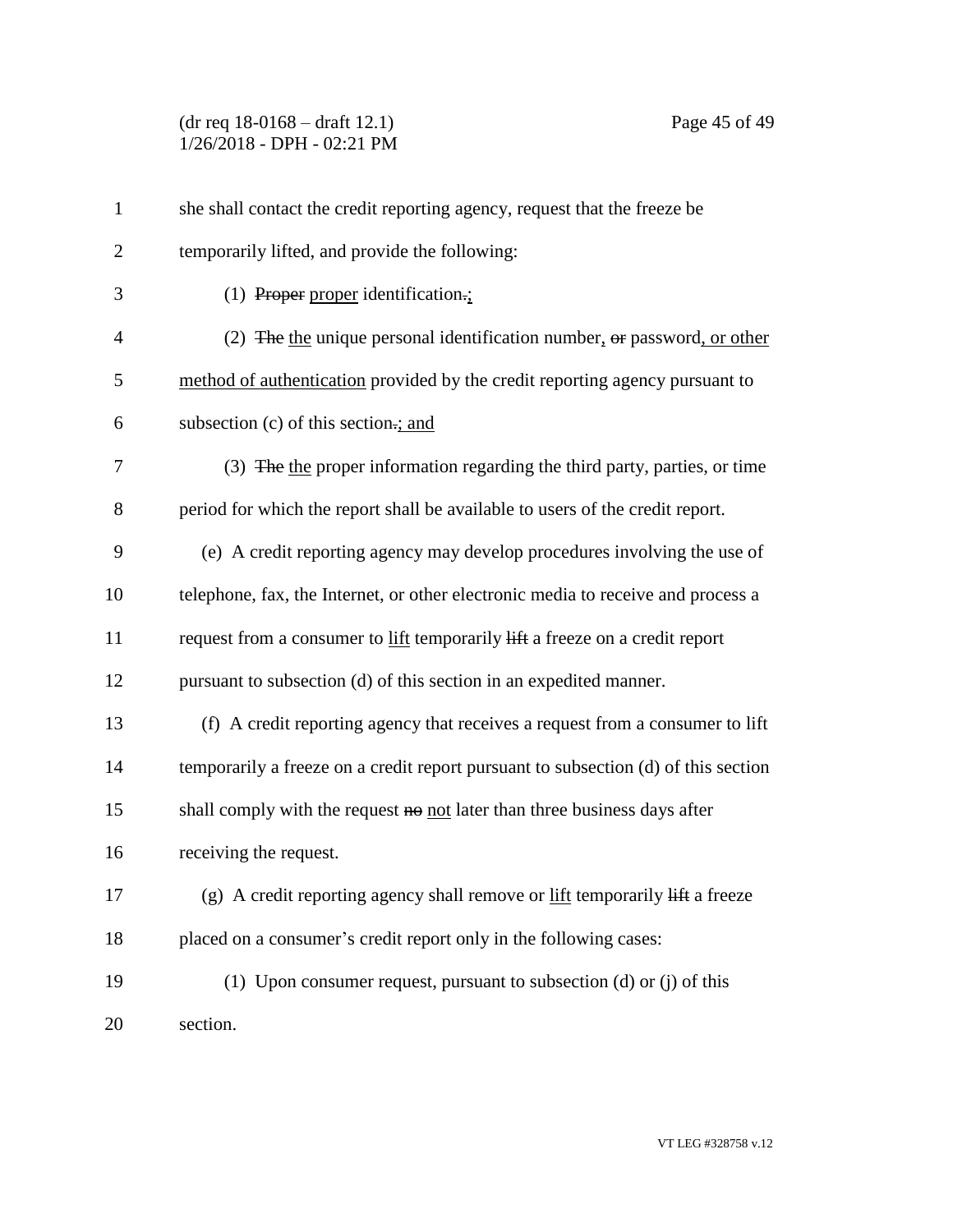#### (dr req 18-0168 – draft 12.1) Page 46 of 49 1/26/2018 - DPH - 02:21 PM

| $\mathbf{1}$   | (2) If the consumer's credit report was frozen due to a material                    |
|----------------|-------------------------------------------------------------------------------------|
| $\overline{2}$ | misrepresentation of fact by the consumer. If a credit reporting agency intends     |
| 3              | to remove a freeze upon a consumer's credit report pursuant to this                 |
| $\overline{4}$ | subdivision, the credit reporting agency shall notify the consumer in writing       |
| 5              | prior to removing the freeze on the consumer's credit report.                       |
| 6              | (h) If a third party requests access to a credit report on which a security         |
| $\tau$         | freeze is in effect and this request is in connection with an application for       |
| 8              | credit or any other use and the consumer does not allow his or her credit report    |
| 9              | to be accessed for that specific party or period of time, the third party may treat |
| 10             | the application as incomplete.                                                      |
| 11             | (i) If a consumer requests a security freeze pursuant to this section, the          |
| 12             | credit reporting agency shall disclose to the consumer the process of placing       |
| 13             | and lifting temporarily lifting a security freeze and the process for allowing      |
| 14             | access to information from the consumer's credit report for a specific party,       |
| 15             | parties, or period of time while the security freeze is in place.                   |
| 16             | (j) A security freeze shall remain in place until the consumer requests that        |
| 17             | the security freeze be removed. A credit reporting agency shall remove a            |
| 18             | security freeze within three business days of receiving a request for removal       |
| 19             | from the consumer who provides both of the following:                               |
| 20             | (1) Proper proper identification.; and                                              |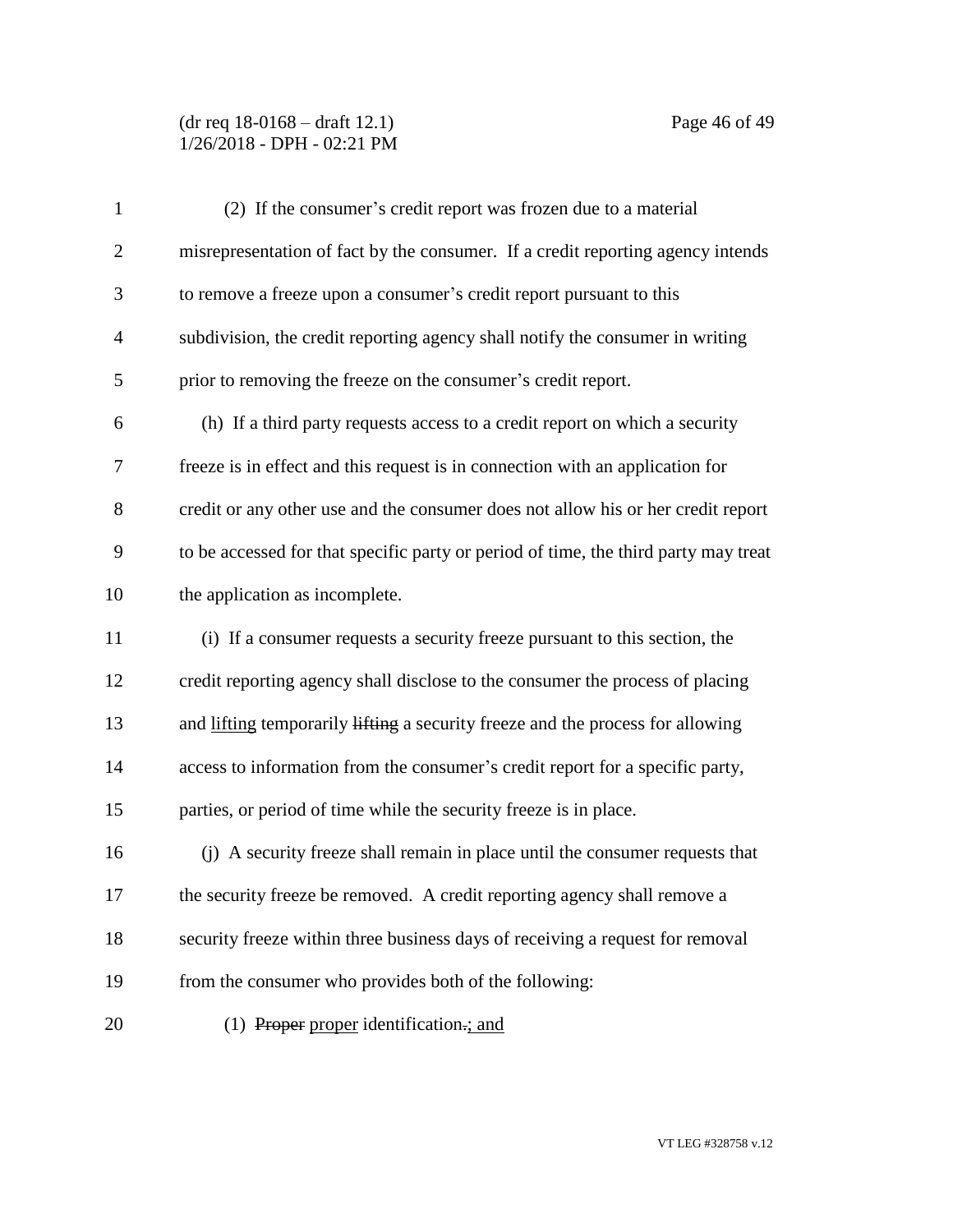#### (dr req 18-0168 – draft 12.1) Page 47 of 49 1/26/2018 - DPH - 02:21 PM

| $\mathbf{1}$   | (2) The the unique personal identification number, or password, or other          |
|----------------|-----------------------------------------------------------------------------------|
| $\overline{2}$ | method of authentication provided by the credit reporting agency pursuant to      |
| 3              | subsection (c) of this section.                                                   |
| $\overline{4}$ | (k) A credit reporting agency shall require proper identification of the          |
| 5              | person making a request to place or remove a security freeze.                     |
| 6              | (1) The provisions of this section, including the security freeze, do not         |
| $\tau$         | apply to the use of a consumer report by the following:                           |
| 8              | (1) A person, or the person's subsidiary, affiliate, agent, or assignee with      |
| 9              | which the consumer has or, prior to assignment, had an account, contract, or      |
| 10             | debtor-creditor relationship for the purposes of reviewing the account or         |
| 11             | collecting the financial obligation owing for the account, contract, or debt, or  |
| 12             | extending credit to a consumer with a prior or existing account, contract, or     |
| 13             | debtor-creditor relationship, subject to the requirements of section 2480e of     |
| 14             | this title. For purposes of this subdivision, "reviewing the account" includes    |
| 15             | activities related to account maintenance, monitoring, credit line increases, and |
| 16             | account upgrades and enhancements.                                                |
| 17             | (2) A subsidiary, affiliate, agent, assignee, or prospective assignee of a        |
| 18             | person to whom access has been granted under subsection (d) of this section       |
| 19             | for purposes of facilitating the extension of credit or other permissible use.    |
| 20             | (3) Any person acting pursuant to a court order, warrant, or subpoena.            |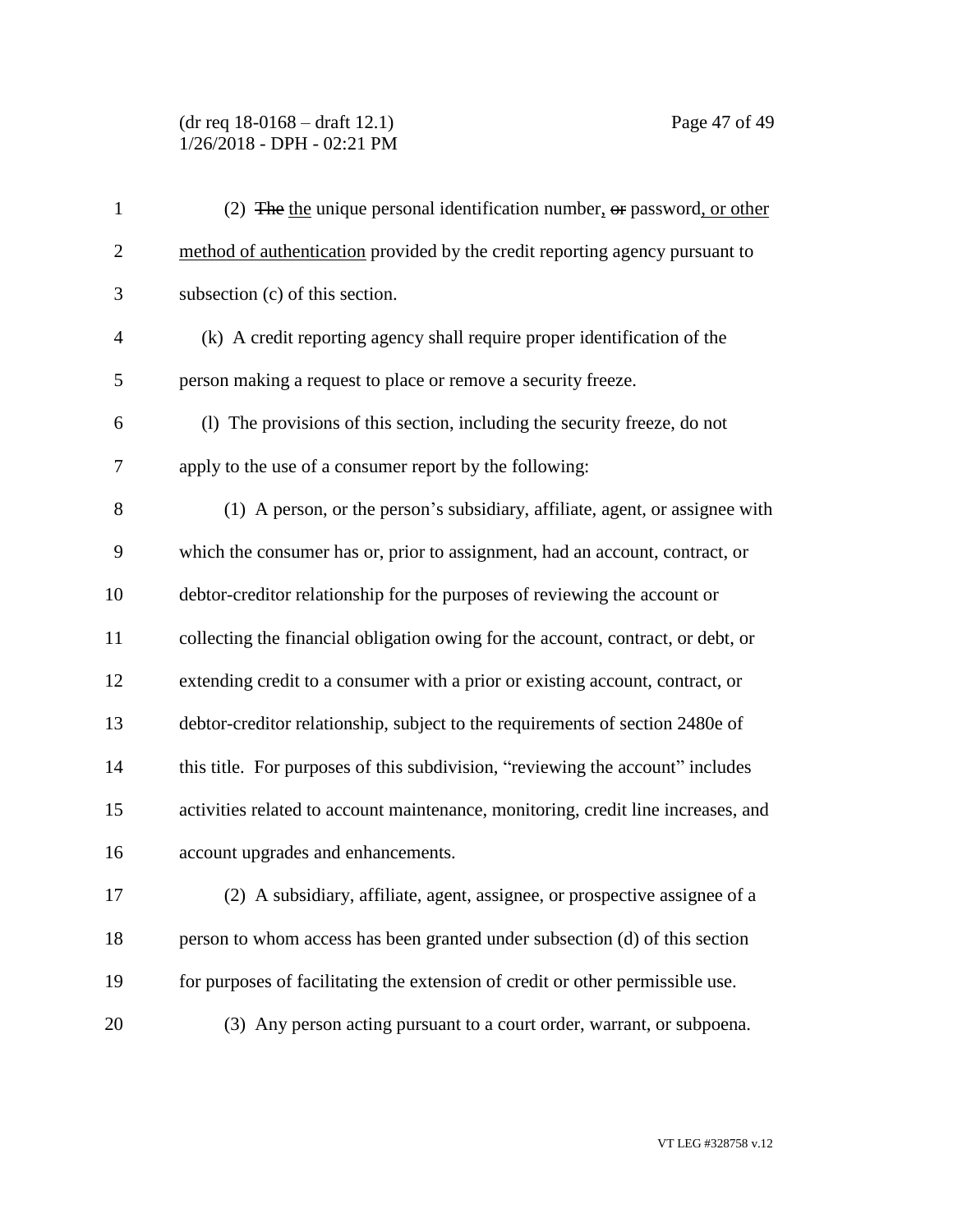(dr req 18-0168 – draft 12.1) Page 48 of 49 1/26/2018 - DPH - 02:21 PM

| $\mathbf{1}$   | (4) The Office of Child Support when investigating a child support case              |
|----------------|--------------------------------------------------------------------------------------|
| $\overline{2}$ | pursuant to Title IV-D of the Social Security Act (42 U.S.C. et seq.) and            |
| 3              | 33 V.S.A. § 4102.                                                                    |
| $\overline{4}$ | (5) The Economic Services Division of the Department for Children and                |
| 5              | Families or the Department of Vermont Health Access or its agents or assignee        |
| 6              | acting to investigate welfare or Medicaid fraud.                                     |
| 7              | (6) The Department of Taxes, municipal taxing authorities, or the                    |
| 8              | Department of Motor Vehicles, or any of their agents or assignees, acting to         |
| 9              | investigate or collect delinquent taxes or assessments, including interest and       |
| 10             | penalties, unpaid court orders, or acting to fulfill any of their other statutory or |
| 11             | charter responsibilities.                                                            |
| 12             | (7) A person's use of credit information for the purposes of prescreening            |
| 13             | as provided by the federal Fair Credit Reporting Act.                                |
| 14             | (8) Any person for the sole purpose of providing a credit file monitoring            |
| 15             | subscription service to which the consumer has subscribed.                           |
| 16             | (9) A credit reporting agency for the sole purpose of providing a                    |
| 17             | consumer with a copy of his or her credit report upon the consumer's request.        |
| 18             | (10) Any property and casualty insurance company for use in setting or               |
| 19             | adjusting a rate or underwriting for property and casualty insurance purposes.       |
| 20             | Sec. 5. REPORTS                                                                      |